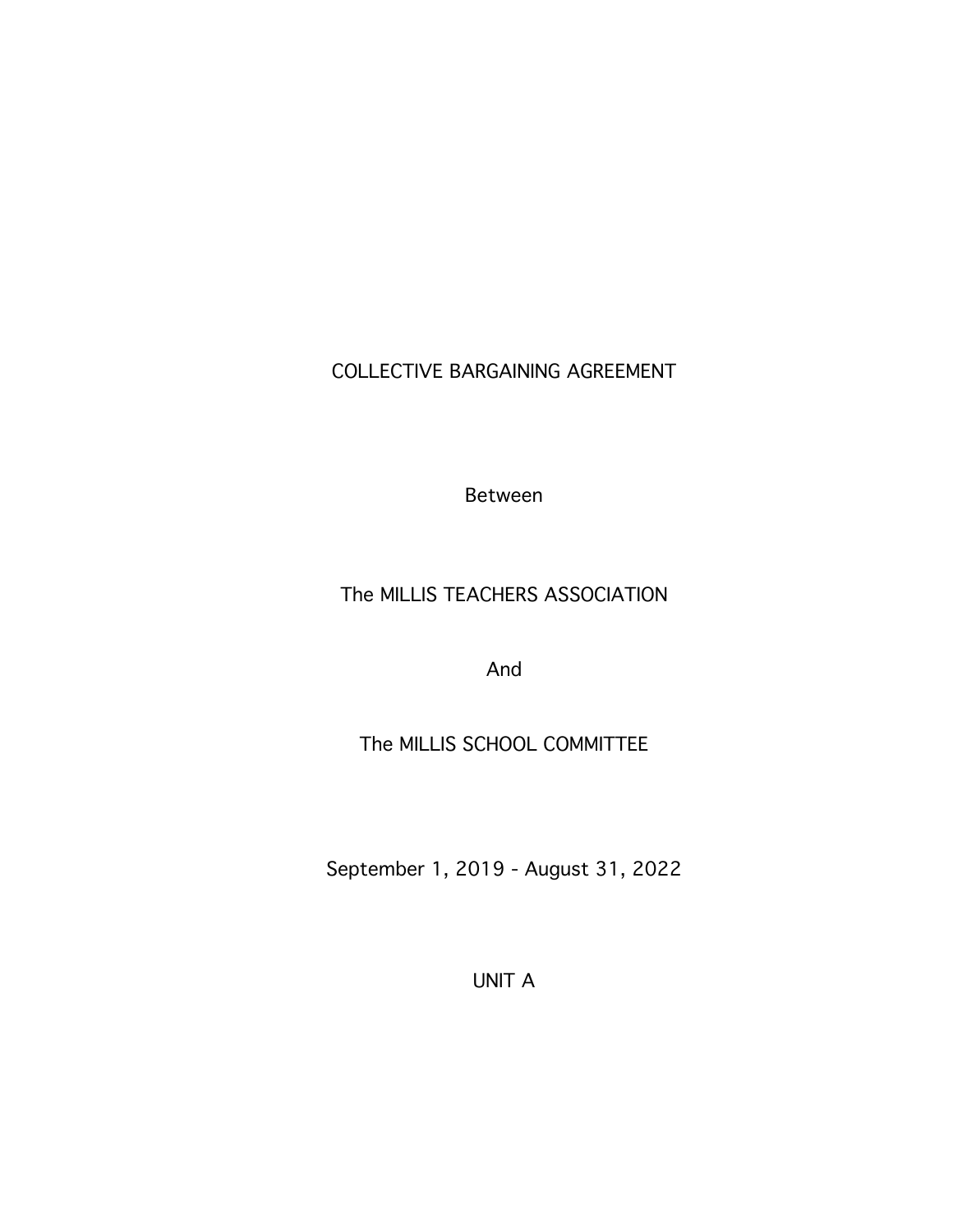## TABLE OF CONTENTS

| <b>ARTICLE</b> | <b>TITLE</b>                                                                                                                                                                     | <b>PAGE</b>                                 |
|----------------|----------------------------------------------------------------------------------------------------------------------------------------------------------------------------------|---------------------------------------------|
|                | Preamble                                                                                                                                                                         | 4                                           |
| I              | <b>RECOGNITION</b>                                                                                                                                                               | 5                                           |
| Ш              | <b>PROCEDURES</b><br>Meetings<br><b>Directing Requests</b><br>Exchange of Facts and Views                                                                                        | 5<br>$\frac{5}{5}$<br>5                     |
| III            | <b>GRIEVANCE PROCEDURE</b><br>Definitions<br>Purpose<br>Procedure<br>Rights of Teachers to Representation<br>Miscellaneous                                                       | 5<br>5<br>6<br>6<br>8<br>8                  |
| IV             | <b>COMPENSATION</b><br>Teacher's Salary Schedules<br>Extra Pay for Extra Service<br>Salary Payment<br>Step Increments<br>Longevity<br>Positions Funded through Grants<br>General | 9<br>10<br>10<br>24<br>25<br>26<br>27<br>28 |
| V              | TEACHING HOURS AND TEACHING LOAD<br>Work Day                                                                                                                                     | 28<br>28                                    |
| VI             | <b>CLASS SIZE</b>                                                                                                                                                                | 30                                          |
| VII            | SPECIALISTS AND SPECIAL PROGRAMS                                                                                                                                                 | 30                                          |
| VIII           | NON-TEACHING DUTIES                                                                                                                                                              | 30                                          |
| IX             | <b>TEACHER EMPLOYMENT</b><br>Early Retirement Incentive<br><b>New Teachers</b>                                                                                                   | 31<br>31<br>32                              |
| X.             | <b>TEACHER ASSIGNMENT</b>                                                                                                                                                        | 33                                          |
| XI             | <b>TRANSFERS</b>                                                                                                                                                                 | 33                                          |
| XII            | <b>VACANCIES AND PROMOTIONS</b>                                                                                                                                                  | 33                                          |
| XIII           | <b>TEACHER EVALUATION</b>                                                                                                                                                        | 34                                          |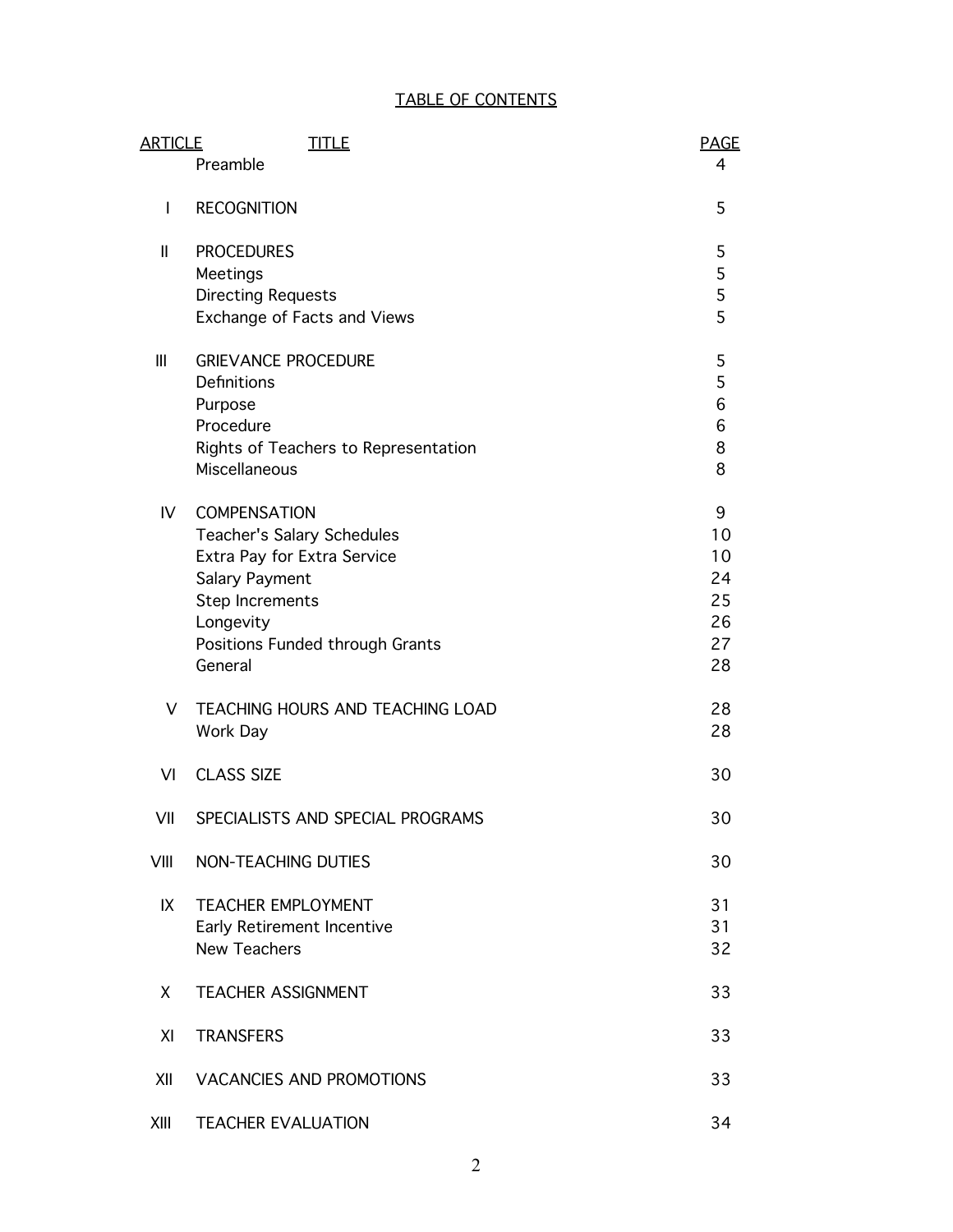| <b>XIV</b>   | <b>TEACHER FACILITIES</b>                                       | 35       |
|--------------|-----------------------------------------------------------------|----------|
|              | XV USE OF SCHOOL FACILITIES                                     | 35       |
| <b>XVI</b>   | <b>SICK LEAVE</b><br>Sick Leave Bank                            | 35<br>36 |
|              | <b>XVII SEVERANCE PAY</b>                                       | 37       |
| <b>XVIII</b> | <b>TEMPORARY LEAVES OF ABSENCE</b>                              | 37       |
|              | XIX EXTENDED LEAVES OF ABSENCE                                  | 38       |
|              | XX SABBATICAL LEAVES                                            | 38       |
| XXI          | <b>PARENTAL LEAVE</b>                                           | 40       |
| <b>XXII</b>  | SUBSTITUTE TEACHERS AND NURSES                                  | 41       |
| <b>XXIII</b> | PROFESSIONAL DEVELOPMENT AND<br><b>EDUCATIONAL IMPROVEMENTS</b> | 41       |
|              | XXIV PROTECTION AND INDEMNIFICATION                             | 43       |
|              | XXV DEDUCTIONS                                                  | 43       |
|              | XXVI INSURANCE AND ANNUITY PLAN                                 | 43       |
|              | XXVII PROFESSIONAL CONSULTATIONS                                | 43       |
|              | <b>XXVIII DURATION</b>                                          | 44       |
|              | XXIX REDUCTION IN FORCE                                         | 44       |
| XXX          | <b>HEALTH AND SAFETY</b>                                        | 46       |
| XXXI         | <b>SAVINGS CLAUSE</b>                                           | 47       |
| XXXII        | NON-DISCRMINATION                                               | 47       |
|              | XXXIII TECHNOLOGY                                               | 47       |
|              | XXXIV SCOPE                                                     | 47       |
|              | APPENDIX A: EVALUATION                                          | 48       |
|              | APPENDIX B: MENTORING                                           | 73       |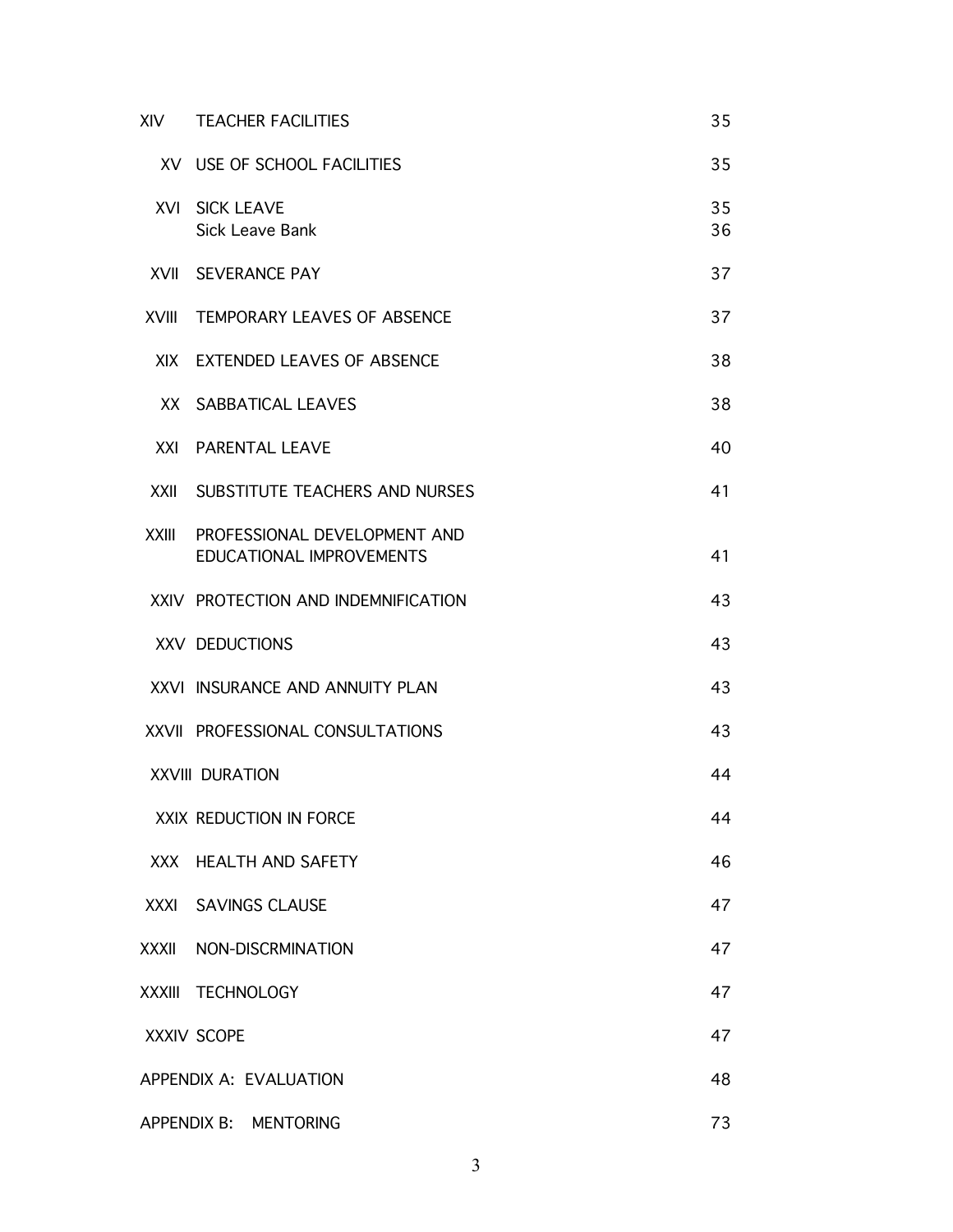## AGREEMENT Between the MILLIS SCHOOL COMMITTEE and the MILLIS TEACHERS ASSOCIATION

#### Unit A

This Agreement is made and entered into this 1st day of September, 2019 in accordance with the provisions of Chapter 150E of the General Laws of Massachusetts by and between the SCHOOL COMMITTEE OF THE TOWN OF MILLIS (hereinafter sometimes referred to as the Committee) and the MILLIS TEACHERS ASSOCIATION (hereinafter sometimes referred to as the Association).

#### PREAMBLE

Recognizing that our prime purpose is to provide education of the highest possible quality for the children of Millis as economically and efficiently as is possible, and that good morale within the teaching staff of the Millis schools is essential to achievement of that purpose, we, the undersigned parties to this contract declare that:

- A. Under the law of Massachusetts, the Committee, elected by the citizens of Millis has final responsibility for establishing the educational policies of the public schools of Millis. The Committee is a public body established under and with powers provided by the statutes of the Commonwealth of Massachusetts and nothing in this Agreement shall be deemed to derogate from or impair any power, right or duty conferred upon the Committee by statute or any rule or regulation of any agency of the Commonwealth. As to every matter not specifically mentioned or provided for in this Agreement, the Committee retains all powers, rights and duties that it has by law and may exercise the same at its discretion without any such exercise being made the subject of a grievance or arbitration proceeding thereunder;
- B. The Superintendent of Schools of Millis (hereinafter referred to as the Superintendent) has responsibility for carrying out the policies so established;
- C. The teaching staff of the public schools of Millis has responsibility for providing in the classrooms of the schools education of the highest possible quality and in conjunction with that responsibility to make recommendations and provide consultation on educational policies;
- D. Fulfillment of these respective responsibilities can be facilitated and supported by consultations and free exchanges of views and information between the Committee, the Superintendent, other administrative personnel, and the teaching staff in the formulation and application of policies relating to wages, hours, and other conditions of employment for the teaching staff; and so,
- E. To give effect to these declarations, the following principles and procedures are hereby adopted.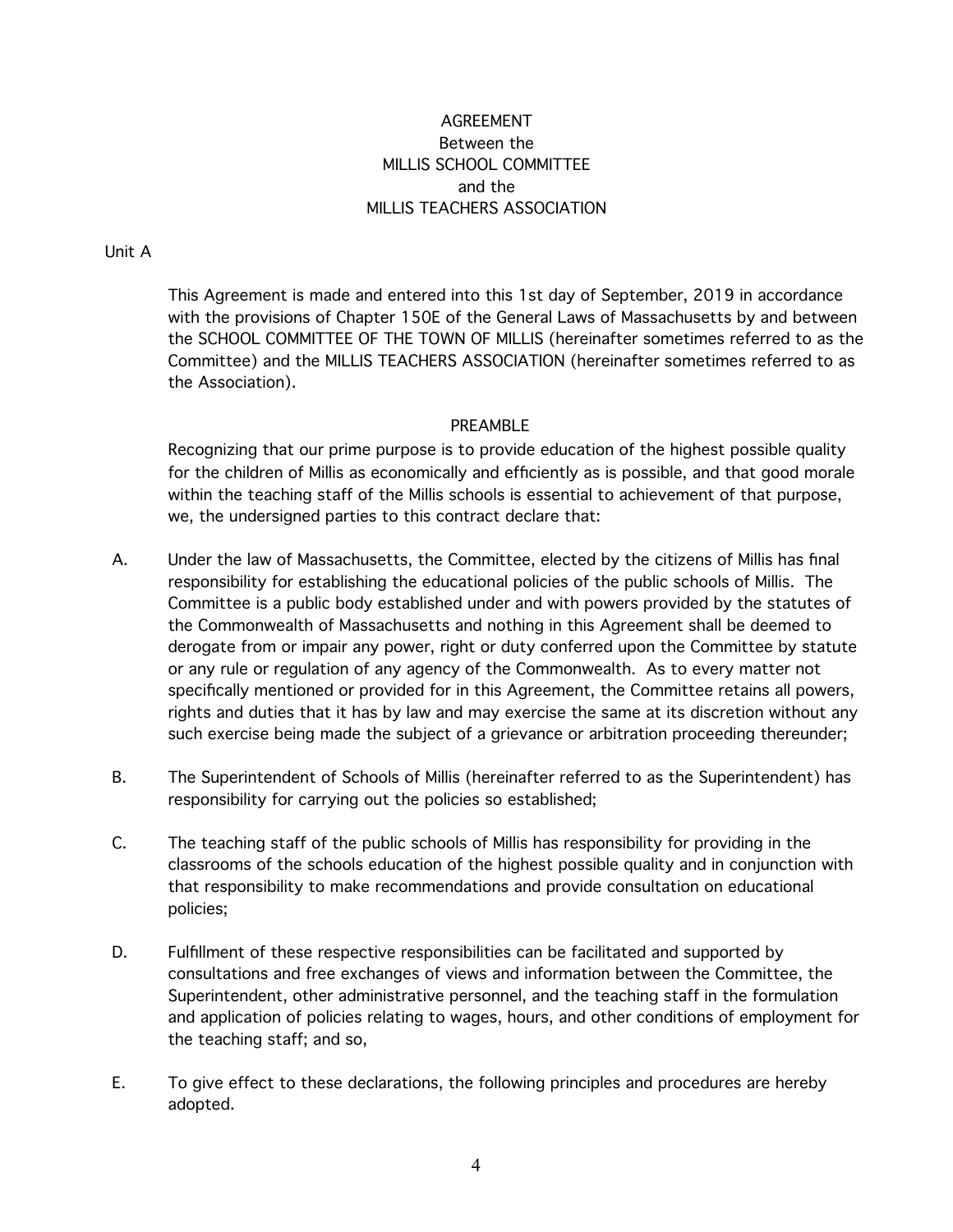#### ARTICLE I RECOGNITION

The School Committee of the Town of Millis recognizes the Millis Teachers Association, affiliated with the Massachusetts Teachers' Association and with the National Education Association, as the exclusive bargaining agent and representative of a bargaining unit comprised of all members of the professional staff, including nurses, excluding principals, assistant principals, PPS Director, Director of Student Affairs, Director of Curriculum, Assessment, and Professional Development, and the Superintendent. The term "teachers" shall be deemed to include nurses unless deemed otherwise.

#### ARTICLE II

#### PROCEDURES

The School Committee named above and the Millis Teachers Association do hereby agree that the following procedures should be adhered to in regard to communication between the several groups:

#### A. Meetings

The parties will meet upon the written request of either of them affected provided the request contains a specific reason for the meeting.

B. Directing Requests

The local Association normally will make its request directly to the Superintendent or his/her Representative. The Superintendent for the School Committee or their respective representatives will make their requests known to the president of the local Association. The affected parties will agree to a mutually convenient meeting date within a reasonable period of time.

#### C. Exchange of Facts and Views

Facts, opinions, proposals, and counterproposals will be freely exchanged in good faith during the meeting or meetings and between meetings, if advisable.

# ARTICLE III

### GRIEVANCE PROCEDURE

#### A. Definitions

1. A "Grievance" is a claim based upon an event or condition, which affects the welfare and/or conditions of employment of a teacher or group of teachers and/or the interpretation, meaning or application of any of the provisions of this Agreement or any subsequent Agreement entered into pursuant to this Agreement.

2. An "aggrieved person" is the person or persons making the claim.

3. A "party in interest" is the person or persons making the claim and any person who might be required to take action or against whom action might be taken in order to resolve the claim.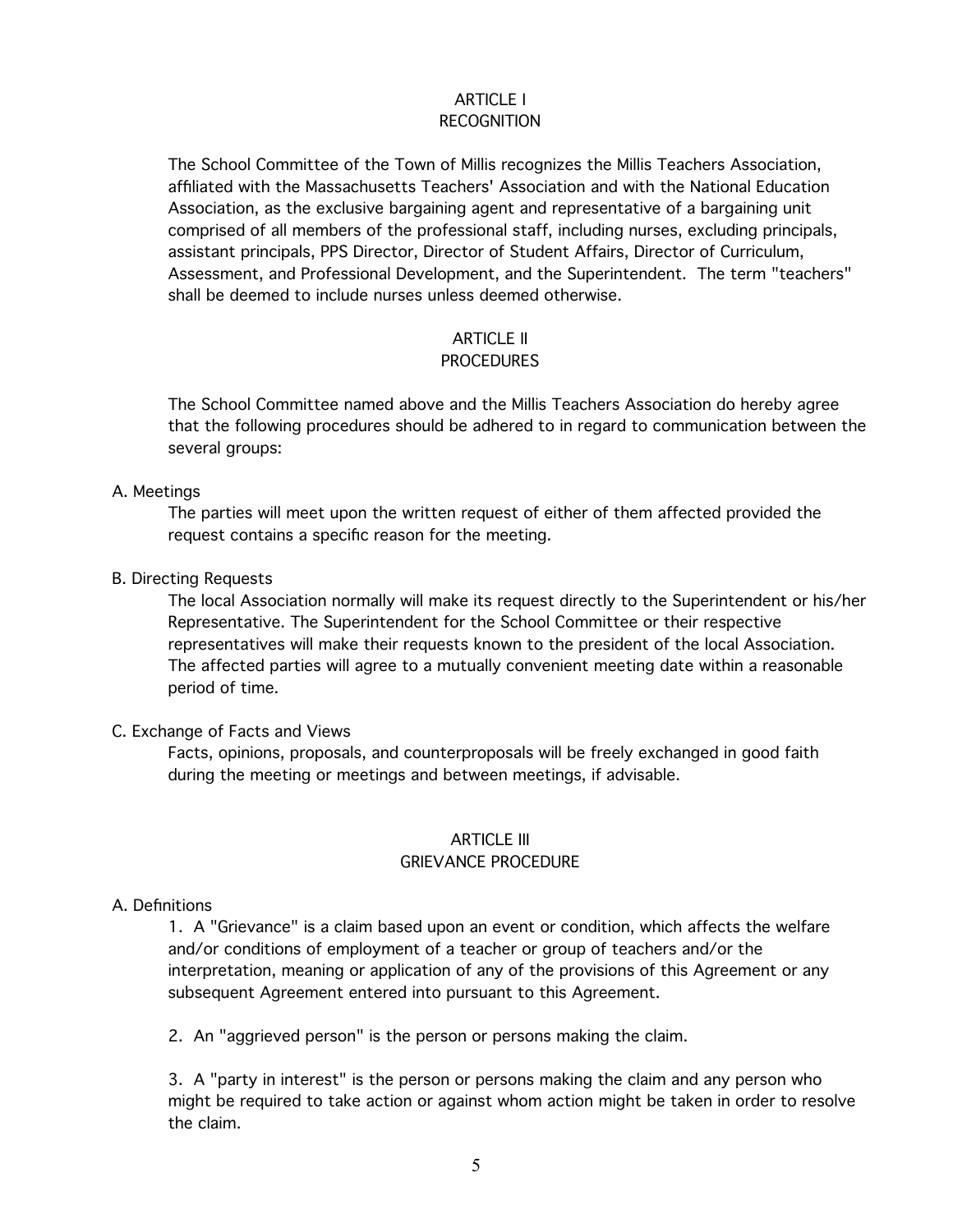#### B. Purpose

1. The purpose of this procedure is to secure, at the lowest possible administrative level, equitable solution to the problems which may from time to time arise affecting the welfare or working conditions of teachers. Both parties agree that these proceedings will be kept as informal and confidential as may be appropriate at any level of the procedure.

2. Nothing herein contained will be construed as limiting the right of any teacher having a grievance to discuss the matter informally with any appropriate member of the administration, and having the grievance adjusted without intervention of the Association, provided the adjustment is not inconsistent with the terms of this Agreement and that the Association has been given the opportunity to be present at such adjustment and to state its views.

#### C. Procedure

Since it is important that grievances be processed as rapidly as possible, the number of days indicated at each level should be considered a maximum, and every effort should be made to expedite the process. The time limits specified may, however, be extended by mutual agreement.

In the event a grievance is filed on or after June 1 which, if left unresolved until the beginning of the following school year, could result in irreparable harm to a party in interest, the time limits set forth herein will be reduced so that the grievance procedure may be exhausted prior to the end of the school term or as soon thereafter as is practicable.

A grievance shall be presented in writing spelling out the alleged violation by Article and Section and the relief being sought.

1.LEVEL ONE (1) A teacher with a grievance will discuss it with his/her immediate superior, Department Head, or Supervisor; and if not resolved, with the Assistant Principal, with the objective of resolving the matter informally. A nurse with a grievance will discuss it with the Director of Pupil Personnel Services.

#### 2. LEVEL TWO (2)

(a) - If the aggrieved person is not satisfied with the disposition of his/her grievance at Level One, or if no decision has been rendered within ten (10) school days after presentation of the grievance, he/she may file his/her grievance in writing with the Chair of the Association's Committee on Professional Rights and Responsibilities (hereinafter referred to as the PR&R Committee) within five (5) school days after the decision at Level One or fifteen (15) school days after the grievance was presented, whichever is sooner. Within five (5) school days after receiving the written grievance, the Chair of the PR&R Committee will refer it to the Superintendent of Schools.

(b) - The Superintendent will represent the administration at this level of the grievance procedure. Within ten (10) school days after receipt of the written grievance by the Superintendent, the Superintendent will meet with the aggrieved person and the principal of his/her building in an effort to resolve it.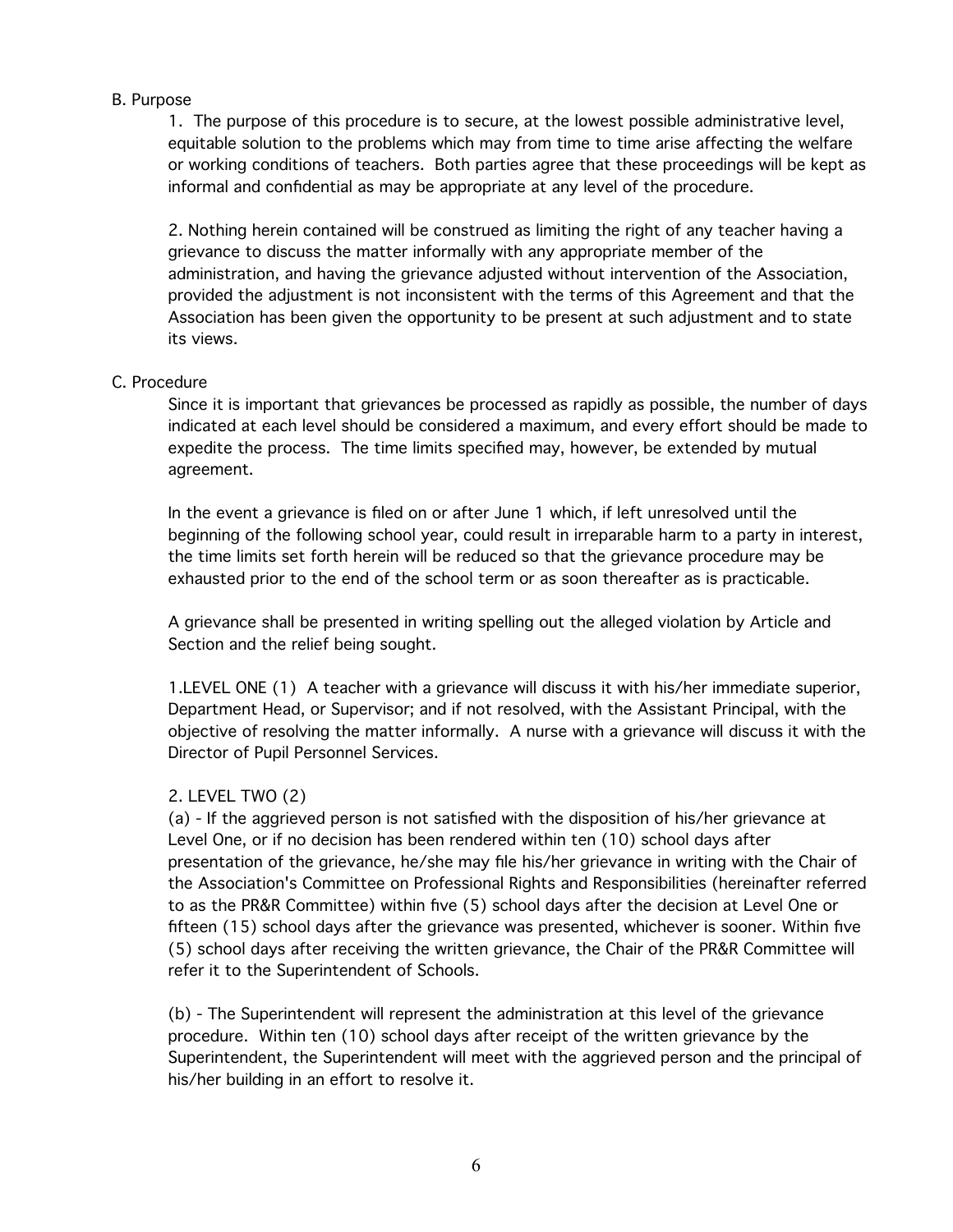(c) - If a teacher does not file a grievance in writing with the Chair of the PR&R Committee and the written grievance is not forwarded to the Superintendent within twenty (20) school days after the teacher knew or should have known of the act or condition on which the grievance is based, then the grievance will be considered as waived.

3. LEVEL THREE (3) If the aggrieved person is not satisfied with the disposition of his/her grievance at Level Two, or if no decision has been rendered within ten (10) school days after he/she has first met with the Superintendent, he/she may file the grievance in writing with the Chair of the PR&R Committee within five (5) school days after a decision by the Superintendent, whichever is sooner. Within five (5) school days after receiving the written grievance, the Chair of the PR&R Committee will refer it to the School Committee. Within twenty (20) school days after receiving the written grievance, the School Committee will meet with the aggrieved person for the purpose of resolving the grievance. The ultimate decision on the grievance at Level Three will, however, be rendered by the School Committee.

#### 4. LEVEL FOUR (4)

(a) - If the aggrieved person is not satisfied with the disposition of his/her grievance at Level Three, or if no decision has been rendered within ten (10) school days after he/she has first met with the Committee, he/she may, within ten (10) school days after a decision by the School Committee, request in writing the Chair of the PR&R Committee to submit his/ her grievance to arbitration. If, after communication and meeting separately with the aggrieved person and the School Committee within ten (10) school days during the school year or twenty (20) working days during the non school period, the PR&R Committee determines that the grievance is meritorious and that submitting it to arbitration is in the best interest of the Millis Teachers Association, it may submit the grievance to arbitration within fifteen (15) school days after receipt of a request by the aggrieved person.

(b) - Within ten (10) school days after such written notice of submission to arbitration, the Committee and the PR&R Committee will agree upon a mutually acceptable arbitrator and will obtain a commitment from said arbitrator to serve.

If the parties are unable to agree upon an arbitrator or to obtain such a commitment within the specified period; a request for a list of arbitrators may be made to the American Arbitration Association by either party. They will be bound by the rules and procedures of the American Arbitration Association in the selection of an arbitrator.

(c) - The arbitrator so selected will confer with the School Committee and the PR&R Committee and hold hearings promptly and will issue his/her decision not later than twenty (20) days from the date of the close of the hearings or, if oral hearings have been waived, then from the date the final statements and proofs are submitted to him/her. The arbitrator's decision will be in writing and will set forth his/her findings of fact, reasoning and conclusions on issues submitted. The arbitrator shall not add to, detract from, alter or modify the terms of the contract. The arbitrator will be without power or authority to make any decision, which requires the commission of an act prohibited by law or which is in violation of the terms of this Agreement. The decision of the arbitrator will be final and binding on both the Committee and the Association.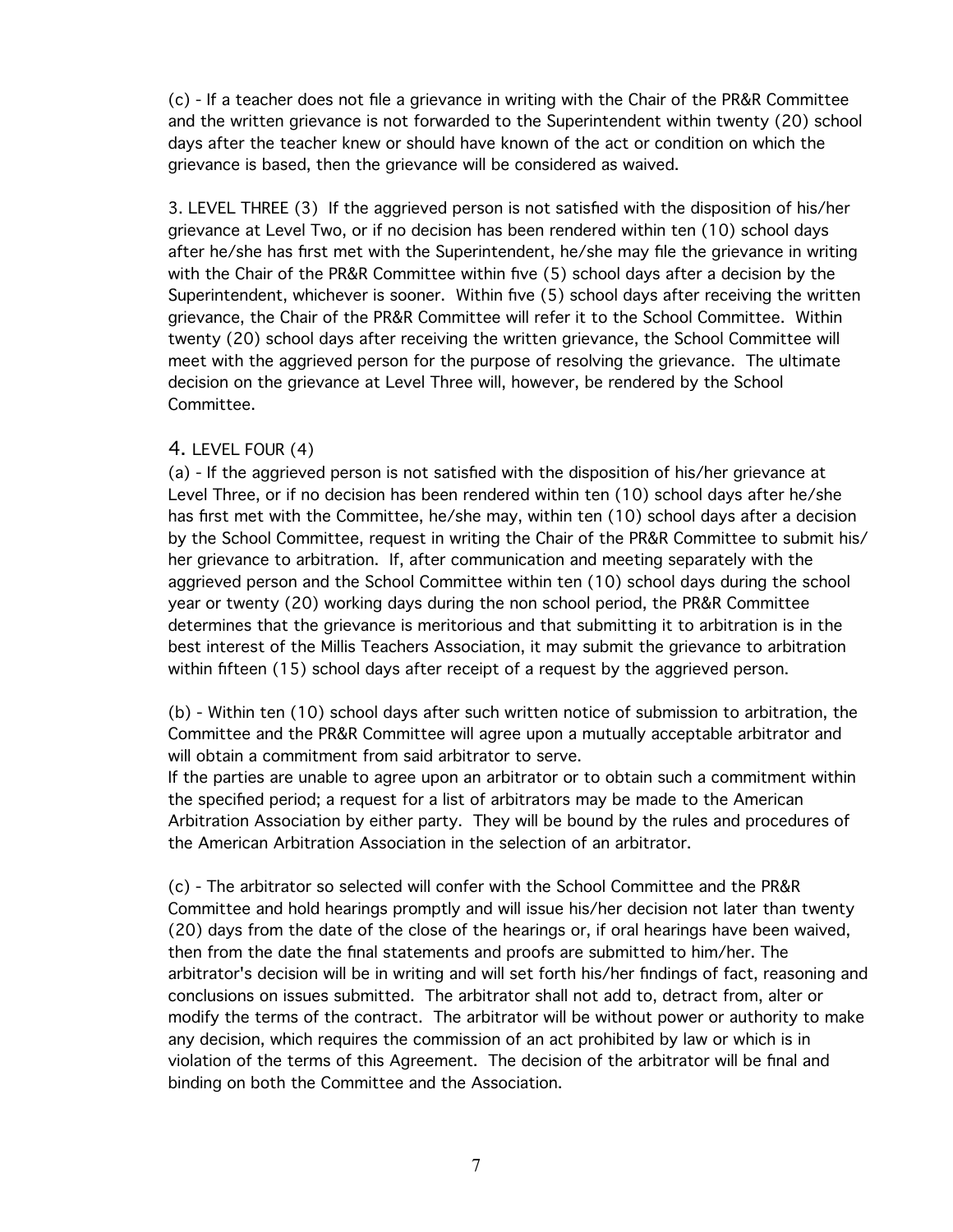(d) - The costs for the services of the Arbitrator, including per diem expenses, if any, and actual and necessary travel and subsistence expenses, will be borne equally by the School Committee and the Association.

D. Rights of Teachers to Representation

No reprisals of any kind will be taken by the School Committee or by any member of the administration against any party in interest, any School Representative, any member of the PR&R Committee or any participant in the grievance procedure by reason of such participation.

#### E. Miscellaneous

1. If, in the judgment of the PR&R Committee, a grievance affects a group or class of teachers at a single building, the PR&R Committee may submit such grievance as a class action to the building principal. If the issue being grieved is a result of a system-wide policy initiated at the Superintendent's level or if it affects teachers in more than one building, then a grievance may be submitted directly at Level 2.

2. Decisions rendered at Level One, Two and Three of the grievance procedure will be in writing setting forth the decision and the reasons therefore and will be transmitted promptly to all parties in interest and to the Chairman of the PR&R Committee. Decisions rendered at Level Four will be in accordance with the procedures set forth in Section C, Paragraph 4(c).

3. All documents, communications and records dealing with the processing of a grievance will be filed separately from the personnel files of the participants.

4. Forms for filing grievances, serving notices, making appeals, making reports and recommendations and other necessary documents will be jointly prepared by the Superintendent and the Association and given appropriate distribution so as to facilitate operation of the grievance procedure.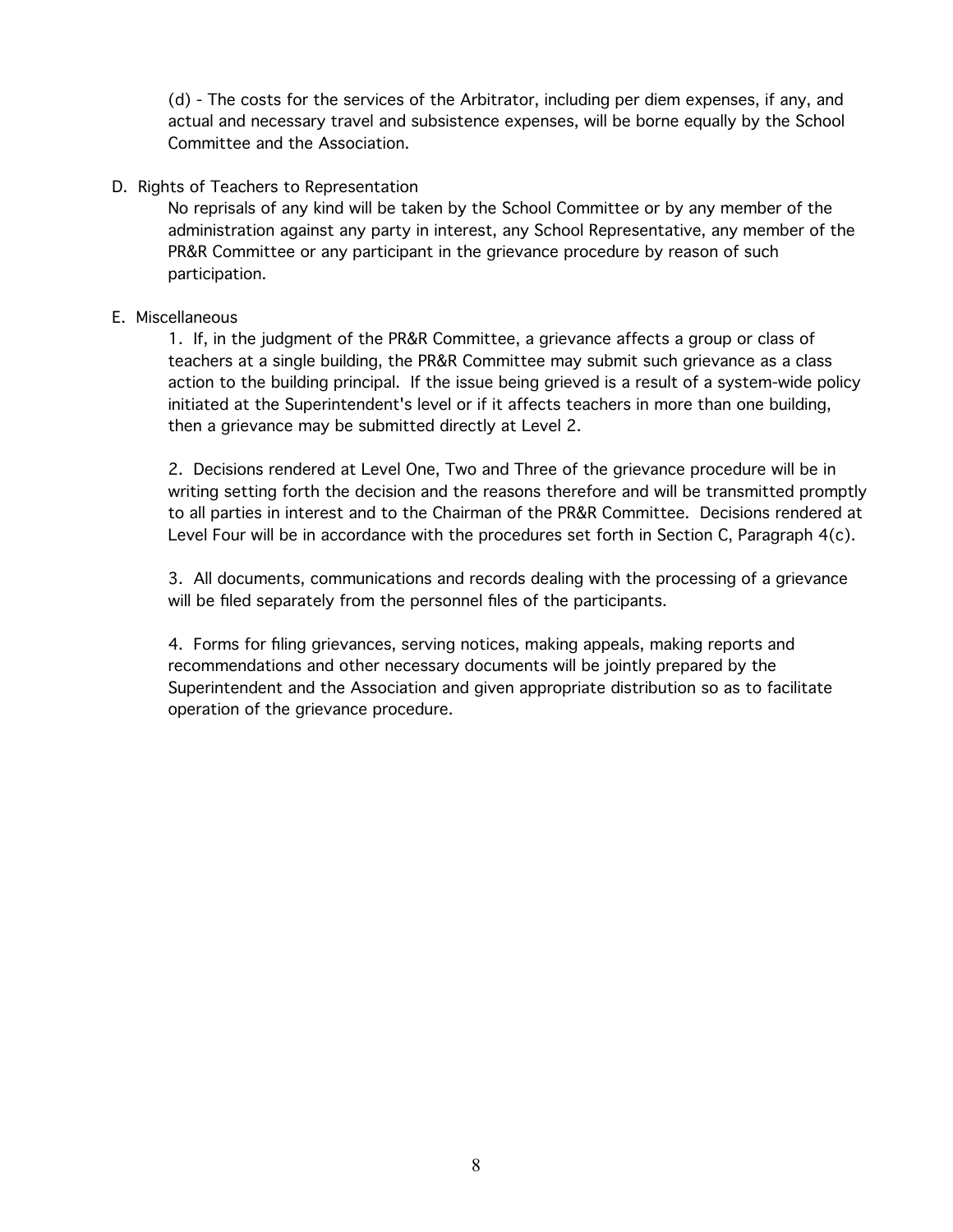## ARTICLE IV COMPENSATION

# Salaries for Unit A as of September 1\*

|      | 2019-2020 | 1%         |            |        |        |        |        |         |         |
|------|-----------|------------|------------|--------|--------|--------|--------|---------|---------|
| Step | B         | <b>B15</b> | <b>B30</b> | м      | M15    | M 30   | M45    | M60     | D       |
|      | 49,643    | 50,841     | 52,017     | 54,408 | 55,664 | 56,803 | 59,158 | 60,933  | 62,760  |
| 2    | 51,628    | 52,875     | 54,098     | 56,584 | 57,891 | 59,076 | 61,524 | 63,370  | 65,270  |
| 3    | 53,693    | 54,989     | 56,261     | 58,848 | 60,206 | 61,439 | 63,986 | 65,906  | 67,882  |
| 4    | 55,841    | 57,189     | 58,511     | 61,202 | 62,615 | 63,897 | 66,545 | 68,542  | 70,597  |
| 5    | 58,074    | 59,477     | 60,853     | 63,649 | 65,119 | 66,453 | 69,206 | 71,283  | 73,421  |
| 6    | 60,397    | 61,856     | 63,287     | 66,195 | 67,724 | 69,110 | 71,975 | 74,135  | 76,358  |
| 7    | 62,813    | 64,330     | 65,818     | 68,844 | 70,433 | 71,875 | 74,854 | 77,100  | 79,412  |
| 8    | 65,326    | 66,903     | 68,451     | 71,597 | 73,250 | 74,750 | 77,848 | 80,184  | 82,589  |
| 9    | 67,939    | 69,580     | 71,189     | 74,461 | 76,180 | 77,740 | 80,962 | 83,392  | 85,892  |
| 10   | 70,657    | 72,362     | 74,036     | 77,440 | 79,227 | 80,849 | 84,201 | 86,727  | 89,328  |
| 11   | 73,483    | 75,257     | 76,997     | 80,537 | 82,397 | 84,084 | 87,569 | 90,196  | 92,902  |
| 12   | 76,422    | 78,268     | 80,077     | 83,758 | 85,692 | 87,447 | 91,072 | 93,804  | 96,618  |
| 13   | 79,479    | 81,398     | 83,281     | 87,109 | 89,120 | 90,944 | 94,714 | 97,556  | 100,482 |
| 14   | 82,657    | 84,654     | 86,612     | 90,593 | 92,685 | 94,582 | 98,502 | 101,459 | 104,502 |

|      | 2020-21 | 2%         |            |        |        |        |         |         |         |
|------|---------|------------|------------|--------|--------|--------|---------|---------|---------|
| Step | B       | <b>B15</b> | <b>B30</b> | м      | M15    | M 30   | M45     | M60     | D       |
|      | 50,635  | 51,858     | 53,057     | 55,496 | 56,777 | 57,939 | 60,341  | 62,152  | 64,016  |
| 2    | 52,661  | 53,932     | 55,180     | 57,716 | 59,049 | 60,257 | 62,755  | 64,638  | 66,576  |
| 3    | 54,766  | 56,089     | 57,386     | 60,025 | 61,410 | 62,668 | 65,265  | 67,224  | 69,240  |
| 4    | 56,958  | 58,333     | 59,682     | 62,426 | 63,867 | 65,175 | 67,876  | 69,912  | 72,009  |
| 5    | 59,235  | 60,666     | 62,070     | 64,922 | 66,421 | 67,782 | 70,590  | 72,708  | 74,889  |
| 6    | 61,605  | 63,094     | 64,552     | 67,519 | 69,078 | 70,492 | 73,414  | 75,618  | 77,885  |
| 7    | 64,069  | 65,617     | 67,134     | 70,220 | 71,842 | 73,312 | 76,351  | 78,642  | 81,001  |
| 8    | 66,632  | 68,241     | 69,820     | 73,029 | 74,715 | 76,245 | 79,405  | 81,788  | 84,240  |
| 9    | 69,297  | 70,972     | 72,613     | 75,950 | 77,704 | 79,294 | 82,581  | 85,059  | 87,610  |
| 10   | 72,070  | 73,810     | 75,517     | 78,989 | 80,812 | 82,466 | 85,885  | 88,461  | 91,115  |
| 11   | 74,952  | 76,762     | 78,537     | 82,148 | 84,045 | 85,765 | 89,320  | 92,000  | 94,760  |
| 12   | 77,950  | 79,833     | 81,678     | 85,433 | 87,406 | 89,196 | 92,893  | 95,680  | 98,550  |
| 13   | 81,068  | 83,026     | 84,946     | 88,852 | 90,903 | 92,763 | 96,608  | 99,507  | 102,492 |
| 14   | 84,311  | 86,347     | 88,344     | 92,405 | 94,538 | 96,474 | 100,472 | 103,488 | 106,592 |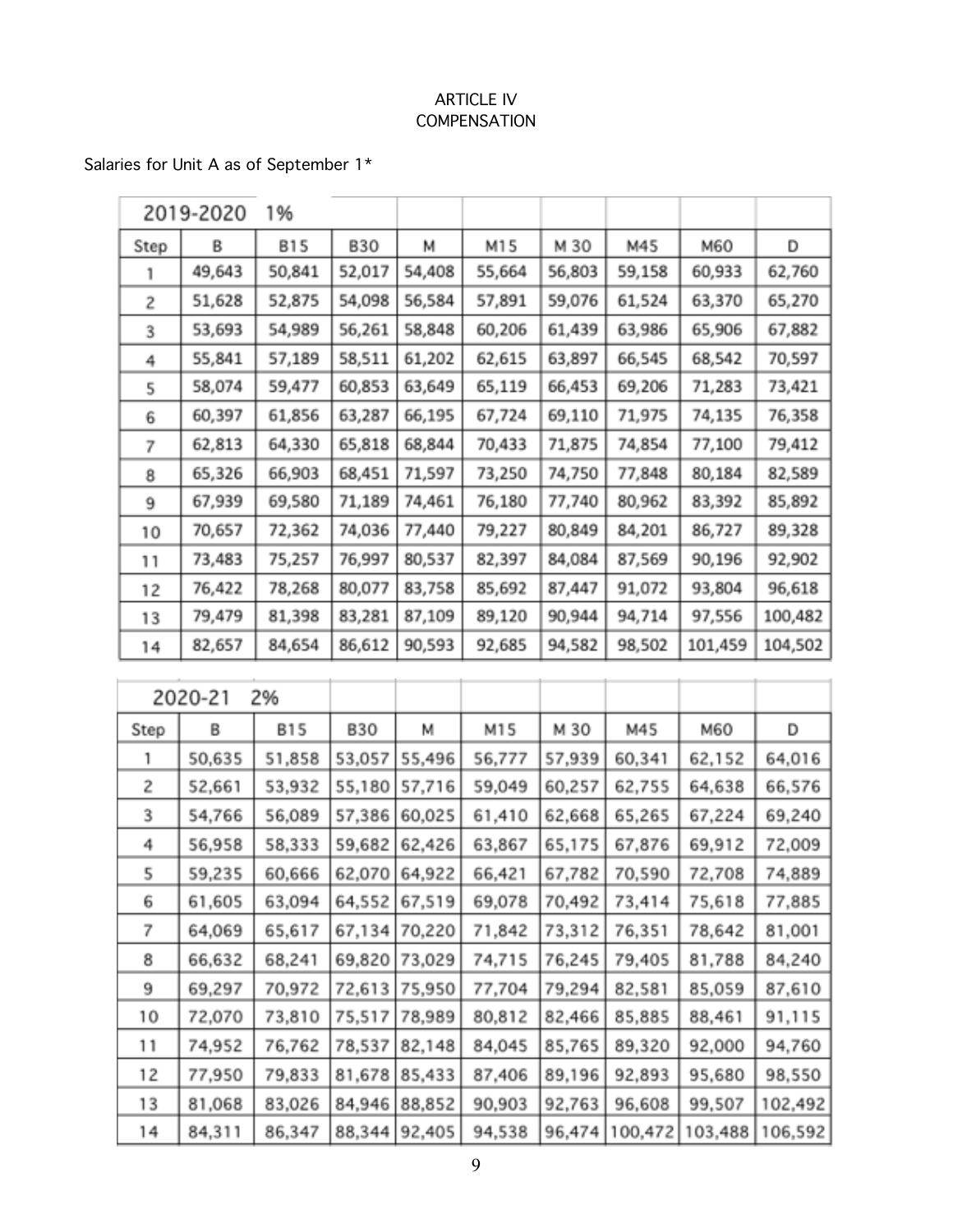|      | 2021-2022 |            | 3%         |        |        |        |         |         |                 |
|------|-----------|------------|------------|--------|--------|--------|---------|---------|-----------------|
| Step | в         | <b>B15</b> | <b>B30</b> | М      | M15    | M 30   | M45     | M60     | D               |
|      | 52,154    | 53,414     | 54,649     | 57,161 | 58,481 | 59,678 | 62,151  | 64,017  | 65,936          |
| 2    | 54,241    | 55,550     | 56,835     | 59,447 | 60,820 | 62,065 | 64,637  | 66,577  | 68,573          |
| 3    | 56,409    | 57,772     | 59,108     | 61,825 | 63,253 | 64,548 | 67,223  | 69,240  | 71,317          |
| 4    | 58,666    | 60,083     | 61,472     | 64,299 | 65,783 | 67,130 | 69,912  | 72,010  | 74,169          |
| 5    | 61,013    | 62,486     | 63,932     | 66,870 | 68,414 | 69,815 | 72,708  | 74,890  | 77,136          |
| 6    | 63,453    | 64,986     | 66,489     | 69,545 | 71,150 | 72,607 | 75,617  | 77,886  | 80,222          |
| 7    | 65,991    | 67,585     | 69,148     | 72,327 | 73,997 | 75,511 | 78,642  | 81,002  | 83,431          |
| 8    | 68,631    | 70,289     | 71,914     | 75,220 | 76,957 | 78,532 | 81,787  | 84,241  | 86,768          |
| 9    | 71,376    | 73,101     | 74,791     | 78,229 | 80,035 | 81,673 | 85,058  | 87,611  | 90,239          |
| 10   | 74,232    | 76,024     | 77,782     | 81,358 | 83,236 | 84,940 | 88,461  | 91,115  | 93,848          |
| 11   | 77,201    | 79,065     | 80,893     | 84,613 | 86,566 | 88,338 | 92,000  | 94,760  | 97,603          |
| 12   | 80,289    | 82,228     | 84,129     | 87,996 | 90,028 | 91,872 | 95,680  | 98,550  | 101,506         |
| 13   | 83,501    | 85,517     | 87,495     | 91,517 | 93,630 | 95,546 | 99,506  | 102,492 | 105,566         |
| 14   | 86,840    | 88,938     | 90,994     | 95,177 | 97,375 | 99,368 | 103,486 |         | 106,592 109,789 |

\*Whenever the effective date of September 1 is set forth in the salary schedule, the salary provided shall be effective at the start of the work year.

# EXTRA PAY FOR EXTRA SERVICE

Salaries as of September 1, 2019

| Semi-administrative Responsibilities | Step 1 | Step 2 | Step 3 | Step 4 | Step 5 |
|--------------------------------------|--------|--------|--------|--------|--------|
| <b>Music Coordinator</b>             | 3,660  | 3,660  | 3,660  | 3,660  | 3,660  |
| Administrative Aide to Principal     | 12,464 | 12,963 | 13,460 | 13,959 | 14,459 |
| Team Leader (Middle School)          | 2,495  | 2,495  | 2,495  | 2,495  | 2,495  |
| Facilitator                          | 2,495  | 2,495  | 2,495  | 2,495  | 2,495  |
|                                      |        |        |        |        |        |
| Coaches*                             | Step 1 | Step 2 | Step 3 | Step 4 | Step 5 |
| <b>Athletic Director</b>             | 5,950  | 6,693  | 7,438  | 8,180  | 8,811  |
| Baseball Varsity - Head Coach        | 3,950  | 4,371  | 4,795  | 5,216  | 5,639  |
| Baseball Varsity - Assistant Coach   | 2,481  | 2,729  | 3,101  | 3,471  | 3,969  |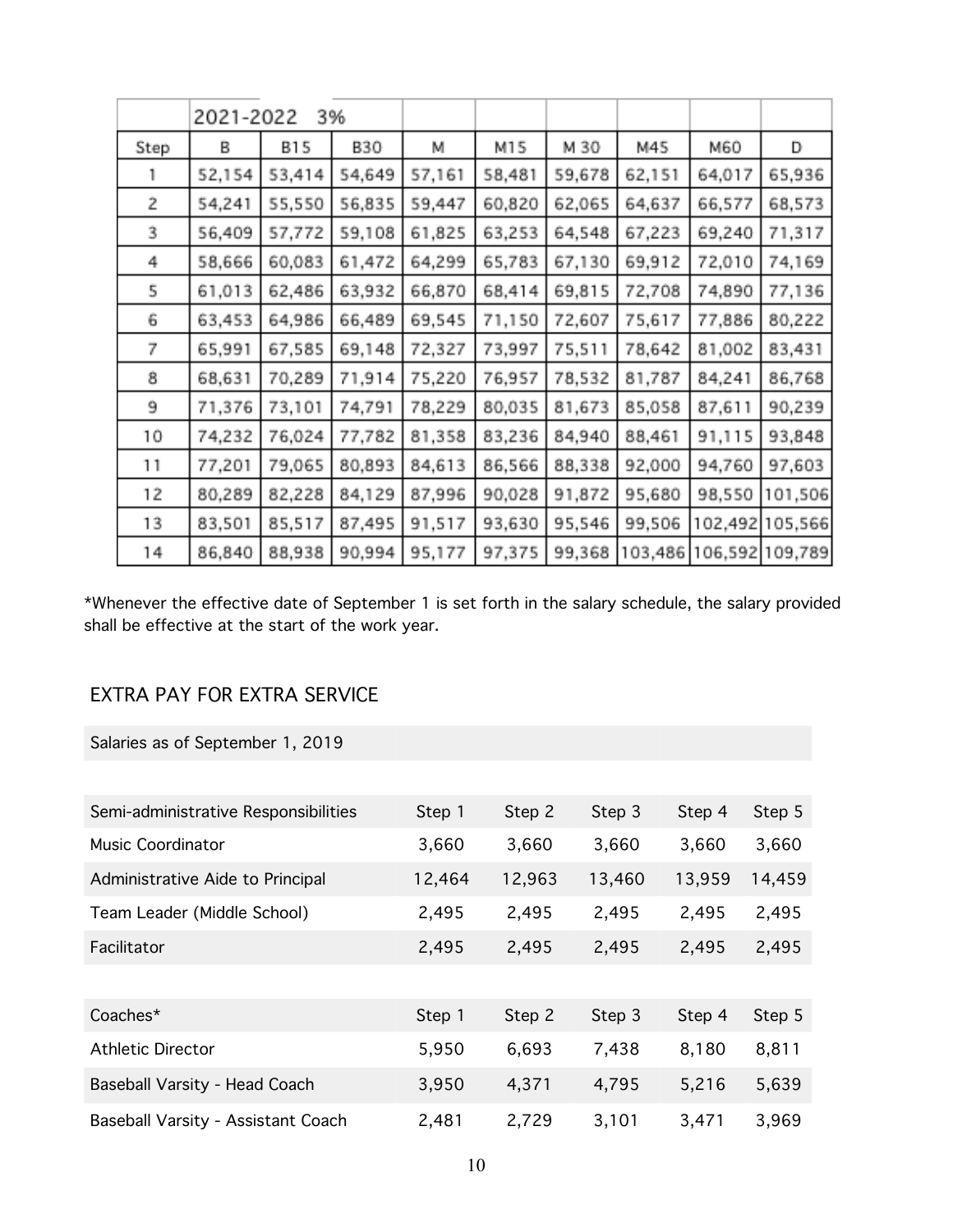| <b>Baseball Freshmen</b>             | 2,231 | 2,417 | 2,605 | 2,852 | 3,101 |
|--------------------------------------|-------|-------|-------|-------|-------|
| Basketball Varsity - Head Coach      | 5,101 | 5,503 | 5,781 | 6,441 | 6,811 |
| Basketball Varsity - Assistant Coach | 2,976 | 3,350 | 3,719 | 4,091 | 4,461 |
| Basketball - Freshman Coach          | 2,231 | 2,417 | 2,605 | 2,852 | 3,101 |
| Cheerleading - Football              | 3,068 | 3,320 | 3,584 | 3,923 | 4,268 |
| Cheerleading - Basketball            | 3,068 | 3,320 | 3,584 | 3,923 | 4,268 |
| Football Varsity - Head Coach        | 5,976 | 6,496 | 7,011 | 7,532 | 8,052 |
| Football Varsity - Assistant Coach   | 3,718 | 3,969 | 4,217 | 4,461 | 5,209 |
| Football - Freshman Coach            | 3,224 | 3,595 | 3,969 | 4,340 | 4,713 |
| Soccer Varsity - Head Coach          | 3,950 | 4,371 | 4,795 | 5,216 | 5,639 |
| Soccer Varsity - Assistant Coach     | 2,481 | 2,729 | 3,101 | 3,471 | 3,969 |
| Soccer Freshmen                      | 2,231 | 2,417 | 2,605 | 2,852 | 3,101 |
| Softball Varsity - Head Coach        | 3,950 | 4,371 | 4,795 | 5,216 | 5,639 |
| Softball Varsity - Assistant Coach   | 2,481 | 2,729 | 3,101 | 3,471 | 3,969 |
| Softball Freshmen                    | 2,231 | 2,417 | 2,605 | 2,852 | 3,101 |
| Tennis Varsity - Head Coach          | 3,950 | 4,371 | 4,795 | 5,216 | 5,639 |
| Tennis Varsity - Assistant Coach     | 2,481 | 2,729 | 3,101 | 3,471 | 3,969 |
| Track Varsity - Head Coach (winter)  | 3,351 | 3,603 | 3,867 | 4,206 | 4,551 |
| Track Varsity - Assistant Coach      | 2,345 | 2,538 | 2,740 | 3,000 | 3,264 |
| Track Individual Coach               | 2,231 | 2,417 | 2,605 | 2,852 | 3,101 |
| Track Varsity - Head Coach (Spring)  | 3,950 | 4,371 | 4,795 | 5,216 | 5,639 |
| Track Varsity - Assistant Coach      | 2,481 | 2,729 | 3,101 | 3,471 | 3,969 |
| <b>Track Individual Coach</b>        | 2,231 | 2,417 | 2,605 | 2,852 | 3,101 |
| Volleyball Varsity - Head Coach      | 3,950 | 4,371 | 4,795 | 5,216 | 5,639 |
| Volleyball Varsity - Asst. Coach     | 2,481 | 2,729 | 3,101 | 3,471 | 3,969 |
| Volleyball Freshmen                  | 2,231 | 2,417 | 2,605 | 2,852 | 3,101 |
| <b>Golf Varsity Head Coach</b>       | 3,351 | 3,603 | 3,867 | 4,206 | 4,551 |
| Golf Varsity Assistant Coach         | 2,345 | 2,538 | 2,740 | 3,000 | 3,264 |
| <b>Cross Country</b>                 | 3,351 | 3,603 | 3,867 | 4,206 | 4,551 |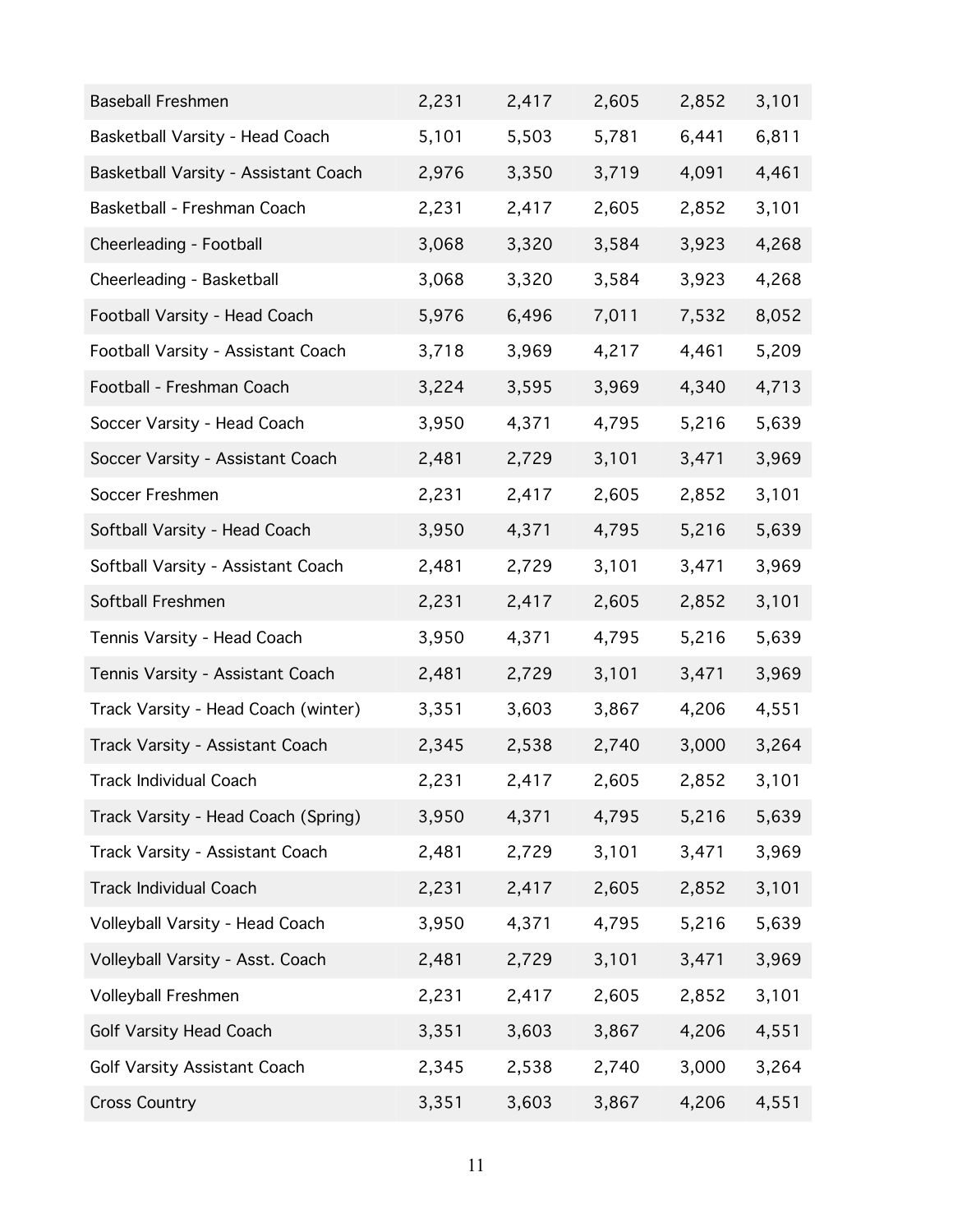1. All coaches will be given credit for previous coaching experience in other systems.

2. All years of experience in a particular sport within the Millis Schools System will be taken into consideration for proper step placement when such experience is not consecutive.

3. Within the five-step schedule, each person now employed in a coaching position in the Millis Schools System will be placed in the next higher step on September 1,2019 from the step they occupy provided they remain in the same coaching position in the same sport.

Middle School Intramural Coaches

Two coaches shall be assigned per season (Fall, Winter, Spring) and shall be paid at the rate of \$1,174 per coach per season.

The Facilitator of Middle School Intramural shall be paid at the rate of \$1,407 per year or \$464 per season.

High School Intramural Volleyball (2) - \$645 each.

\*In the event of a varsity sport entering the playoff season, the following compensations will be made at the start of the second week of playoffs:

the varsity coach will receive an additional two hundred dollars (\$200.00) per week for the duration of the playoffs. The assistant varsity/freshmen coach, acting as assistant, will receive an additional one hundred dollars (\$100.00) per week for the duration of the playoffs. A week shall be defined as Sunday through Saturday.

 If a team makes it to the second week of the playoffs, even if only one day in the second week, coaches are eligible for the playoff stipends as set forth herein.

| Miscellaneous Non-teaching Services |        |        |        |        |        |
|-------------------------------------|--------|--------|--------|--------|--------|
|                                     | Step 1 | Step 2 | Step 3 | Step 4 | Step 5 |
| <b>Advisors</b>                     |        |        |        |        |        |
| Freshman                            | 839    | 923    | 1,015  | 1,121  | 1,232  |
| Sophomore                           | 1,010  | 1,109  | 1,220  | 1,342  | 1,480  |
| Junior                              | 1,342  | 1,480  | 1,623  | 1,776  | 1,955  |
| Senior                              | 1,468  | 1,616  | 1,752  | 1,927  | 2,118  |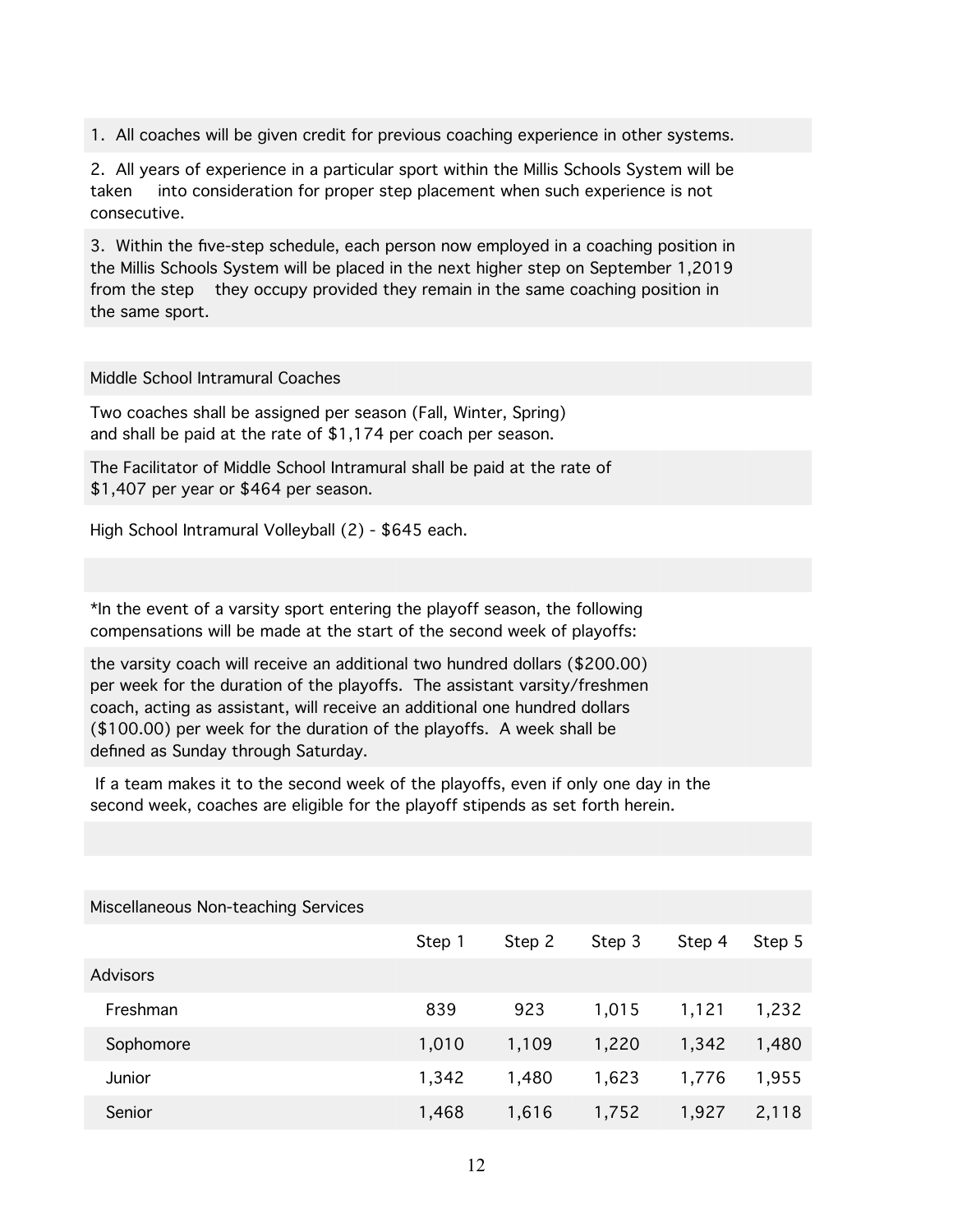| <b>Student Council</b>                          |       |       |       |       |       |
|-------------------------------------------------|-------|-------|-------|-------|-------|
| <b>High School</b>                              | 998   | 1,099 | 1,208 | 1,329 | 1,462 |
| Middle School                                   | 839   | 923   | 1,015 | 1,121 | 1,232 |
| Clyde Brown                                     | 839   | 923   | 1,015 | 1,121 | 1,232 |
| Honor Society                                   |       |       |       |       |       |
| <b>High School</b>                              | 839   | 923   | 1,015 | 1,121 | 1,232 |
| Middle School                                   | 839   | 923   | 1,015 | 1,121 | 1,232 |
| Peer Leadership Advisor (MS/HS)                 | 1,308 | 1,440 | 1,582 | 1,739 | 1,912 |
| <b>Advisory Coordinator</b>                     | 2,495 | 2,495 | 2,495 | 2,495 | 2,495 |
| Student Trip Coordinator (level 2<br>Committee) | 1,188 | 1,188 | 1,188 | 1,188 | 1,188 |
|                                                 |       |       |       |       |       |
| <b>SADD Advisor</b>                             |       |       |       |       |       |
| <b>High School</b>                              | 1,331 | 1,467 | 1,612 | 1,773 | 1,948 |
| Middle School                                   | 980   | 1,079 | 1,186 | 1,305 | 1,435 |
| <b>Music</b>                                    |       |       |       |       |       |
| <b>Band Director</b>                            | 1,845 | 2,019 | 2,186 | 2,286 | 2,688 |
| <b>Band Assistant Director</b>                  | 839   | 1,009 | 1,178 | 1,342 | 1,680 |
| <b>Choral Director</b>                          | 839   | 1,010 | 1,178 | 1,342 | 1,680 |
| Jazz Ensemble Director                          | 2,688 | 3,020 | 3,357 | 3,694 | 4,027 |
| Drama                                           |       |       |       |       |       |
| Per Production                                  | 1,813 | 2,091 | 2,293 | 2,522 | 2,775 |
| <b>Talent Show</b>                              |       |       |       |       |       |
| Per Production (CFB, MS, HS)                    | 840   | 923   | 1,015 | 1,121 | 1,232 |
| Yearbook                                        |       |       |       |       |       |
| One Person                                      | 3,357 | 3,695 | 4,064 | 4,471 | 4,915 |
| Two People                                      | 1,676 | 1,845 | 2,035 | 2,241 | 2,459 |
| Middle School                                   | 1,249 | 1,309 | 1,372 | 1,436 | 1,495 |
| High School Newspaper Advisor                   | 1,495 | 1,558 | 1,995 | 2,243 | 2,495 |
| Homework Clinic                                 | 1,217 | 1,336 | 1,471 | 1,617 | 1,779 |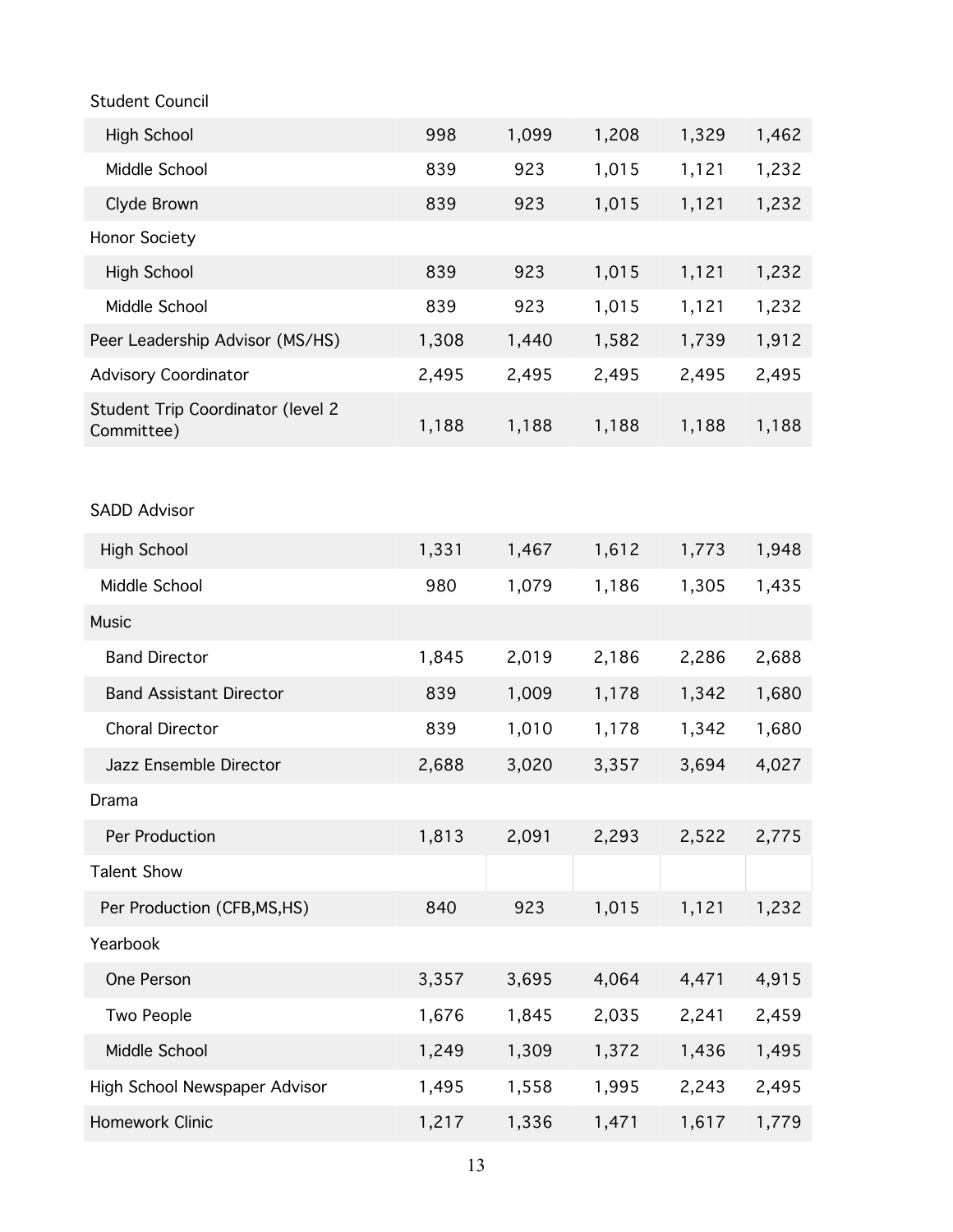| 830   | 830   | 830   | 830   | 830   |
|-------|-------|-------|-------|-------|
| 300   | 300   | 300   | 300   | 300   |
|       |       |       |       |       |
| 3,948 | 3,948 | 3,948 | 3,948 | 3,948 |
| 8,161 | 8,161 | 8,161 | 8,161 | 8,161 |
| 37.66 | 37.66 | 37.66 | 37.66 | 37.66 |
| 25.00 | 25.00 | 25.00 | 25.00 | 25.00 |
| 34.38 | 34.38 | 34.38 | 34.38 | 34.38 |
|       |       |       |       |       |
| 39.64 | 39.64 | 39.64 | 39.64 | 39.64 |
| 39.64 | 39.64 | 39.64 | 39.64 | 39.64 |
|       |       |       |       |       |
| 797   | 797   | 797   | 797   | 797   |
| 1,200 | 1,200 | 1,200 | 1,200 | 1,200 |
| 1,603 | 1,603 | 1,603 | 1,603 | 1,603 |
| 2,627 | 2,627 | 2,627 | 2,627 | 2,627 |
| 29.75 | 29.75 | 29.75 | 29.75 | 29.75 |
| 29.75 | 29.75 | 29.75 | 29.75 | 29.75 |
|       |       |       |       |       |

(The number and type of clubs shall be determined by the Administration)

## High School Club Advisor

| Level 1 (Supervisory)               | 406   | 406   | 406   | 406   | 406   |
|-------------------------------------|-------|-------|-------|-------|-------|
| Level 2 (Primarily within day)      | 831   | 831   | 831   | 831   | 831   |
| Level 3 (Both during & outside day) | 1.661 | 1.661 | 1.661 | 1.661 | 1.661 |

(The number and type of clubs shall be determined by the Administration)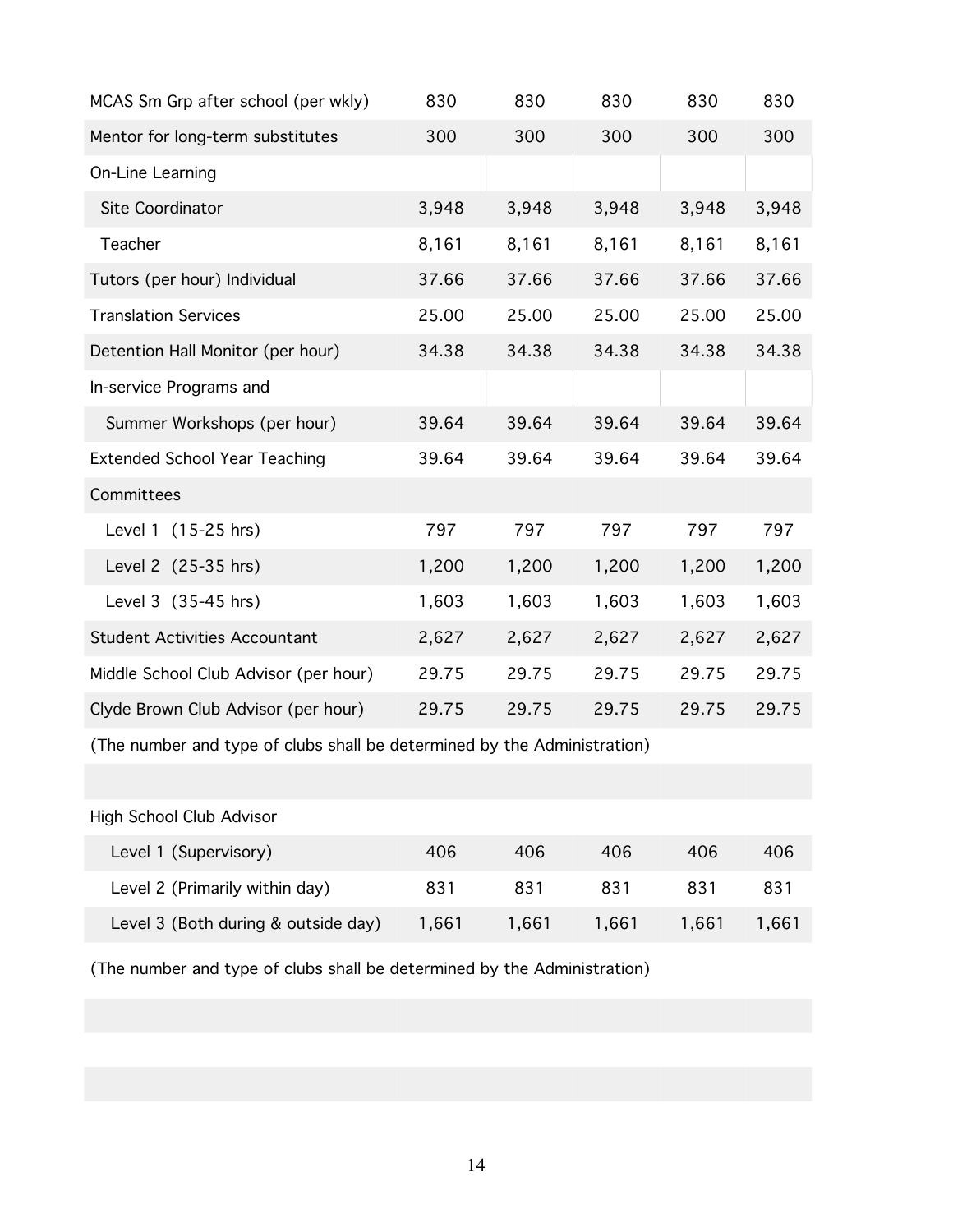# EXTRA PAY FOR EXTRA SERVICE

# Salaries as of September 1, 2020

| Semi-administrative Responsibilities | Step 1 | Step 2 | Step 3 | Step 4 | Step 5 |
|--------------------------------------|--------|--------|--------|--------|--------|
| Music Coordinator                    | 3,733  | 3,733  | 3,733  | 3,733  | 3,733  |
| Administrative Aide to Principal     | 12,714 | 13,223 | 13,729 | 14,238 | 14,748 |
| Team Leader (Middle School)          | 2,545  | 2,545  | 2,545  | 2,545  | 2,545  |
| Facilitator                          | 2,545  | 2,545  | 2,545  | 2,545  | 2,545  |
|                                      |        |        |        |        |        |
| Coaches*                             | Step 1 | Step 2 | Step 3 | Step 4 | Step 5 |
| <b>Athletic Director</b>             | 6,069  | 6,827  | 7,586  | 8,344  | 8,987  |
| Baseball Varsity - Head Coach        | 4,029  | 4,459  | 4,891  | 5,320  | 5,752  |
| Baseball Varsity - Assistant Coach   | 2,530  | 2,784  | 3,163  | 3,541  | 4,049  |
| <b>Baseball Freshmen</b>             | 2,276  | 2,465  | 2,657  | 2,909  | 3,163  |
| Basketball Varsity - Head Coach      | 5,203  | 5,614  | 5,897  | 6,570  | 6,948  |
| Basketball Varsity - Assistant Coach | 3,036  | 3,417  | 3,793  | 4,172  | 4,550  |
| Basketball - Freshman Coach          | 2,276  | 2,465  | 2,657  | 2,909  | 3,163  |
| Cheerleading - Football              | 3,130  | 3,386  | 3,656  | 4,001  | 4,354  |
| Cheerleading - Basketball            | 3,130  | 3,386  | 3,656  | 4,001  | 4,354  |
| Football Varsity - Head Coach        | 6,096  | 6,626  | 7,152  | 7,682  | 8,213  |
| Football Varsity - Assistant Coach   | 3,792  | 4,049  | 4,301  | 4,550  | 5,313  |
| Football - Freshman Coach            | 3,288  | 3,666  | 4,049  | 4,427  | 4,807  |
| Soccer Varsity - Head Coach          | 4,029  | 4,459  | 4,891  | 5,320  | 5,752  |
| Soccer Varsity - Assistant Coach     | 2,530  | 2,784  | 3,163  | 3,541  | 4,049  |
| Soccer Freshmen                      | 2,276  | 2,465  | 2,657  | 2,909  | 3,163  |
| Softball Varsity - Head Coach        | 4,029  | 4,459  | 4,891  | 5,320  | 5,752  |
| Softball Varsity - Assistant Coach   | 2,530  | 2,784  | 3,163  | 3,541  | 4,049  |
| Softball Freshmen                    | 2,276  | 2,465  | 2,657  | 2,909  | 3,163  |
| Tennis Varsity - Head Coach          | 4,029  | 4,459  | 4,891  | 5,320  | 5,752  |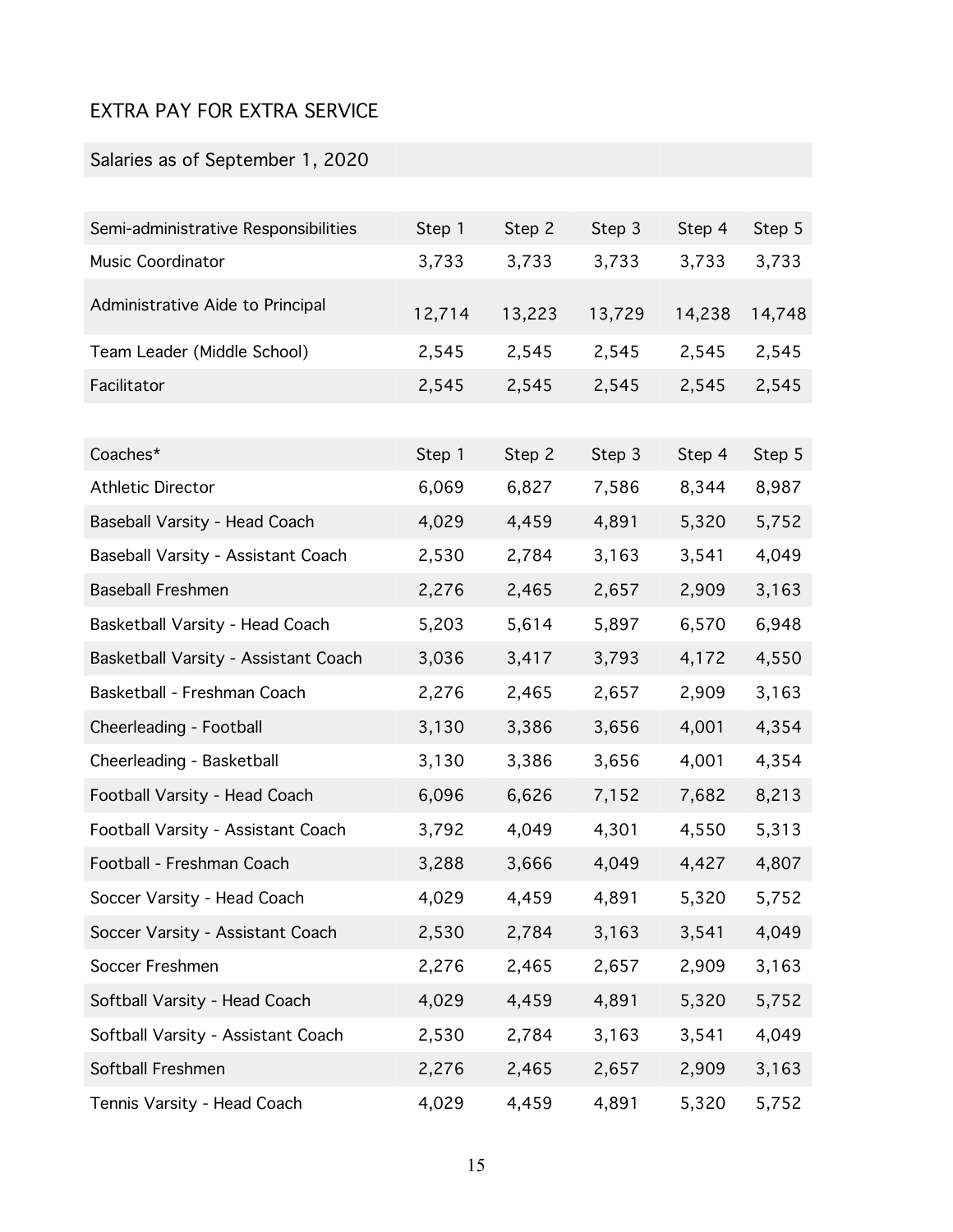| Tennis Varsity - Assistant Coach    | 2,530 | 2,784 | 3,163 | 3,541 | 4,049 |
|-------------------------------------|-------|-------|-------|-------|-------|
| Track Varsity - Head Coach (winter) | 3,418 | 3,675 | 3,945 | 4,290 | 4,642 |
| Track Varsity - Assistant Coach     | 2,392 | 2,589 | 2,795 | 3,060 | 3,330 |
| <b>Track Individual Coach</b>       | 2,276 | 2,465 | 2,657 | 2,909 | 3,163 |
| Track Varsity - Head Coach (Spring) | 4,029 | 4,459 | 4,891 | 5,320 | 5,752 |
| Track Varsity - Assistant Coach     | 2,530 | 2,784 | 3,163 | 3,541 | 4,049 |
| <b>Track Individual Coach</b>       | 2,276 | 2,465 | 2,657 | 2,909 | 3,163 |
| Volleyball Varsity - Head Coach     | 4,029 | 4,459 | 4,891 | 5,320 | 5,752 |
| Volleyball Varsity - Asst. Coach    | 2,530 | 2,784 | 3,163 | 3,541 | 4,049 |
| Volleyball Freshmen                 | 2,276 | 2,465 | 2,657 | 2,909 | 3,163 |
| Golf Varsity Head Coach             | 3,418 | 3,675 | 3,945 | 4,290 | 4,642 |
| Golf Varsity Assistant Coach        | 2,392 | 2,589 | 2,795 | 3,060 | 3,330 |
| <b>Cross Country</b>                | 3,418 | 3,675 | 3,945 | 4,290 | 4,642 |

1. All coaches will be given credit for previous coaching experience in other systems.

2. All years of experience in a particular sport within the Millis Schools System will be taken into consideration for proper step placement when such experience is not consecutive.

3. Within the five-step schedule, each person now employed in a coaching position in the Millis Schools System will be placed in the next higher step on September 1, 2020 from the step they occupy provided they remain in the same coaching position in the same sport.

#### Middle School Intramural Coaches

Two coaches shall be assigned per season (Fall, Winter, Spring) and shall be paid at the rate of \$1,197 per coach per season.

The Facilitator of Middle School Intramural shall be paid at the rate of \$1,435 per year or \$473 per season.

High School Intramural Volleyball (2) - \$658 each.

\*In the event of a varsity sport entering the playoff season, the following compensations will be made at the start of the second week of playoffs: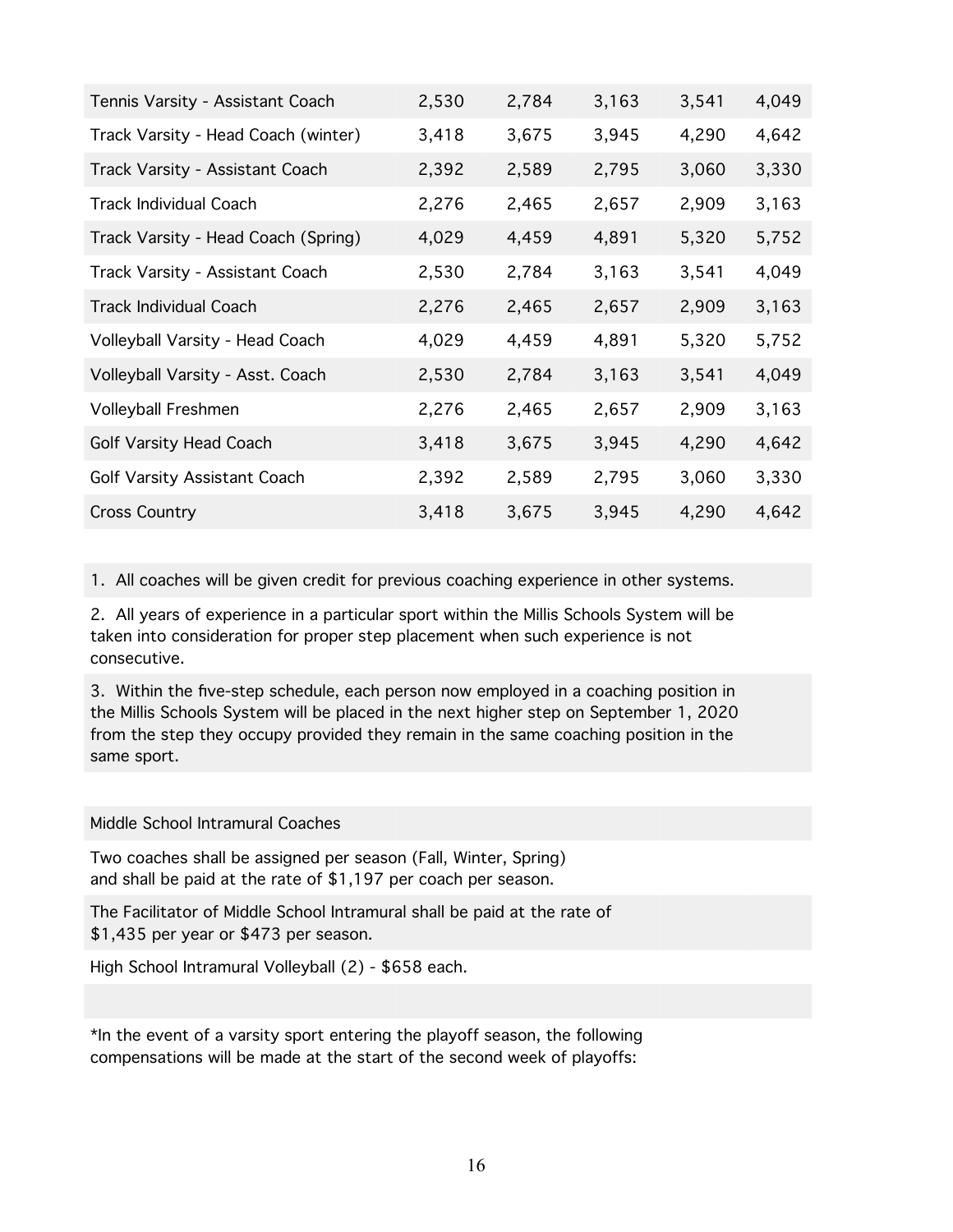the varsity coach will receive an additional two hundred dollars (\$200.00) per week for the duration of the playoffs. The assistant varsity/freshmen coach, acting as assistant, will receive an additional one hundred dollars (\$100.00) per week for the duration of the playoffs. A week shall be defined as Sunday through Saturday.

 If a team makes it to the second week of the playoffs, even if only one day in the second week, coaches are eligible for the playoff stipends as set forth herein.

Miscellaneous Non-teaching Services

|                                                 | Step 1 | Step 2 | Step 3 | Step 4 | Step 5 |
|-------------------------------------------------|--------|--------|--------|--------|--------|
| <b>Advisors</b>                                 |        |        |        |        |        |
| Freshman                                        | 856    | 942    | 1,035  | 1,144  | 1,257  |
| Sophomore                                       | 1,030  | 1,131  | 1,244  | 1,369  | 1,509  |
| Junior                                          | 1,369  | 1,509  | 1,656  | 1,811  | 1,994  |
| Senior                                          | 1,497  | 1,648  | 1,787  | 1,966  | 2,160  |
| <b>Student Council</b>                          |        |        |        |        |        |
| <b>High School</b>                              | 1,018  | 1,121  | 1,232  | 1,356  | 1,492  |
| Middle School                                   | 856    | 942    | 1,035  | 1,144  | 1,257  |
| Clyde Brown                                     | 856    | 942    | 1,035  | 1,144  | 1,257  |
| <b>Honor Society</b>                            |        |        |        |        |        |
| <b>High School</b>                              | 856    | 942    | 1,035  | 1,144  | 1,257  |
| Middle School                                   | 856    | 942    | 1,035  | 1,144  | 1,257  |
| Peer Leadership Advisor (MS/HS)                 | 1,334  | 1,469  | 1,613  | 1,774  | 1,950  |
| <b>Advisory Coordinator</b>                     | 2,545  | 2,545  | 2,545  | 2,545  | 2,545  |
| Student Trip Coordinator (level 2<br>Committee) | 1212   | 1212   | 1212   | 1212   | 1212   |
|                                                 |        |        |        |        |        |
| SADD Advisor                                    |        |        |        |        |        |
| <b>High School</b>                              | 1,358  | 1,496  | 1,644  | 1,808  | 1,987  |
| Middle School                                   | 999    | 1,100  | 1,209  | 1,331  | 1,464  |
| Music                                           |        |        |        |        |        |
| <b>Band Director</b>                            | 1,882  | 2,059  | 2,229  | 2,331  | 2,741  |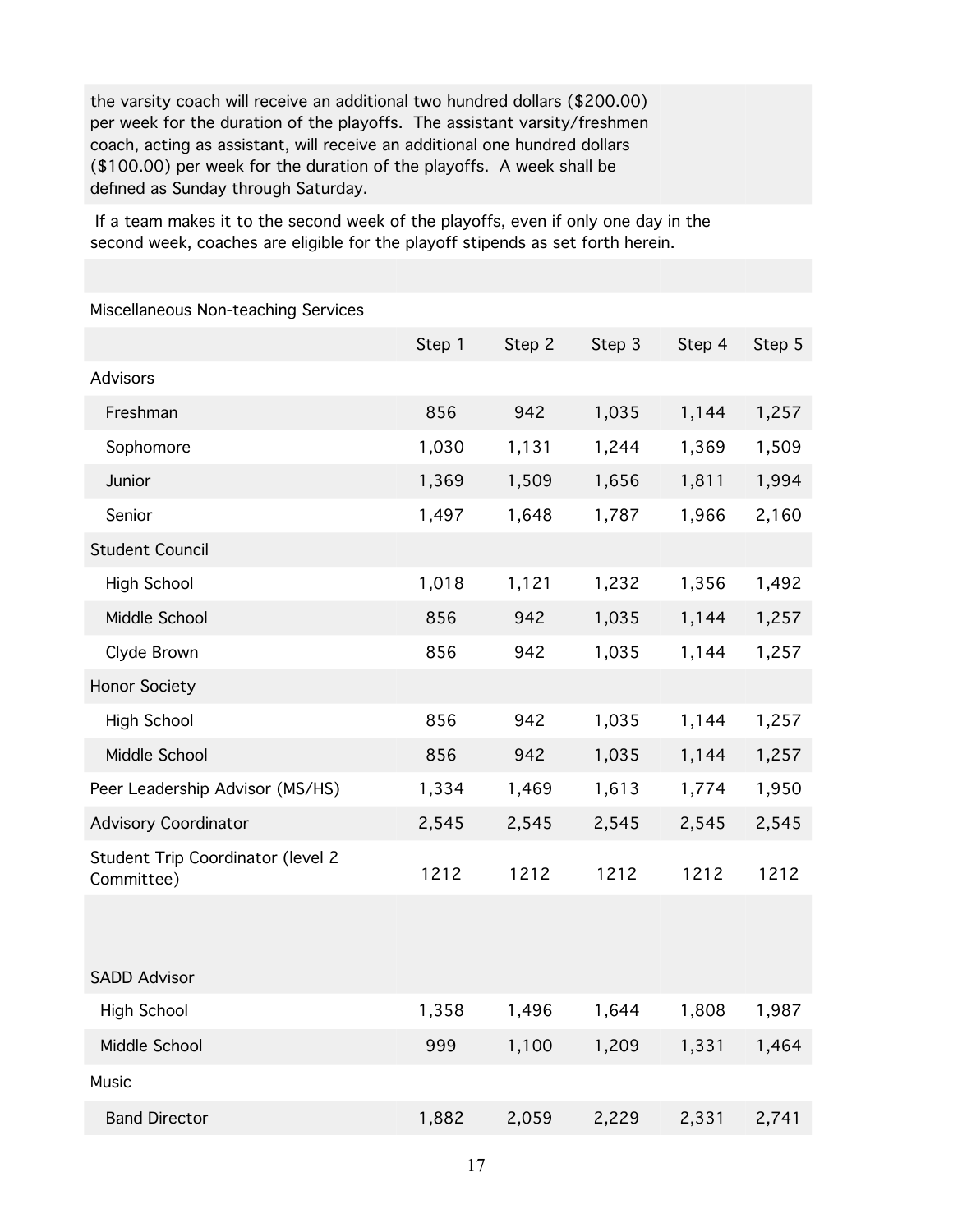| <b>Band Assistant Director</b>        | 856   | 1,029 | 1,201 | 1,369 | 1,713 |
|---------------------------------------|-------|-------|-------|-------|-------|
| <b>Choral Director</b>                | 856   | 1,030 | 1,201 | 1,369 | 1,713 |
| Jazz Ensemble Director                | 2,741 | 3,080 | 3,424 | 3,767 | 4,107 |
| Drama                                 |       |       |       |       |       |
| Per Production                        | 1,849 | 2,133 | 2,339 | 2,572 | 2,831 |
| <b>Talent Show</b>                    |       |       |       |       |       |
| Per Production (CFB, MS, HS)          | 857   | 942   | 1,035 | 1,144 | 1,257 |
| Yearbook                              |       |       |       |       |       |
| One Person                            | 3,424 | 3,768 | 4,146 | 4,561 | 5,013 |
| Two People                            | 1,709 | 1,882 | 2,076 | 2,286 | 2,509 |
| Middle School                         | 1,274 | 1,335 | 1,399 | 1,465 | 1,525 |
| High School Newspaper Advisor         | 1,525 | 1,590 | 2,035 | 2,288 | 2,545 |
| Homework Clinic                       | 1,241 | 1,363 | 1,500 | 1,649 | 1,814 |
| MCAS Sm Grp after school (per wkly)   | 847   | 847   | 847   | 847   | 847   |
| Mentor for long-term substitutes      | 306   | 306   | 306   | 306   | 306   |
| On-Line Learning                      |       |       |       |       |       |
| Site Coordinator                      | 4,027 | 4,027 | 4,027 | 4,027 | 4,027 |
| Teacher                               | 8,324 | 8,324 | 8,324 | 8,324 | 8,324 |
| Tutors (per hour) Individual          | 38.42 | 38.42 | 38.42 | 38.42 | 38.42 |
| Translation Services (per hour)       | 25.50 | 25.50 | 25.50 | 25.50 | 25.50 |
| Detention Hall Monitor (per hour)     | 35.07 | 35.07 | 35.07 | 35.07 | 35.07 |
| In-service Programs and               |       |       |       |       |       |
| Summer Workshops (per hour)           | 40.44 | 40.44 | 40.44 | 40.44 | 40.44 |
| <b>Extended School Year Teaching</b>  | 40.44 | 40.44 | 40.44 | 40.44 | 40.44 |
| Committees                            |       |       |       |       |       |
| Level 1 (15-25 hrs)                   | 813   | 813   | 813   | 813   | 813   |
| Level 2 (25-35 hrs)                   | 1,224 | 1,224 | 1,224 | 1,224 | 1,224 |
| Level 3 (35-45 hrs)                   | 1,635 | 1,635 | 1,635 | 1,635 | 1,635 |
| <b>Student Activities Accountant</b>  | 2,680 | 2,680 | 2,680 | 2,680 | 2,680 |
| Middle School Club Advisor (per hour) | 30    | 30    | 30    | 30    | 30    |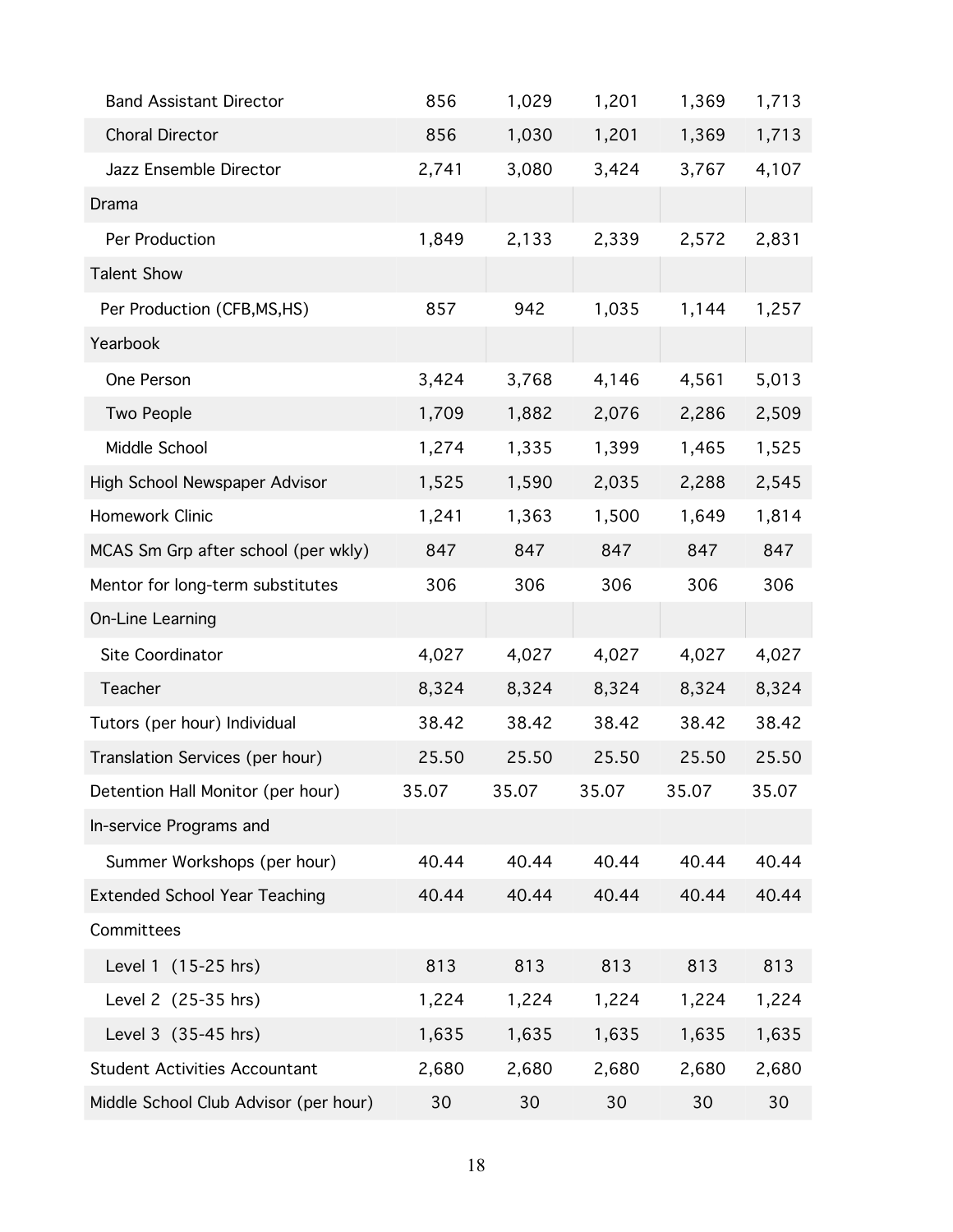| Clyde Brown Club Advisor (per hour)                                      | 30    | 30    | 30    | 30    | 30    |
|--------------------------------------------------------------------------|-------|-------|-------|-------|-------|
| (The number and type of clubs shall be determined by the Administration) |       |       |       |       |       |
| <b>High School Club Advisor</b>                                          |       |       |       |       |       |
| Level 1 (Supervisory)                                                    | 414   | 414   | 414   | 414   | 414   |
| Level 2 (Primarily within day)                                           | 848   | 848   | 848   | 848   | 848   |
| Level 3 (Both during & outside day)                                      | 1,695 | 1,695 | 1,695 | 1,695 | 1,695 |

(The number and type of clubs shall be determined by the Administration)

# EXTRA PAY FOR EXTRA SERVICE

Salaries as of September 1, 2021

| Semi-administrative Responsibilities | Step 1 | Step 2 | Step 3 | Step 4 | Step 5 |
|--------------------------------------|--------|--------|--------|--------|--------|
| Music Coordinator                    | 3,845  | 3,845  | 3,845  | 3,845  | 3,845  |
| Administrative Aide to Principal     | 13,095 | 13,619 | 14,141 | 14,666 | 15,191 |
| Team Leader (Middle School)          | 2,621  | 2,621  | 2,621  | 2,621  | 2,621  |
| Facilitator                          | 2,621  | 2,621  | 2,621  | 2,621  | 2,621  |
|                                      |        |        |        |        |        |
| Coaches*                             | Step 1 | Step 2 | Step 3 | Step 4 | Step 5 |
| <b>Athletic Director</b>             | 6,251  | 7,032  | 7,814  | 8,594  | 9,257  |
| Baseball Varsity - Head Coach        | 4,150  | 4,592  | 5,038  | 5,480  | 5,924  |
| Baseball Varsity - Assistant Coach   | 2,606  | 2,867  | 3,258  | 3,647  | 4,170  |
| <b>Baseball Freshmen</b>             | 2,344  | 2,539  | 2,737  | 2,997  | 3,258  |
| Basketball Varsity - Head Coach      | 5,359  | 5,782  | 6,074  | 6,767  | 7,156  |
| Basketball Varsity - Assistant Coach | 3,127  | 3,520  | 3,907  | 4,297  | 4,687  |
| Basketball - Freshman Coach          | 2,344  | 2,539  | 2,737  | 2,997  | 3,258  |
| Cheerleading - Football              | 3,224  | 3,488  | 3,766  | 4,121  | 4,484  |
| Cheerleading - Basketball            | 3,224  | 3,488  | 3,766  | 4,121  | 4,484  |
| Football Varsity - Head Coach        | 6,279  | 6,825  | 7,366  | 7,913  | 8,459  |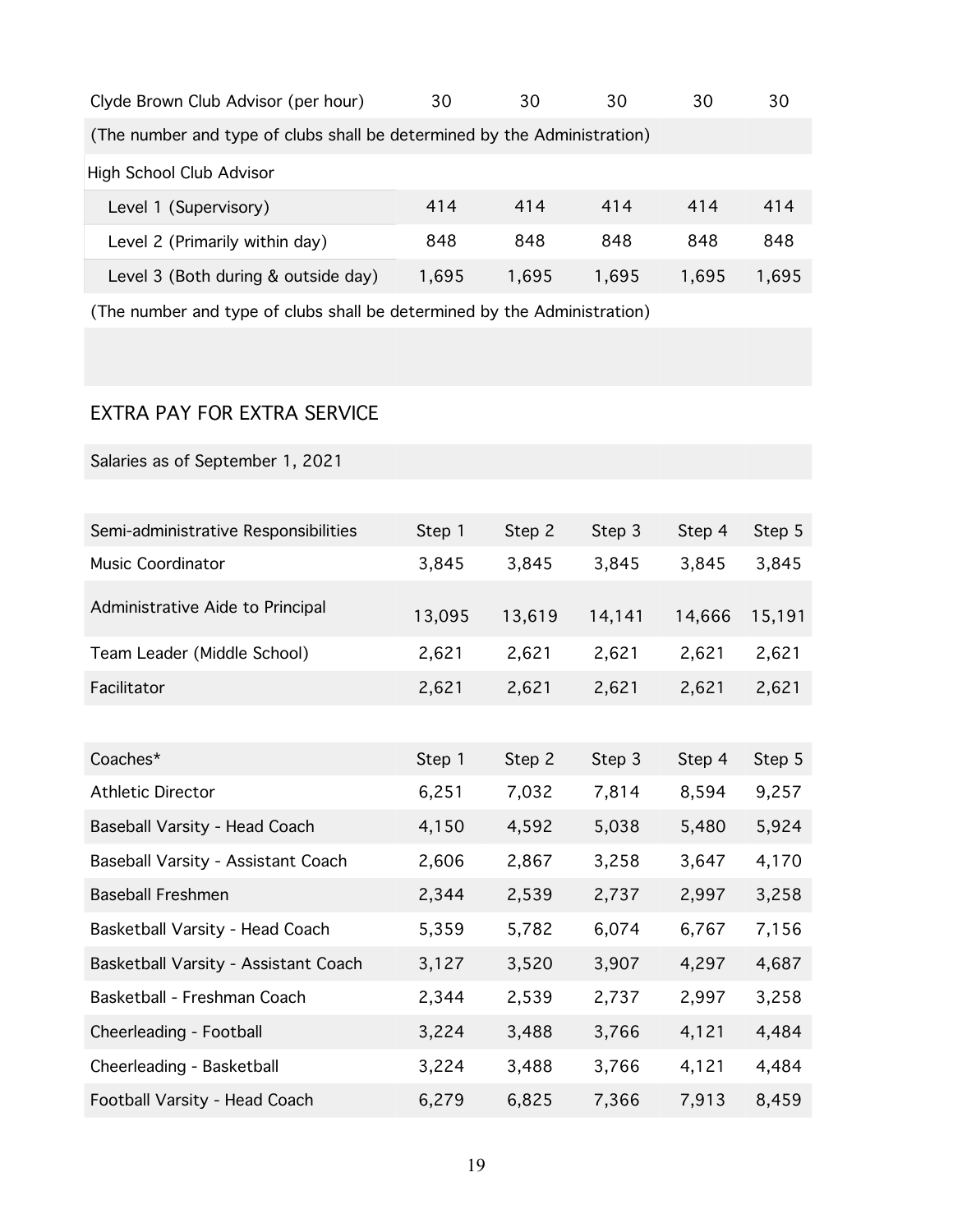| Football Varsity - Assistant Coach  | 3,906 | 4,170 | 4,430 | 4,687 | 5,472 |
|-------------------------------------|-------|-------|-------|-------|-------|
| Football - Freshman Coach           | 3,387 | 3,776 | 4,170 | 4,560 | 4,951 |
| Soccer Varsity - Head Coach         | 4,150 | 4,592 | 5,038 | 5,480 | 5,924 |
| Soccer Varsity - Assistant Coach    | 2,606 | 2,867 | 3,258 | 3,647 | 4,170 |
| Soccer Freshmen                     | 2,344 | 2,539 | 2,737 | 2,997 | 3,258 |
| Softball Varsity - Head Coach       | 4,150 | 4,592 | 5,038 | 5,480 | 5,924 |
| Softball Varsity - Assistant Coach  | 2,606 | 2,867 | 3,258 | 3,647 | 4,170 |
| Softball Freshmen                   | 2,344 | 2,539 | 2,737 | 2,997 | 3,258 |
| Tennis Varsity - Head Coach         | 4,150 | 4,592 | 5,038 | 5,480 | 5,924 |
| Tennis Varsity - Assistant Coach    | 2,606 | 2,867 | 3,258 | 3,647 | 4,170 |
| Track Varsity - Head Coach (winter) | 3,521 | 3,785 | 4,063 | 4,418 | 4,781 |
| Track Varsity - Assistant Coach     | 2,464 | 2,667 | 2,879 | 3,151 | 3,429 |
| <b>Track Individual Coach</b>       | 2,344 | 2,539 | 2,737 | 2,997 | 3,258 |
| Track Varsity - Head Coach (Spring) | 4,150 | 4,592 | 5,038 | 5,480 | 5,924 |
| Track Varsity - Assistant Coach     | 2,606 | 2,867 | 3,258 | 3,647 | 4,170 |
| <b>Track Individual Coach</b>       | 2,344 | 2,539 | 2,737 | 2,997 | 3,258 |
| Volleyball Varsity - Head Coach     | 4,150 | 4,592 | 5,038 | 5,480 | 5,924 |
| Volleyball Varsity - Asst. Coach    | 2,606 | 2,867 | 3,258 | 3,647 | 4,170 |
| Volleyball Freshmen                 | 2,344 | 2,539 | 2,737 | 2,997 | 3,258 |
| <b>Golf Varsity Head Coach</b>      | 3,521 | 3,785 | 4,063 | 4,418 | 4,781 |
| Golf Varsity Assistant Coach        | 2,464 | 2,667 | 2,879 | 3,151 | 3,429 |
| <b>Cross Country</b>                | 3,521 | 3,785 | 4,063 | 4,418 | 4,781 |

1. All coaches will be given credit for previous coaching experience in other systems.

2. All years of experience in a particular sport within the Millis Schools System will be taken into consideration for proper step placement when such experience is not consecutive.

3. Within the five-step schedule, each person now employed in a coaching position in the Millis Schools System will be placed in the next higher step on September 1, 2021 from the step they occupy provided they remain in the same coaching position in the same sport.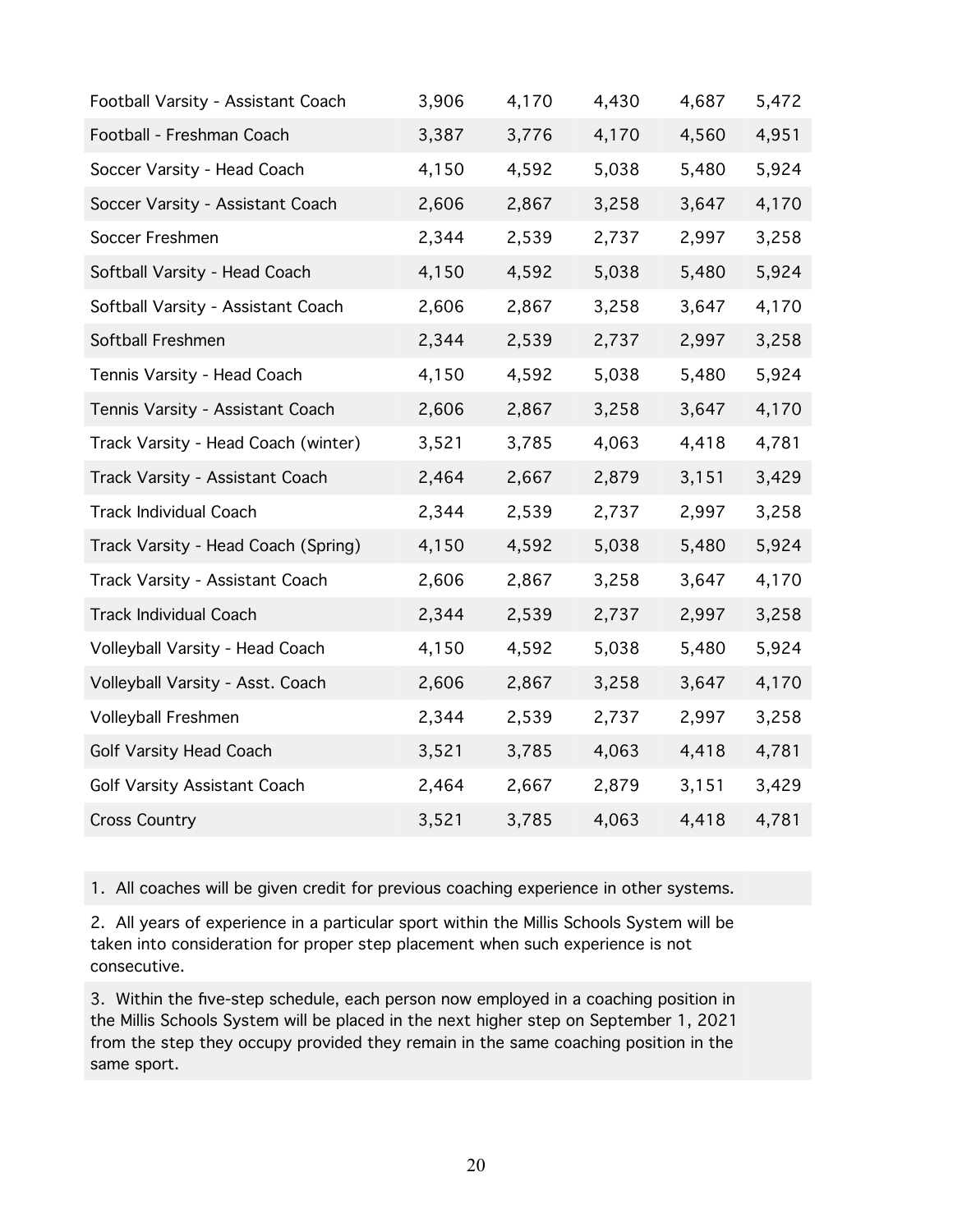#### Middle School Intramural Coaches

Two coaches shall be assigned per season (Fall, Winter, Spring) and shall be paid at the rate of \$1,233 per coach per season.

The Facilitator of Middle School Intramural shall be paid at the rate of \$1,478 per year or \$487 per season.

High School Intramural Volleyball (2) - \$678 each.

Miscellaneous Non-teaching Services

\*In the event of a varsity sport entering the playoff season, the following compensations will be made at the start of the second week of playoffs:

the varsity coach will receive an additional two hundred dollars (\$200.00) per week for the duration of the playoffs. The assistant varsity/freshmen coach, acting as assistant, will receive an additional one hundred dollars (\$100.00) per week for the duration of the playoffs. A week shall be defined as Sunday through Saturday.

 If a team makes it to the second week of the playoffs, even if only one day in the second week, coaches are eligible for the playoff stipends as set forth herein.

| $1000$ $10000$ $1001$ $1000$ $1000$ |        |        |        |        |        |  |
|-------------------------------------|--------|--------|--------|--------|--------|--|
|                                     | Step 1 | Step 2 | Step 3 | Step 4 | Step 5 |  |
| <b>Advisors</b>                     |        |        |        |        |        |  |
| Freshman                            | 882    | 970    | 1,066  | 1,178  | 1,295  |  |
| Sophomore                           | 1,061  | 1,165  | 1,282  | 1,410  | 1,555  |  |
| Junior                              | 1,410  | 1,555  | 1,705  | 1,865  | 2,054  |  |
| Senior                              | 1,542  | 1,698  | 1,841  | 2,025  | 2,225  |  |
| <b>Student Council</b>              |        |        |        |        |        |  |
| High School                         | 1,048  | 1,154  | 1,269  | 1,396  | 1,536  |  |
| Middle School                       | 882    | 970    | 1,066  | 1,178  | 1,295  |  |
| Clyde Brown                         | 882    | 970    | 1,066  | 1,178  | 1,295  |  |
| Honor Society                       |        |        |        |        |        |  |
| High School                         | 882    | 970    | 1,066  | 1,178  | 1,295  |  |
| Middle School                       | 882    | 970    | 1,066  | 1,178  | 1,295  |  |
| Peer Leadership Advisor (MS/HS)     | 1,374  | 1,513  | 1,662  | 1,827  | 2,009  |  |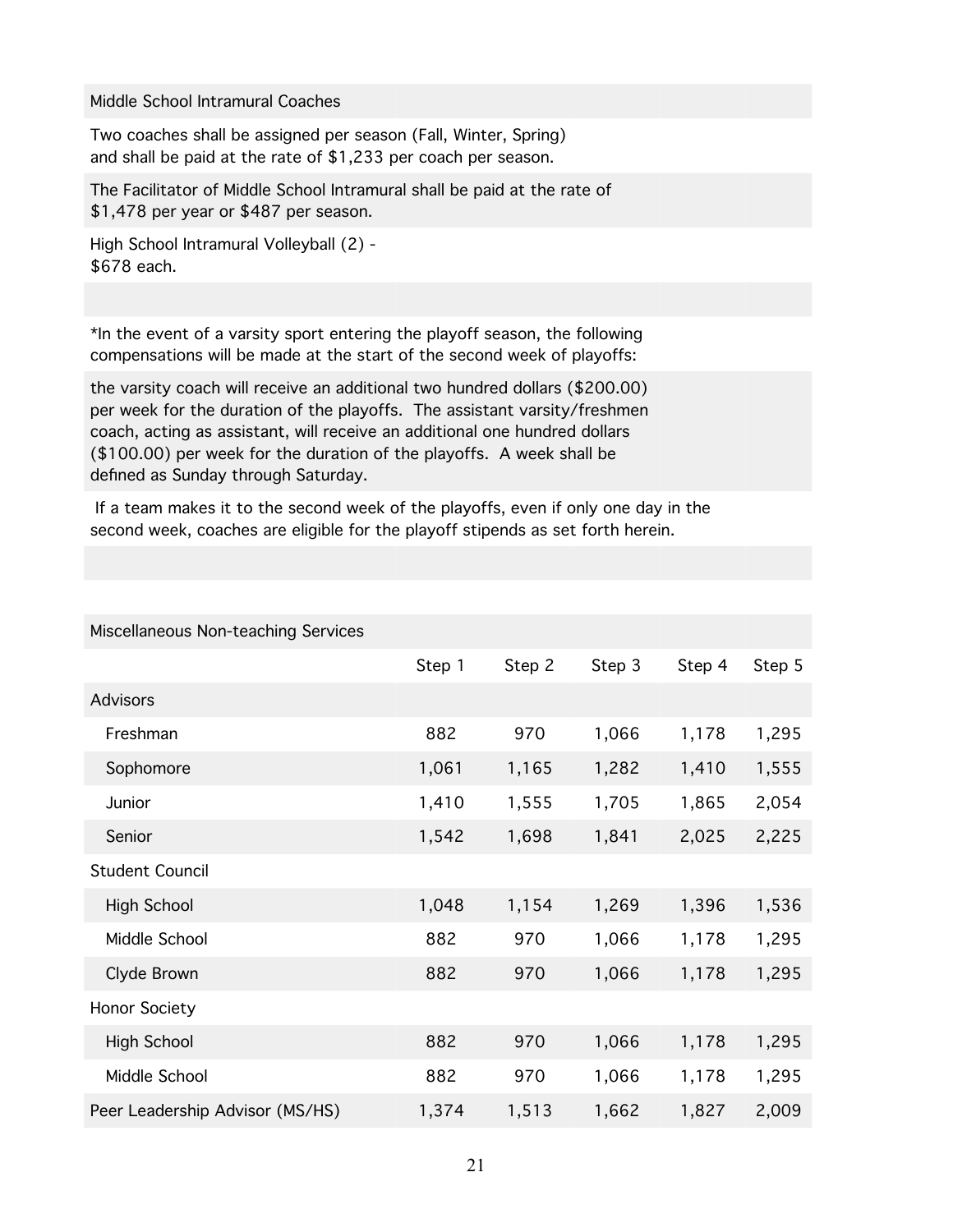| <b>Advisory Coordinator</b>                     | 2,621 | 2,621 | 2,621 | 2,621 | 2,621 |
|-------------------------------------------------|-------|-------|-------|-------|-------|
| Student Trip Coordinator (level 2<br>Committee) | 1248  | 1248  | 1248  | 1248  | 1248  |
|                                                 |       |       |       |       |       |
| <b>SADD Advisor</b>                             |       |       |       |       |       |
| <b>High School</b>                              | 1,399 | 1,541 | 1,694 | 1,862 | 2,047 |
| Middle School                                   | 1,029 | 1,133 | 1,246 | 1,371 | 1,508 |
|                                                 |       |       |       |       |       |
| Music                                           |       |       |       |       |       |
| <b>Band Director</b>                            | 1,939 | 2,121 | 2,296 | 2,401 | 2,824 |
| <b>Band Assistant Director</b>                  | 882   | 1,060 | 1,237 | 1,410 | 1,765 |
| <b>Choral Director</b>                          | 882   | 1,061 | 1,237 | 1,410 | 1,765 |
| Jazz Ensemble Director                          | 2,824 | 3,173 | 3,527 | 3,880 | 4,231 |
| Drama                                           |       |       |       |       |       |
| Per Production                                  | 1,905 | 2,196 | 2,409 | 2,650 | 2,916 |
| <b>Talent Show</b>                              |       |       |       |       |       |
| Per Production (CFB, MS, HS)                    | 883   | 970   | 1,066 | 1,178 | 1,295 |
| Yearbook                                        |       |       |       |       |       |
| One Person                                      | 3,527 | 3,882 | 4,270 | 4,698 | 5,163 |
| Two People                                      | 1,760 | 1,939 | 2,138 | 2,355 | 2,584 |
| Middle School                                   | 1,313 | 1,375 | 1,441 | 1,509 | 1,570 |
| High School Newspaper Advisor                   | 1,570 | 1,637 | 2,096 | 2,357 | 2,621 |
| Homework Clinic                                 | 1,279 | 1,404 | 1,545 | 1,699 | 1,869 |
| MCAS Sm Grp after school (per wkly)             | 872   | 872   | 872   | 872   | 872   |
| Mentor for long-term substitutes                | 315   | 315   | 315   | 315   | 315   |
| On-Line Learning                                |       |       |       |       |       |
| Site Coordinator                                | 4,148 | 4,148 | 4,148 | 4,148 | 4,148 |
| Teacher                                         | 8,574 | 8,574 | 8,574 | 8,574 | 8,574 |
| Tutors (per hour) Individual                    | 39.57 | 39.57 | 39.57 | 39.57 | 39.57 |
| <b>Translation Services</b>                     | 26.01 | 26.01 | 26.01 | 26.01 | 26.01 |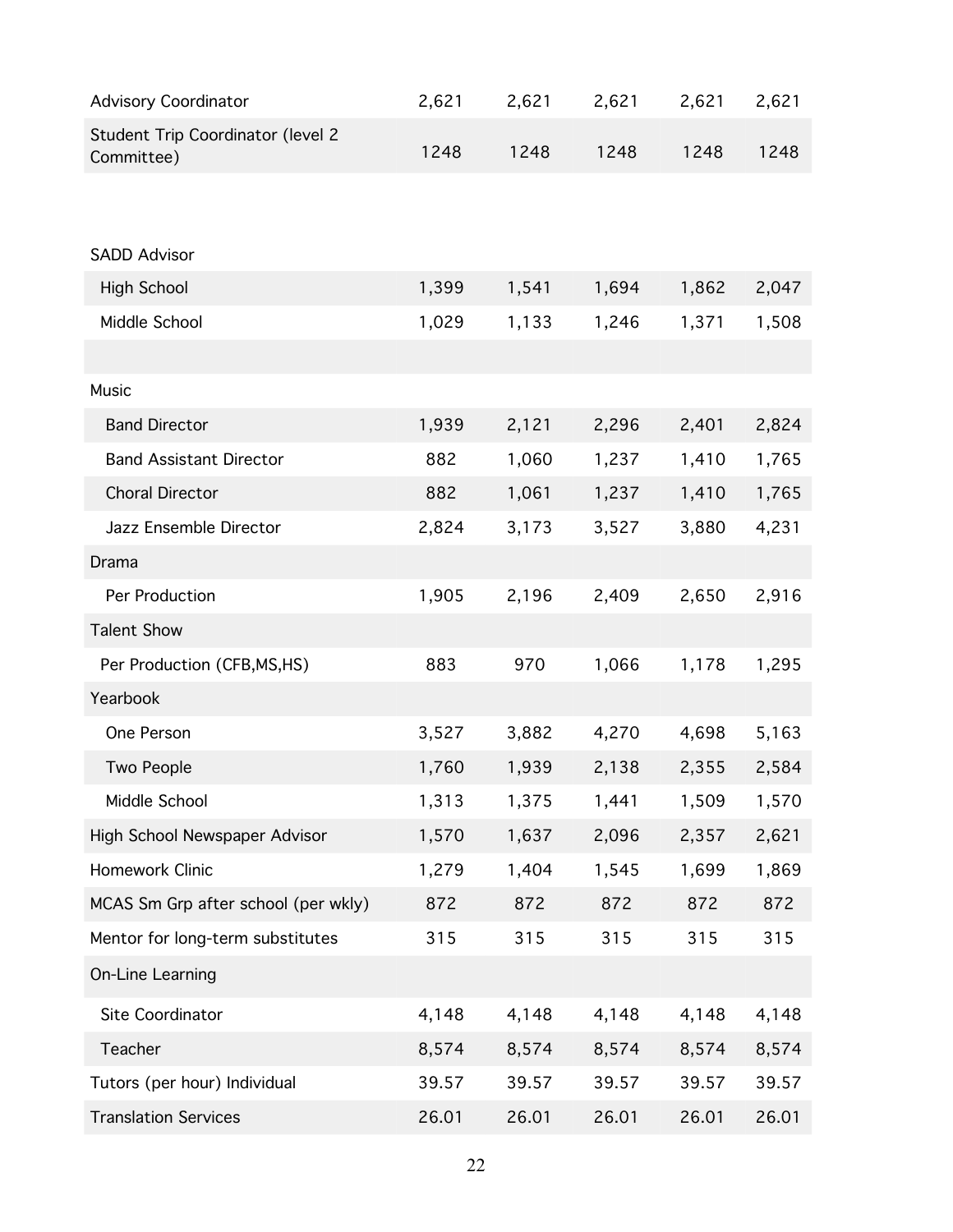| Detention Hall Monitor (per hour)                                        | 36.12 | 36.12 | 36.12 | 36.12 | 36.12 |
|--------------------------------------------------------------------------|-------|-------|-------|-------|-------|
| In-service Programs and                                                  |       |       |       |       |       |
| Summer Workshops (per hour)                                              | 41.65 | 41.65 | 41.65 | 41.65 | 41.65 |
| <b>Extended School Year Teaching</b>                                     | 41.65 | 41.65 | 41.65 | 41.65 | 41.65 |
| Committees                                                               |       |       |       |       |       |
| Level 1 (15-25 hrs)                                                      | 837   | 837   | 837   | 837   | 837   |
| Level 2 (25-35 hrs)                                                      | 1,261 | 1,261 | 1,261 | 1,261 | 1,261 |
| Level 3 (35-45 hrs)                                                      | 1,684 | 1,684 | 1,684 | 1,684 | 1,684 |
| <b>Student Activities Accountant</b>                                     | 2,760 | 2,760 | 2,760 | 2,760 | 2,760 |
| Middle School Club Advisor (per hour)                                    | 31    | 31    | 31    | 31    | 31    |
| Clyde Brown Club Advisor (per hour)                                      | 31    | 31    | 31    | 31    | 31    |
| (The number and type of clubs shall be determined by the Administration) |       |       |       |       |       |
| High School Club Advisor                                                 |       |       |       |       |       |
| Level 1 (Supervisory)                                                    | 427   | 427   | 427   | 427   | 427   |
| Level 2 (Primarily within day)                                           | 873   | 873   | 873   | 873   | 873   |
| Level 3 (Both during & outside day)                                      | 1,746 | 1,746 | 1,746 | 1,746 | 1,746 |

(The number and type of clubs shall be determined by the Administration)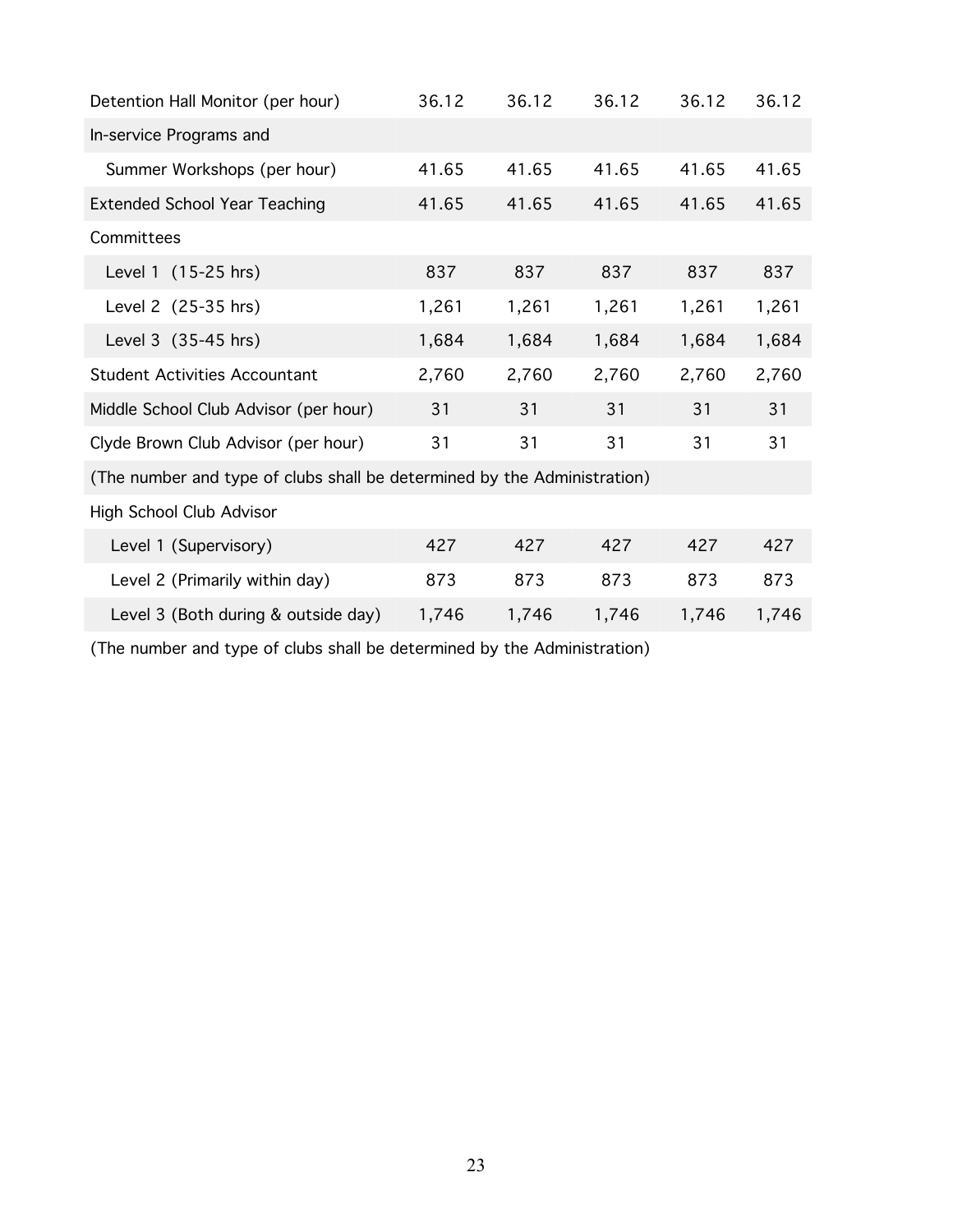#### B. SALARY PAYMENT:

- B-1. All teachers under annual contract will be paid their annual salary in twenty-one (21) equal payments equal to twenty-one twenty-sixths (21/26) of their annual salary, payable biweekly, to the close of school in June. At the conclusion of school, the teacher shall receive a 22nd paycheck in the form of a lump sum payment equal to five (5) twenty-sixths (5/26) of the teacher's annual contract. The lump sum payment will be taxed as if it were five individual paychecks.
- B-2. The first payment of the work year shall be due on or before the third Thursday of September, unless the law specifically requires otherwise, with all bargaining unit members being paid their annual salaries on alternate Thursdays throughout the work year, consistent with paragraph B-1 of this article.
- B-3. A teacher entering or leaving the school district during the school year shall receive as a total salary his/her annual salary divided by the number of scheduled workdays and multiplied by the number of days he/she has been employed, excluding all unauthorized absences.
- B-4. The salary provided teachers protected by this salary schedule is deemed by the School Committee and teachers to be fully earned at the close of school of any given year and proportionately during the school year. In the event of termination of service for any cause at the end of or at any time during the school year, amounts of salary earned but withheld to date of termination shall be payable to the teacher, or in the event of death to his/her executor or administrator.
- B-5. The salary of part-time teachers shall be prorated according to the ratio between their regular schedule of employment and that of full-time teachers.
- B-6. The School Committee will vote to accept the provisions of G.L. c.180, Section 17I subject to the express understanding that the decision to implement deductions thereunder shall rest exclusively with the Town of Millis. Under this statute, teachers may authorize the School Committee to deduct from their salary a contribution to the Voice of Teachers for Education of an amount, which the employee may specify in writing. The Committee will certify on the payroll the amount to be deducted by the Town Treasurer. Such amounts shall be transmitted to the Mass. Teachers Assoc. along with a list of names and amounts of each deduction within thirty (30) days.
- B-7. Subject to the approval of the Town, the School Committee agrees to support the implementation of a Section 125 cafeteria plan to provide for the pre-tax deduction of health, dependent care and other eligible deductions.
- B-8. Effective September 1, 2010, paychecks for all new employees, as well as paychecks for all existing employees who currently use direct deposit, shall be made by direct deposit. A new employee for purposes of this section shall be any bargaining unit member who begins work at the start of the 2010-2011 school year. Existing employees who do not use direct deposit as of September 1, 2010 shall not be required to use direct deposit, however, existing employees who do use direct deposit cannot opt out of direct deposit.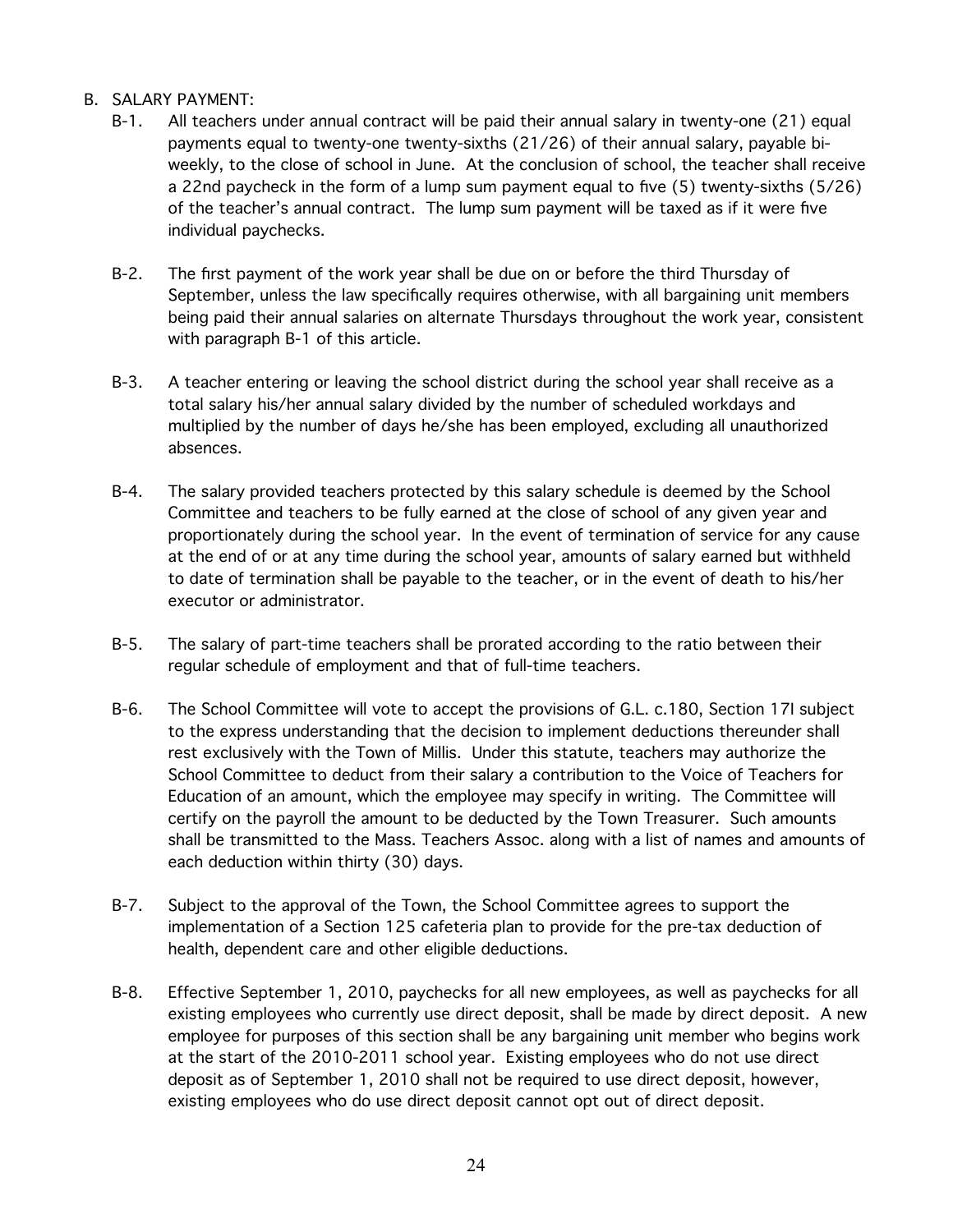- B-9. Prior to the start of each school year, the school district shall use its best efforts to forward to the Association president a listing of all pay periods for the remainder of the succeeding twelve-month period.
- B-10. If possible, paychecks will have specific codes in the paycheck for stipends so that bargaining unit members are generally aware of the nature of the additional compensation in their paycheck. If it is not possible to include such coding with paychecks, in the alternative the administration will send e-mails to staff notifying them that a stipend is being included in their next paycheck and the nature of the stipend.

#### C. STEP INCREMENTS:

- C-1. The schedule provides annual increments to teachers who show continued professional growth and contributions to the teaching profession as evidenced in the classroom, in professional study, in attendance at conferences, in travel, committee work, as well as other related ways. Increases are not automatic.
- C-2. If the Superintendent should recommend that the salary of any teacher should not be advanced according to the schedule, notice to that effect will be given to such teacher in writing not later than April 15th of each year, explaining the reasons for such decision. The teacher involved may request a meeting with the Superintendent with an Association representative present in the event that the teacher feels that the charges are not valid.
- C-3. The beginning salary of any new teacher shall be determined by the Superintendent, by appraising training, experience, and other qualifications at the time of original appointment. It shall not necessarily be entirely in accordance with the experience and training. The beginning salary of a new nurse shall be determined by the Superintendent according to the nurse's experience in child health, community health or other relevant clinical nursing experience. However, no new nurse will be placed on a step higher than any nurse who was employed by the Committee as of September 1, 2001.
- C-4. When a teacher has qualified for placement upon an advanced scale, he/she shall, at the beginning of the next salary year, be placed upon the scale in the next step above that on which he/she is at the time of qualifications, provided he/she has met the stipulations as set forth in C7.
- C-5. It shall be the responsibility of the teacher to notify the Superintendent of Schools, not later than October 1, that completion of eligibility of reclassification to the next higher scale is expected before the following September. Proof of satisfactory completion of the requisite courses for advancement must be submitted to the Superintendent of Schools by the first day of the next teacher work year. If such proof is submitted after the first day of the teacher work year, the teacher in question shall not be entitled to reclassification until the first day of the next teacher work year succeeding submission of the proof of completion of the courses.
- C-6. The Superintendent of Schools shall appraise the qualifications of teachers annually before April 15.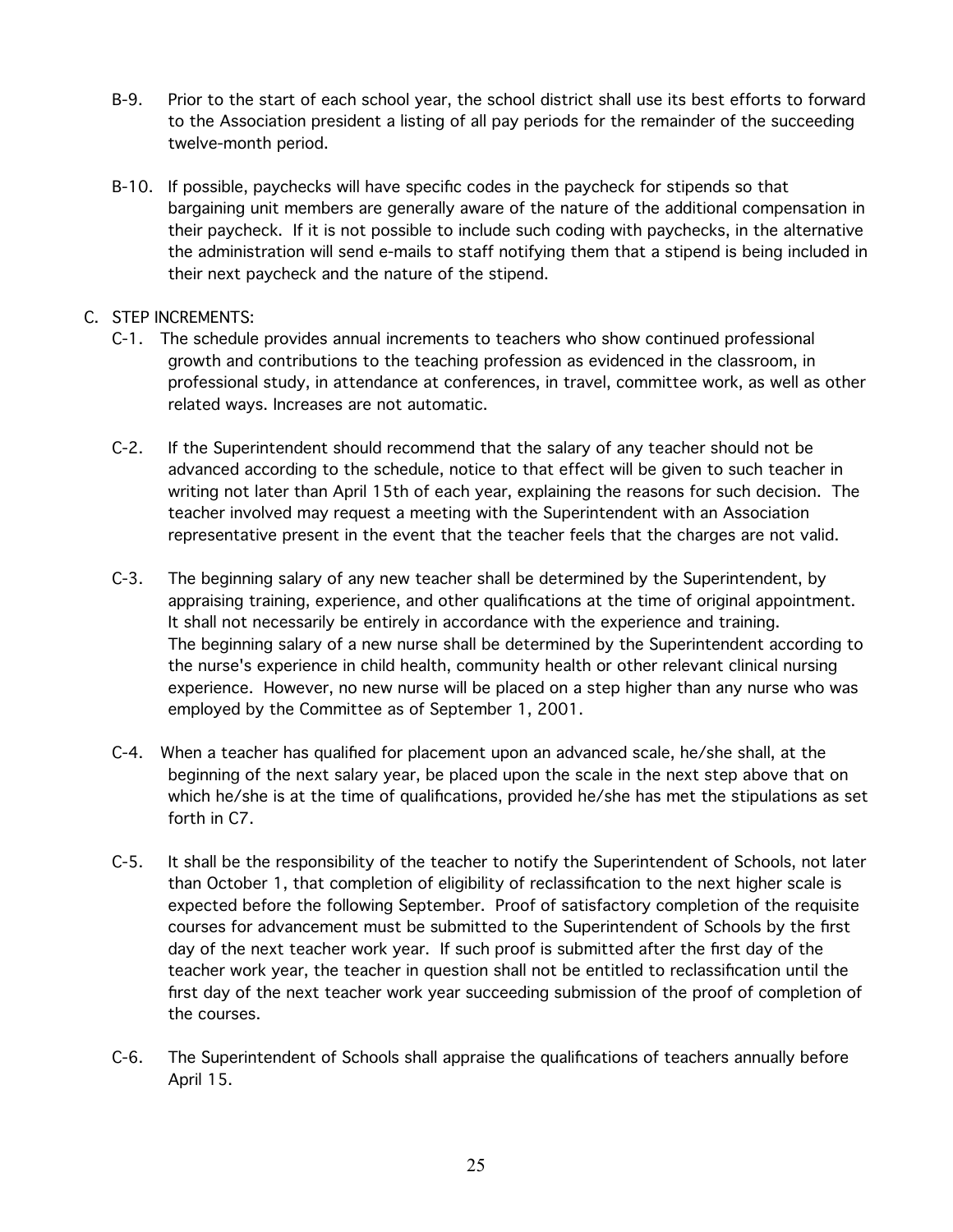- C-7. To advance to horizontal steps on the salary scale, courses and courses of study approved in advance by the Superintendent of Schools, must be passed. Transcripts will be made available to the Superintendent's Office for reference purposes. To advance to the Master's+60 column, credits beyond the Master's+45 must have been earned since September 1, 2000.
- C-7A. The school district may offer programs, comparable in scope to a graduate level course, which may be used by staff members to advance to horizontal steps on the salary scale. If there is compensation available for participation in a program offered by the school district, the staff member will have the option of either accepting the compensation or using the program for advancement horizontally.
- C-8. Adjustments from the present to the new schedule will be made after review of each individual teacher situation prior to April 15.
- C-9A. In order to be eligible for Step 14, a teacher at Step 13 must successfully complete a three credit graduate level course related to his or her teaching assignment. The course and institution must be approved in advance by the Superintendent (provided that an NCTA course shall not be disapproved for lack of college credit if it is equivalent in requirement to a college course). In lieu of the graduate level course, a teacher may qualify for advancement to Step 14 by completing a comparable professional development program approved in advance by the Superintendent.
- B. A teacher who completes a course shall be entitled to remain at Step 14 for a period of three years and must thereafter complete another course or return to Step 13 of the salary schedule. Teachers who are already at Step 13 and who give notice to the Superintendent that they are retiring within three (3) years will not be required to complete a three-credit graduate level course related to their teaching assignment in order to remain at Step 14, although this shall not prevent a teacher who is within three years of retirement from taking a course if he/she so chooses.
- C. Effective September 1, 2004, the language set forth in paragraph (b) shall be held in abeyance provided that the Department of Education continues to maintain its current certification requirements for professional staff. In the event that the Board of Education adopts less demanding standards than are currently in place (i.e. 2003-2004 school year), the existing language in paragraph (b) shall be automatically re-instituted and all bargaining members shall be subject to the requirements set forth therein.
- D. LONGEVITY:
	- D-1. Teachers who have completed ten (10) years of service in the field of education in the Town of Millis will receive an annual longevity stipend of \$500.00. To be eligible for the tenyear longevity stipend, teachers must be at Step 14 of the salary schedule.
	- D-2. Teachers who have completed fifteen (15) years of service in the field of education in the Town of Millis will receive an annual longevity stipend of \$750.00.
	- D-3. Teachers who have completed twenty (20) years of service in the field of education in the Town of Millis will receive an annual longevity stipend of \$1,200.00.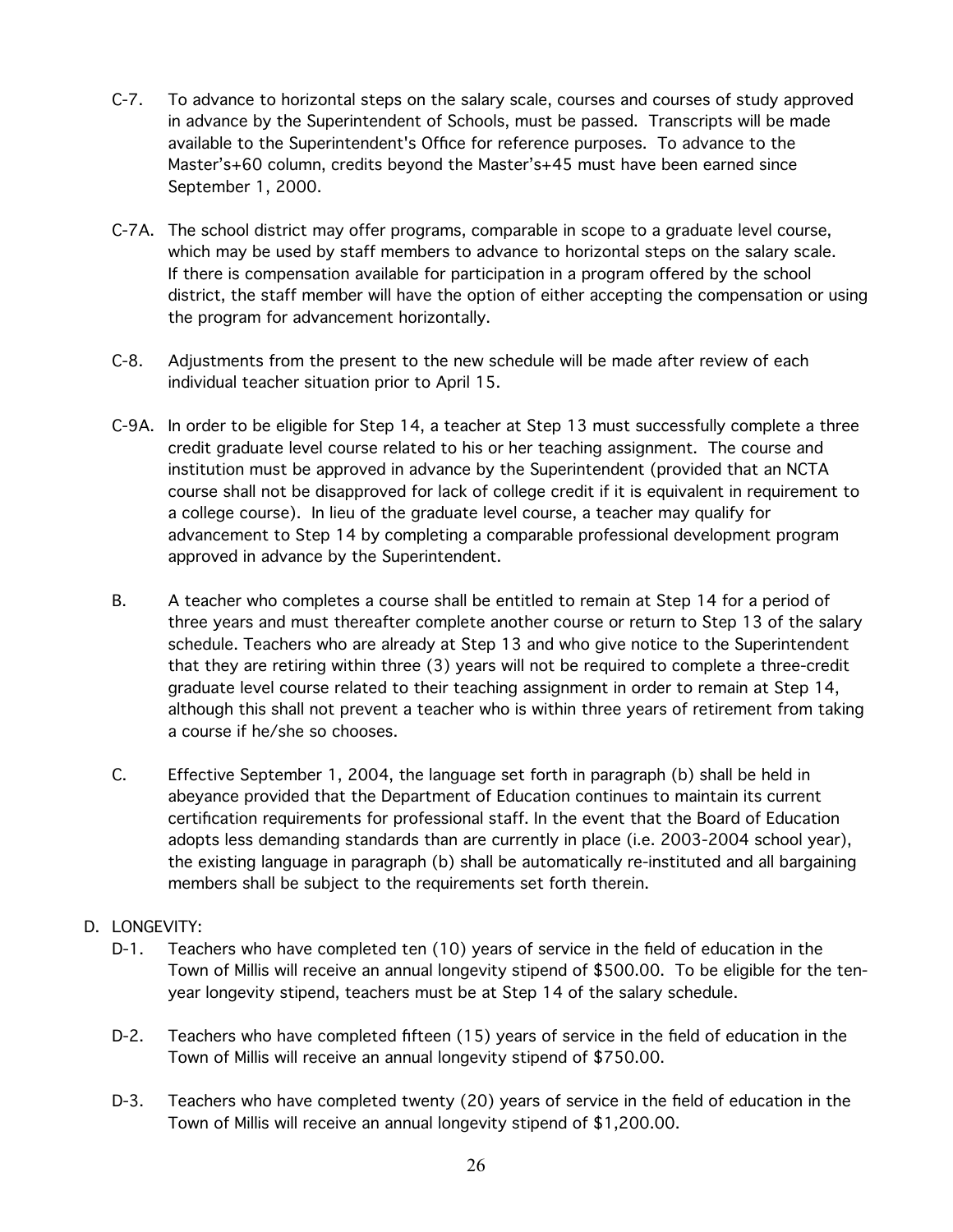- D-4. Teachers who have completed twenty-five (25) years of service in the field of education in the Town of Millis will receive an annual longevity stipend of \$1,500.00.
- D-5. In any three consecutive years following the completion of 15 years of service in the field of education in the Town of Millis, a teacher has the option of augmenting his/her salary by 5% plus the applicable longevity benefit. After these three years in which the teacher's salary is augmented by 5%, the longevity shall revert to the benefits specified above.

Any eligible teacher who wishes to receive this benefit shall notify the Superintendent in writing by no later than October 1st preceding the first school year in which the raise is to become effective. The School Committee shall set aside 60% of one M+45 salary to fund the longevity augmentation on an annual basis.

In the event that the number of applicants would cause this limitation to be exceeded, persons eligible shall be determined first by seniority, then by date of hire, and finally by date of request. Those employees who apply for the augmented longevity but cannot be accommodated within the cap shall be placed on the waiting list. Such waiting list shall be frozen each year. The subsequent year's applicants shall be placed on the list following the last name of any individual remaining on the previous year's waiting list. The Superintendent shall make available the list of teachers who have successfully applied for the longevity augmentation by Nov. 1.

Once an individual has been accepted for the longevity augmentation, that individual may not be bumped by any subsequent application of a more senior teacher.

#### E. POSITIONS FUNDED THROUGH GRANTS:

The School Committee and the Association recognize that from time to time funds may be made available by organizations and/or foundations for specified educational initiatives and/ or projects. The parties encourage members of the bargaining unit represented by the MTA to apply for such funds with the understanding on the part of the applicant that any and all such applications which will have a direct impact on any students enrolled in the Millis Public Schools and/or which would directly affect the duties and/or schedules of any bargaining unit employee must be approved by the Superintendent.

The School Committee agrees that the Superintendent will, within a reasonable time, inform the MTA President of such applications which he/she would intend to approve in order to determine and fulfill any collective bargaining obligations which might arise should the applied-for funds be granted.

The parties agree that where any such grants would create opportunities for income for bargaining unit members that such positions will be posted consistent with Article XII of the collective bargaining agreement. Where any time constraints could serve to make fulfillment of these posting requirements impracticable, the Superintendent will so inform the MTA President in order that alternate arrangements may be made by mutual agreement. It is in any event understood that such position will be awarded to a qualified internal applicant. The position may be posted and filled externally if there is no qualified internal applicant.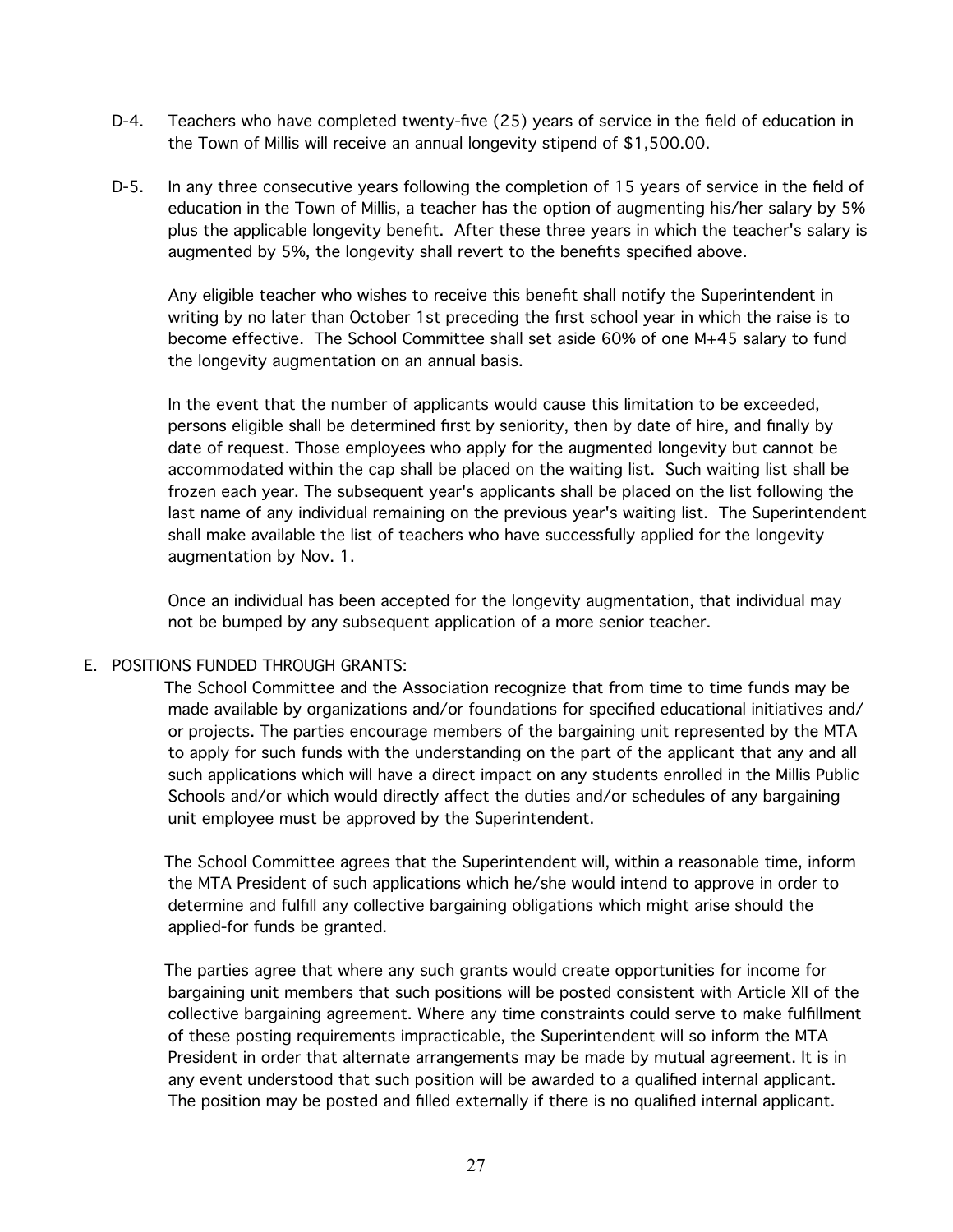The parties further agree that the bargaining unit member who is the author of the grant application shall receive 10% of the grant or \$5,000, whichever is less, if the grant is received.

#### F. GENERAL:

- F-1. Effective September 1, 2007, additional work for Guidance personnel, including the Head Counselor, shall be at the rate of 1/185 for each additional day's work which must be approved by the Superintendent of Schools in advance.
- F-2. Teachers on maximum are entitled to a raise increase equal to the maximum raise any other teacher received on the Bachelor's schedule over and above the step increase.
- F-3. Effective September 1, 2007, compensation for work beyond the work year described in Article IX, Section A, for all personnel not on a ratio will be at the rate of of 1/185 of the individual's base annual salary. New teachers 1/188.
- F-4. Individuals who are tardy, depending on the cause of their tardiness, may have the amount paid to a substitute deducted from their subsequent salary payment.
- F-5. Effective September 1, 2007, additional work for Registered Nurses shall be at the rate of 1/185, of the individual's base annual salary for each additional day's work which must be approved by the Superintendent of Schools in advance.
- F-6. Any teacher who attains, maintains, and/or renews a teaching certificate in addition to his/ her primary certificate shall be paid an additional \$25 per year for each such additional certificate in the first paycheck in January of each school year. In order to receive this payment in any particular school year, the teacher must notify the Superintendent of Schools in writing no later than October 1 of the previous school year of his/her eligibility or anticipated eligibility for this benefit. The teacher must present to the Superintendent a copy of the certificate(s) claimed prior to receiving such payment.
- F-7. Although nurses shall not be assigned any formal teaching responsibilities, nurses may be expected to participate in the instruction of health issues no more than once a week during the months of October through May. It is understood that at no time will any nurse be solely responsible for a class.

#### ARTICLE V TEACHING HOURS AND TEACHING LOAD

#### A.WORK DAY

- A-1. The work-day for teachers shall be six (6) hours and fifty (50) minutes inclusive of 15 minutes before and 15 minutes after the student day. Starting and dismissal times for students are subject to modification by the Committee, provided, however, that no such modification will increase the length of the teacher's workday.
- A-2. Teachers will have a duty free lunch period of at least the length of the pupil lunch period.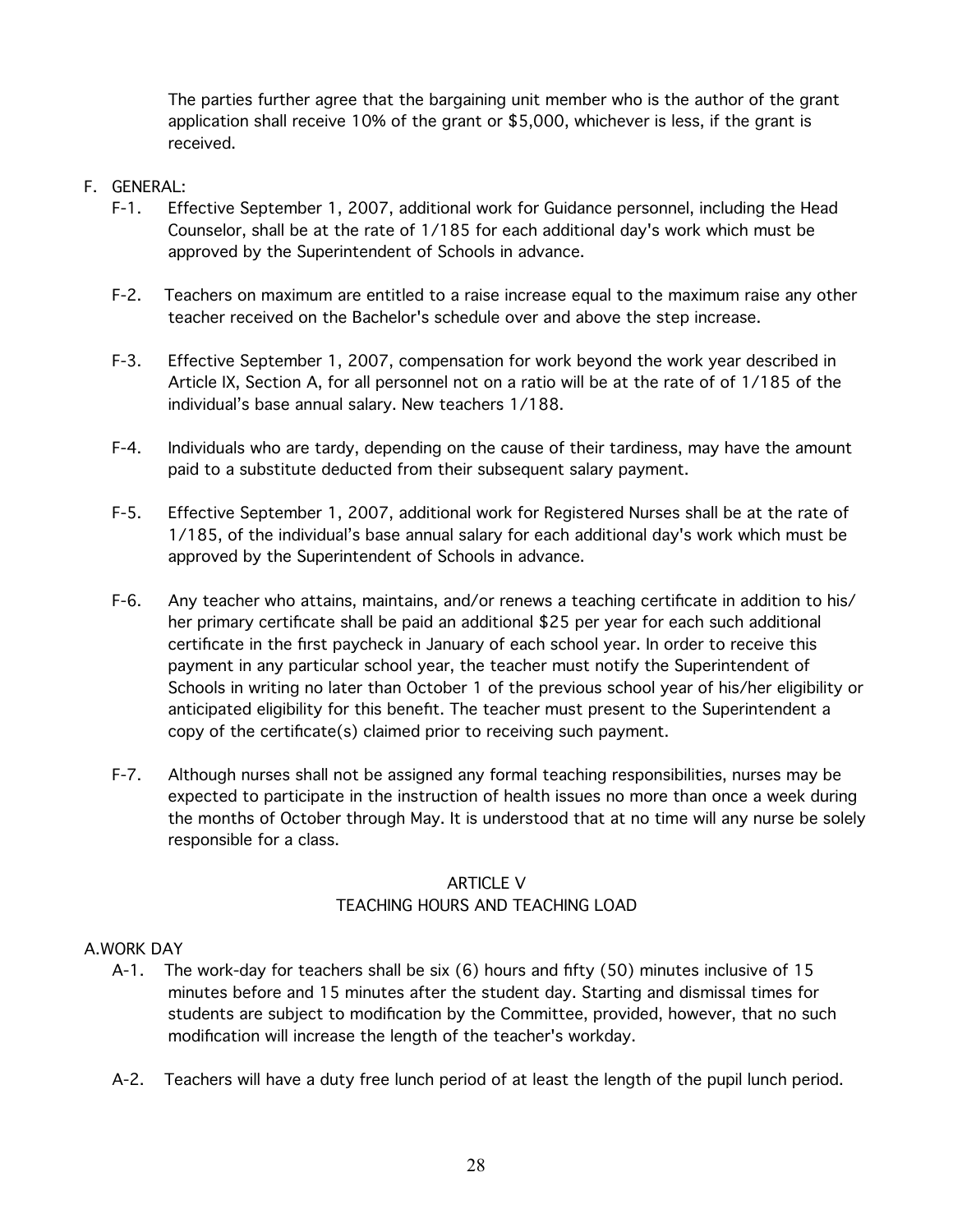- A-3. Teachers teaching in more than one school will not have their workday extended beyond the normal work-day of the school in which their work day began.
- A-4. Except in extraordinary circumstances, teachers, excluding department heads, coordinators, and directors, will be responsible only for meetings in the school in which they spend the majority of their time, provided that there is representation from a teacher's department at the building meetings where the teacher spends a minority of his/her time. Teachers may be required to attend one meeting per month, said meeting not to extend more than 45 minutes beyond the normal teacher workday. In addition, teachers may be required to attend eight meetings during the course of the school year as directed by the Superintendent. The eight additional meetings shall not extend more than one (1)hour beyond the normal teacher workday and shall be devoted exclusively to professional development. The agenda for the eight additional meetings shall be established collaboratively by the professional development committee, referenced in Article XXIII, Section C. Said meetings shall be scheduled at the beginning of each school year and an agenda shall be provided a day in advance of each meeting.
- A-5. Teachers in Pre-Kindergarten-8 will be responsible for scheduling parent-teacher conferences during two (2) early release days and one (1) evening. Classroom teachers in Grades 9-12 will be responsible for scheduling parent-teacher conferences during one (1) early release day and one (1) evening.
- A-6. The work-week of a 0.5 full time equivalent teacher shall be at least 18.75 hours per week that is inclusive of work during and beyond the school workday.
- A-7 Responsibilities for part-time teachers

Part-time staff responsibilities shall be as set forth below:

- All staff shall attend the first two (2) full days of professional development.
- All staff shall attend the one (1) day required for summer set up.
- For 0.5 staff and above, attendance at both October and January professional development days is required.
- For 0.49 staff and below, the employee must attend either the October or January professional development day.

| <b>Staffing</b> | PD requirement  | <b>Faculty Meetings</b> | <b>After School PLC</b> | <b>Evening Meetings</b> |
|-----------------|-----------------|-------------------------|-------------------------|-------------------------|
| $0.1 - 0.49$    | Two half days   | 6                       | 4                       | Not to exceed 2         |
| $0.5 - 0.79$    | Three Half days | 8                       | 6                       | Not to exceed 2         |
| $0.8 - 1.0$     | Five Half days  | 10                      | 8                       | Not to exceed 3         |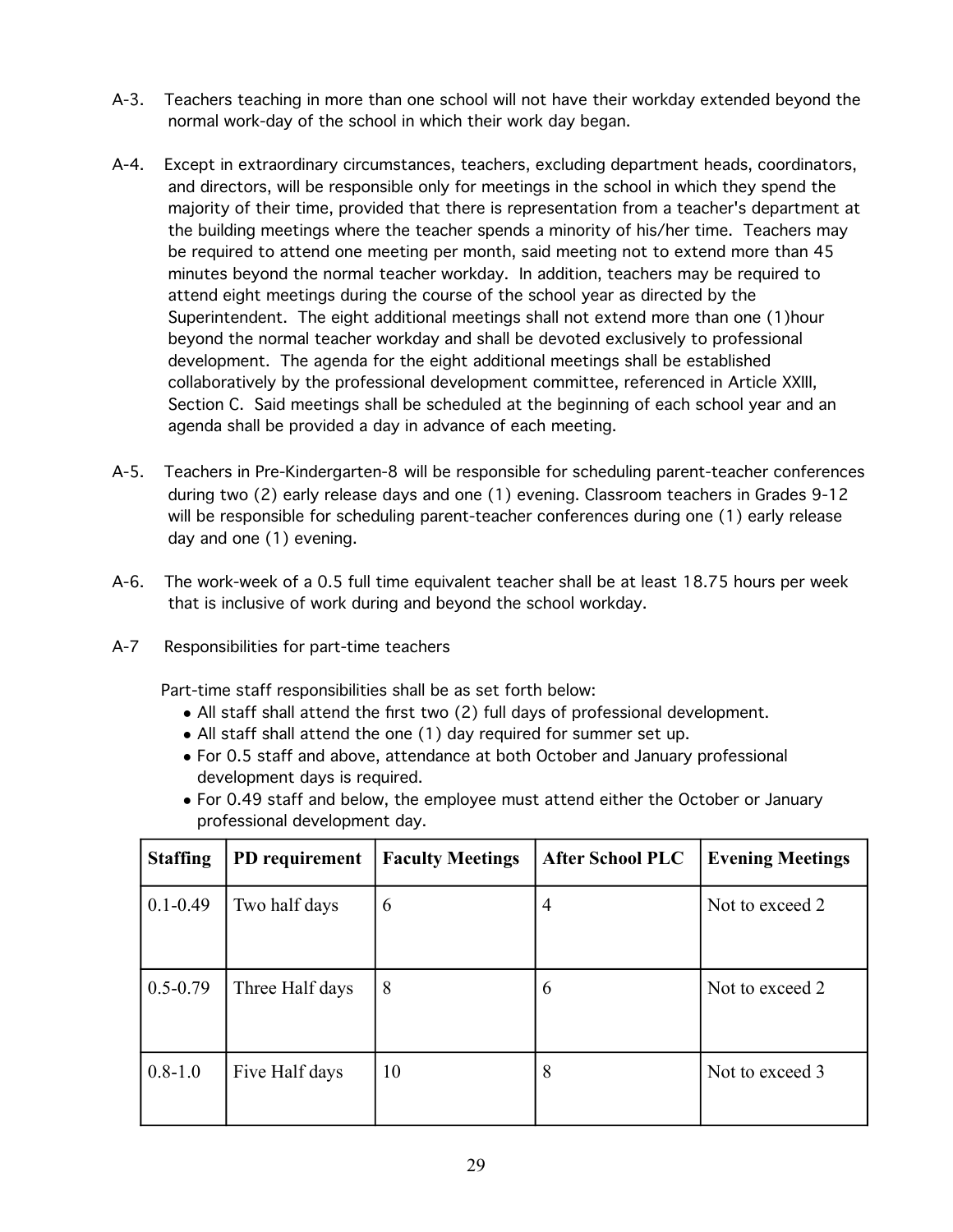If the superintendent requires attendance at professional development, staff will be paid if the professional development is scheduled outside their normal work hours (equating to the hours of the professional development) for their attendance. The superintendent may excuse attendance on a normal work day upon the request of the employee to the Supervisor / Superintendent. If an employee misses a meeting, he/she shall be required to follow up with building supervisor and familiarize himself/herself with the material covered during the meeting.

- B. Teachers may be required to attend up to three (3) evening meetings per year. It is understood that the one evening parent-teacher conference referenced in Article V, Section A-5 shall be viewed as one of the three evening meetings per year.
- C. In the event that Labor Day falls on September 1st, 2nd, 3rd, or 4th, it is agreed that the school year will start after Labor Day. In the event that Labor Day falls on September 5th, 6th, or 7th, it is agreed that the school year will start before Labor Day. In the event of extraordinary circumstances, the parties agree that the starting date may be changed by mutual agreement.

#### ARTICLE VI CLASS SIZE

- A. In all cases where possible, class maximum size aim may be 30 pupils with the understanding that there may be exceptions. (This does not apply to physical education classes, band, chorus, or orchestra).
- B. That any exceptions of classes over 30 students be reviewed with the teacher prior to close of school in June.
- C. The School Committee has agreed to employ three (3) teacher aides to relieve classes over thirty (30) at K-1-2 levels.
- D. The parties recognize the importance of monitoring student / nurse ratios in the interest of maintaining an appropriate level of health services.

## ARTICLE VII SPECIALISTS AND SPECIAL PROGRAMS

The Committee and the Association recognize the fact that an adequate number of competent specialists is essential to the operation of an effective educational program.

## **ARTICLE VIII** NON-TEACHING DUTIES

- A. The Committee and the Association acknowledge that a teacher's primary responsibility is to teach and that his/her energies should, to the extent possible, be utilized to this end.
- B. Provisions will be made to engage the services of teacher aides to relieve the teachers of school lunch duty in grades one through twelve inclusive as far as possible.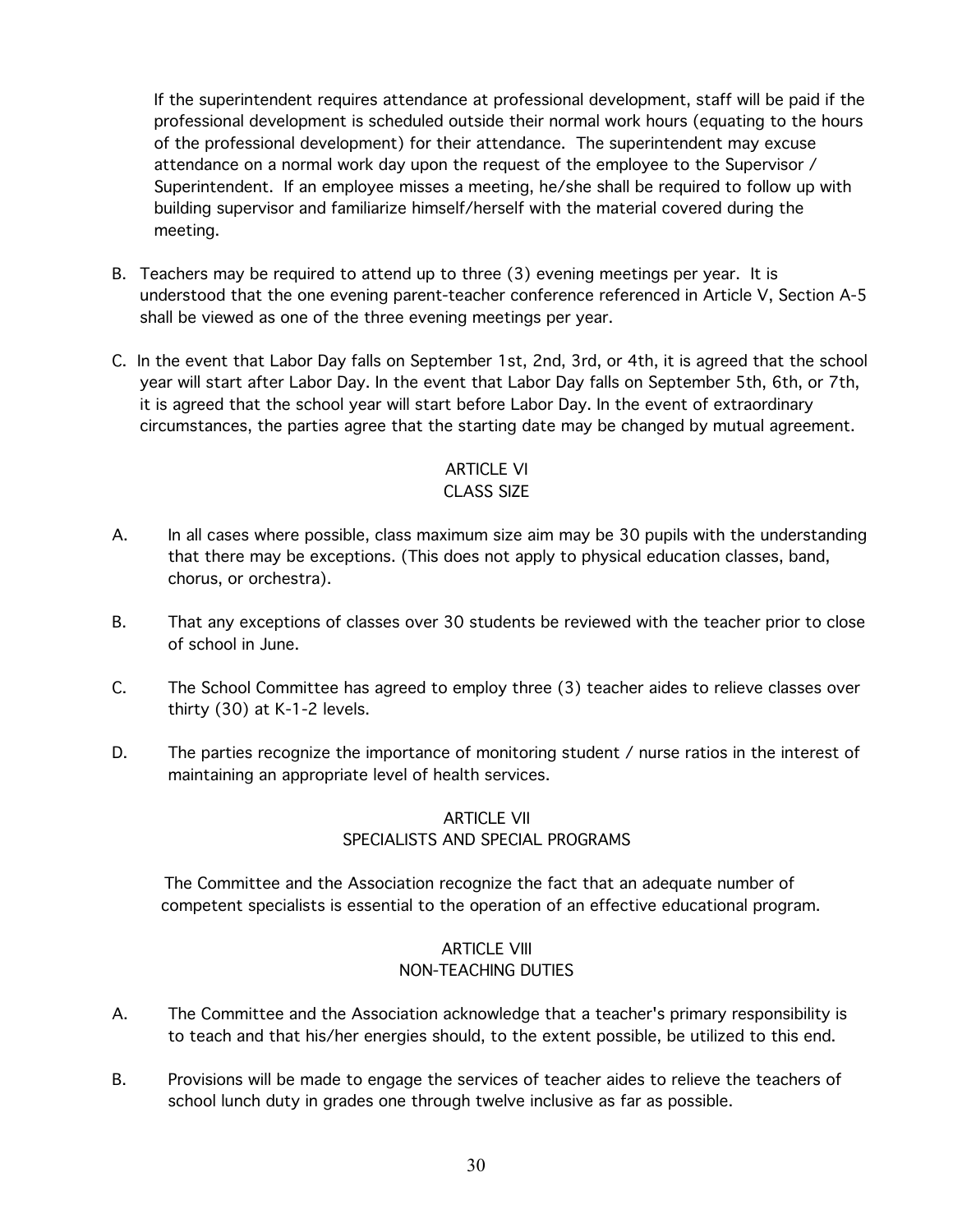- C. Teachers will not be required to perform non-teaching duties to an extent greater than now in general performed.
- D. Non-Teaching duties shall be assigned to teachers in a fair and equitable manner.

### ARTICLE IX TEACHER EMPLOYMENT

- A. The normal work year shall consist of 185 days. The 185 days shall include 180 days, with the students in attendance, one (1) day prior to the first student day for set-up, and four (4) professional development days. The last student day shall be an early-release day for students and a full day for teachers.
- B. Full credit, not to exceed eleven (11) years, will be given for previous outside teaching experience upon initial employment, whenever possible.

1. Teachers with previous teaching experience in the Millis School System will, upon returning to the System, receive full credit on the salary schedule for all teaching experience.

2. Previously accumulated unused leave days will be restored to all returning teachers if they return within one (1) year.

#### C. EARLY RETIREMENT INCENTIVE

In order to provide an incentive for early retirement for those who so desire, and in order to preserve job opportunities for others who might otherwise face a reduction in force, the parties have negotiated this article. A teacher may only apply for and receive the Early Retirement Incentive once during his/her tenure with the Millis Public Schools. In the event that a teacher must return his/her Early Retirement Incentive pay for any reason, said teacher shall not be eligible to reapply for the Early Retirement Incentive.

As described below, a teacher who leaves the Millis School System, and who at the time of leaving has twenty (20) or more years of certified teaching, at least fifteen of which have been in Millis, shall be eligible for a salary increase as follows:

 1. An eligible teacher who gives written notice to the Superintendent of his/her leaving the Millis School System three years in advance of the effective date shall be paid each year an additional 5% of the salary position that the teachers' salary schedule indicated he/she would earn for each of the three years preceding the effective date of his/her leaving.

 2. An eligible teacher who gives written notice to the Superintendent of his/her leaving the Millis School System two years in advance of the effective date shall be paid each year an additional 5% of the salary position that the teachers' salary schedule indicated he/she would earn for each of the two years preceding the effective date of his/her departure.

 3. An eligible teacher who gives written notice to the Superintendent of his/her leaving the Millis School System one year in advance of the effective date shall be paid an additional 5% of the salary position that the teachers' salary schedule indicates he/she would earn for the last year preceding his/her departure.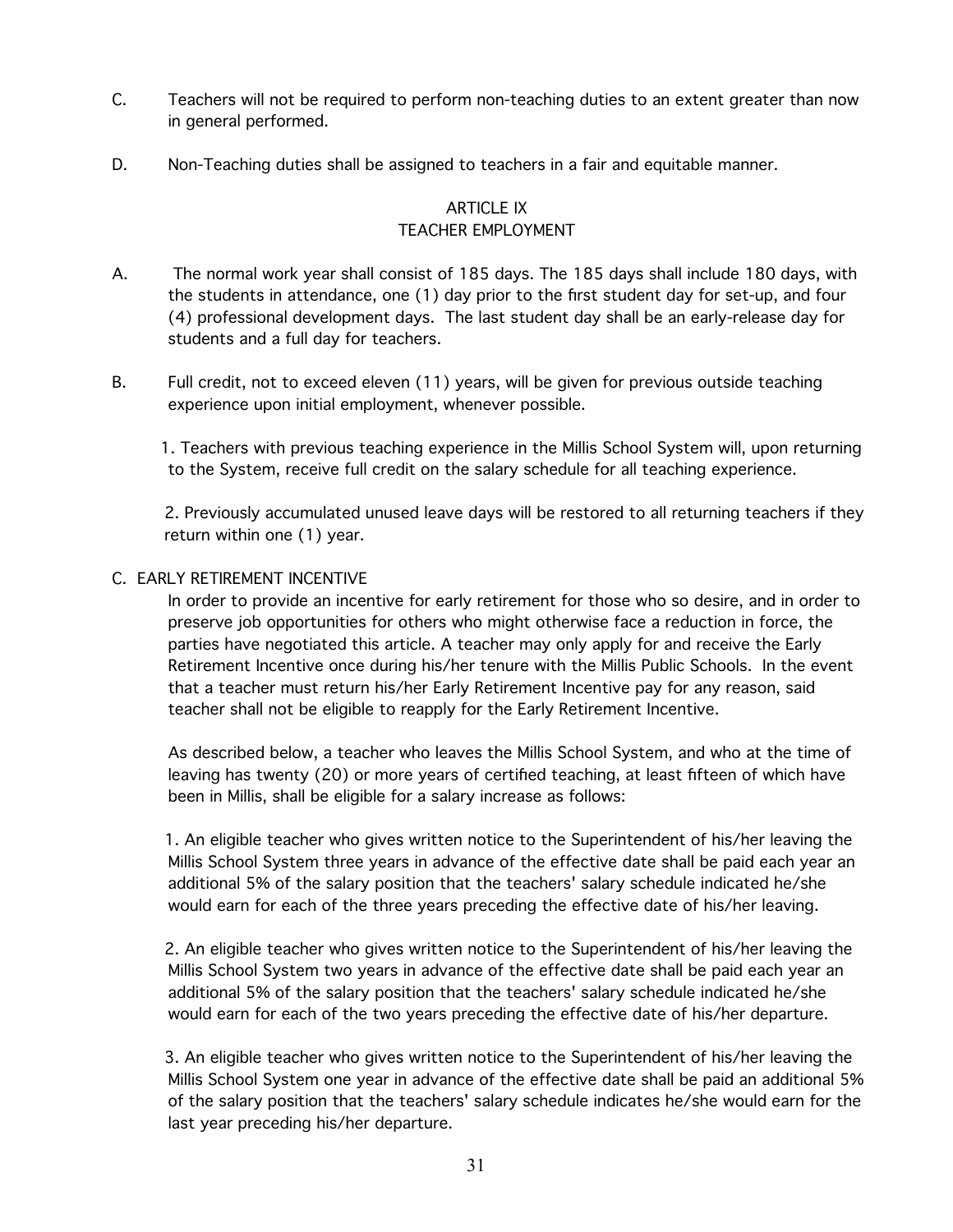The notice under this provision must be given by October 1 preceding the first school year in which the raise is to be effective. The payment will be made to the teacher after the following July 1.

If a teacher fails to retire on the specified date, the teacher must repay the retirement stipend plus 10% thereof to the town of Millis.

The School Committee shall provide a pool of money for such benefit equal to 50% of one maximum M+45 salary figure applicable in the year for which the benefit is provided. In the event that the number of applicants would cause the above limitation to be exceeded, persons eligible shall be determined first by seniority, then by date of hire and finally by date of request.

D. In order to leave the Millis Public Schools in good standing, a bargaining unit member shall notify the Superintendent of Schools of his/her intention to leave the district in writing no less than thirty (30) calendar days in advance of his/her date of departure. Any bargaining unit member who fails to notify the Superintendent in writing at least thirty (30) calendar days in advance of his/her date of departure shall have a letter placed into his/her personnel file documenting that he/she did not leave the school district in good standing. By mutual agreement, the parties may either reduce or waive the thirty-day requirement.

#### E. NEW TEACHERS

.

Purpose: The Association and the School Committee agree that having a mandatory structured induction program is important for the preparation of new teachers. The parties hereby agree that the following requirements and procedures will apply to the induction program:

- 1. All newly hired teachers will be assigned a mentor upon hire. Mentor responsibilities are described in Appendix B of this contract. These responsibilities include working with the new teacher throughout the school year and during certain agreed-upon hours during the summer prior to the newly hired teacher commencing teaching in Millis.
- 2. New teachers may be required to attend three (3) days of orientation prior to the start of their first school year in Millis.
- 3. Prior to the completion of their third year, all newly hired teachers are required to take or have taken The Skillful Teacher and a second course selected by a course selection committee. A course selection committee, comprised of the Superintendent of Schools, the Director of Curriculum, the Director of Technology, and a principal and four (4) Association members selected by the Association will select the second course that addresses the pedagogical initiatives of the district. Both courses and the graduate credits, if desired, will be offered without cost to teachers in their first three years of service in the school district as part of the Millis Public Schools Professional Development Program. In addition, professional status teachers who wish to take the above-referenced courses for college credit can apply their course reimbursement monies toward the cost of the college credit. The courses referenced in this section may be taken at anytime during teachers' first three years of teaching in the district.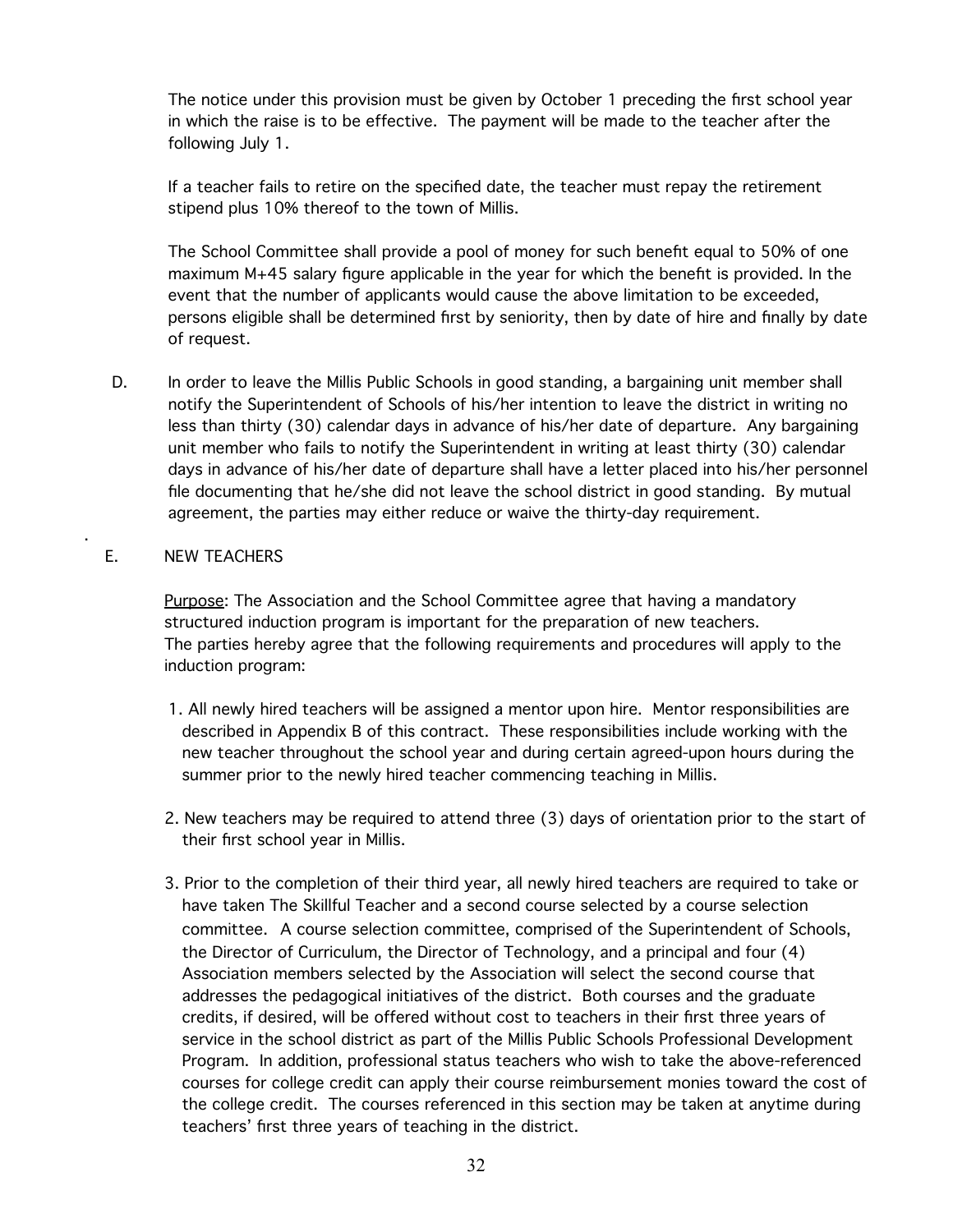#### ARTICLE X TEACHER ASSIGNMENT

- A. In order to assure that pupils are taught by teachers working within their areas of competence, teachers will not be assigned, except temporarily and for good cause, outside of the scope of their teaching certificate and/or their major or minor fields of study.
- B. Changes in grade assignment in the elementary schools and in subject matter field assignment in the secondary schools will be made for the best interests of the school system.
- C. In arranging schedules for teachers who are assigned to more than one school, an effort will be made to limit the amount of inter-school travel. Teachers who are assigned to more than one school in any one school day will receive twelve cents per mile for all inter-school driving done by them.
- D. Teacher assignments will be made without regard to race, creed, color, religion, nationality, age, sex, or marital status.
- E. Each teacher be provided with a daily preparation period in grades pre-K-12. This provision shall not apply to nurses.

# ARTICLE XI

## **TRANSFERS**

Although the Committee and the Association recognize that some transfer of teachers from one school to another is unavoidable, they also recognize that frequent transfer of teachers is disruptive of the educational process and interferes with optimum teacher performance.

## ARTICLE XII VACANCIES AND PROMOTIONS

- A. Whenever any vacancy in a professional position occurs, said position shall be posted for ten (10) days during the school year and fifteen (15) days during the summer vacation provided, however, this process may be expedited in the event of an urgent need to fill a position.
- B. All qualified teachers will be given adequate opportunity to make application for such positions, and the Superintendent agrees to give due weight to the professional background and attainments of all applicants, the length of time each has been in the Millis School System and other relevant factors.
- C. Appointments will be made without regard to race, creed, color, religion, nationality, age, sex, or marital status.
- D. Promotions and/or vacancies should be made from personnel within the school system if at all possible.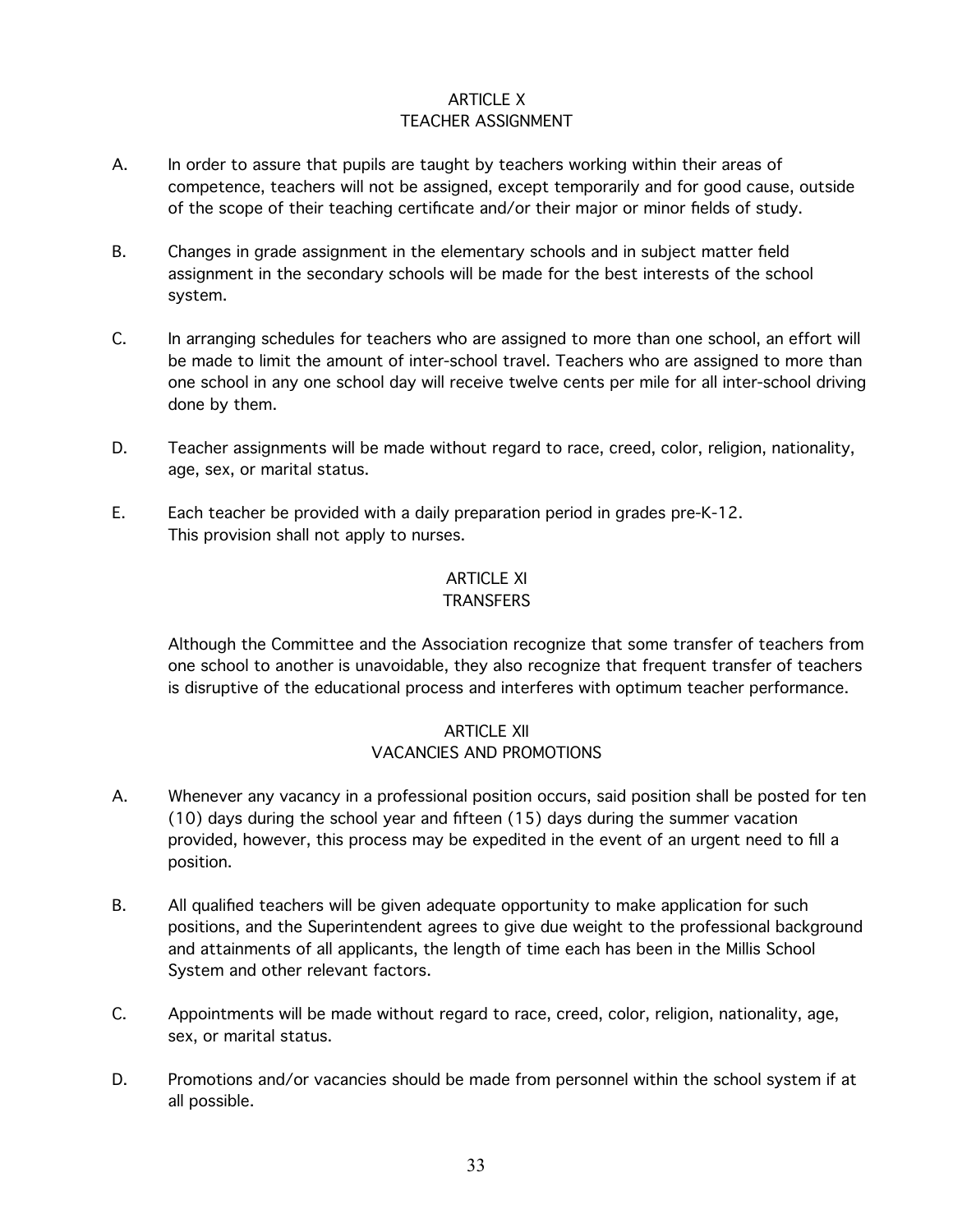- E. New positions that occur shall be discussed with the Association in regards to wages, hours, and working conditions prior to their being posted.
- F. If in the event of a vacancy which occurs during the summer, the Association President shall receive such notice. Any member of the professional staff may leave with the Office of the Superintendent a self-addressed envelope in June. In the event of new positions opened, this information will be sent to individuals who leave such envelope.
- G. Vacancies within the bargaining unit will be posted, and will be awarded by seniority unless other applicants are demonstrably superior to the senior nurse in performance or qualifications.

The Committee agrees to give due weight to the applications of nurses for extracurricular positions, subject to the qualifications of the nurse applicant and subject to first priority being given to teachers.

# ARTICLE XIII

#### TEACHER EVALUATION

- A-1. In the event the criteria upon which a teacher is to be evaluated by the supervisors who will be evaluating him/her is different from the criteria of the previous year, the parties agree a copy of the criteria shall be forwarded to the teacher prior to October 15.
- A-2. Where a teacher is assigned to teach in more than one school the Superintendent will designate one of the supervising administrators to complete the teacher evaluation. The Superintendent will notify the teacher in writing of such designation prior to October 1st of each year. The teacher shall have the option of an additional evaluation by a second supervising administrator.
- B-1. Teachers will have the right, upon request to review and make copies of the contents of their personnel file, with the exception of preemployment references. A teacher will be entitled to have a representative of the Association accompany him/her during such review.
- B-2. No material derogatory to a teacher's conduct, service, character, or personality will be placed in his/her personal file unless the teacher has had an opportunity to review such material by affixing his/her signature to the copy to be filed with the express understanding that such signature in no way indicates agreement with the contents thereof. The teacher will also have the right to submit a written answer to such material and his/her answer shall be reviewed by the Superintendent and attached to the file copy.
- C. Any complaints regarding a teacher made to any member of the administration by any parent, student, or other person will be called to the attention of the teacher, within a reasonable period of time.
- D. The Association recognizes the authority and responsibility of the principal for disciplining or reprimanding a teacher for delinquency of professional performance. If a teacher is to be disciplined or reprimanded by a member of the administration at any level, however, he/she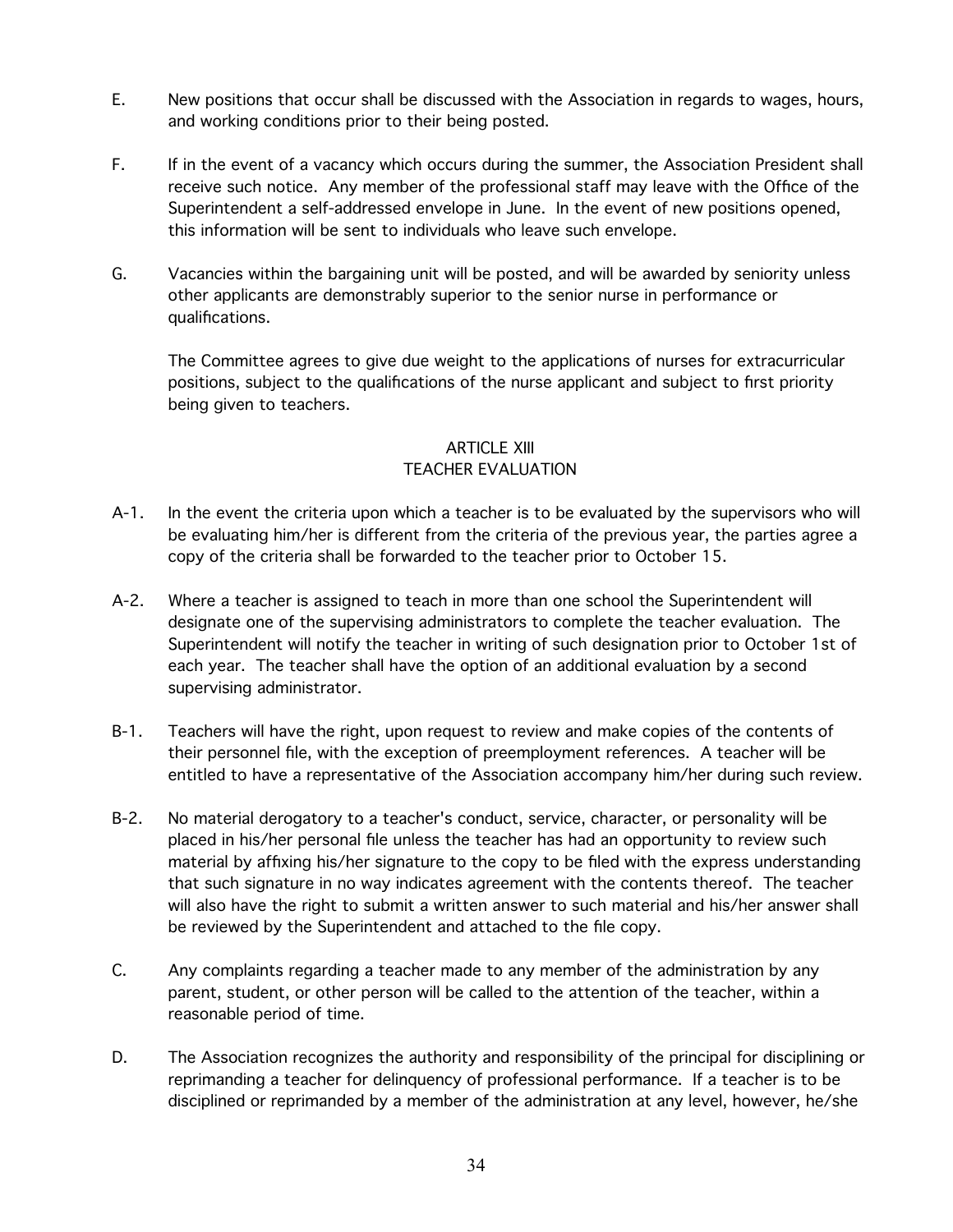will be entitled to have a representative of the Association present, and the administrator may have a representative of the administration present.

E. No teacher will be dismissed, disciplined, reprimanded, reduced in rank or compensation, or not reappointed, or deprived of any professional advantage without good cause. Notwithstanding any other provision of this Agreement, no action of the School Committee with respect to the retention or non-retention of a teacher not employed at discretion and no action of any official of the School Department based upon such School Committee action shall be made the subject of a grievance under this Agreement by any teacher who initially began to work in the Millis School System on or after September 1, 1976.

#### ARTICLE XIV TEACHER FACILITIES

Proper teacher facilities shall be provided all teachers.

1. In each building teachers will be provided access to a suitable computer.

2. At the Middle/Senior High School, a full use telephone will be placed in a suitable room for staff use.

3. An extension phone will be placed in a suitable room in the Clyde Brown School for staff use.

### ARTICLE XV

## USE OF SCHOOL FACILITIES

The Association will have the right to the use of school buildings without cost at reasonable times, for meetings. The Association shall receive approval from the Office of the Superintendent for clearance of meeting site.

# ARTICLE XVI

## SICK LEAVE

- A-1. All teachers shall be granted an annual sick leave of fifteen (15) days on the first day of each school year.
- A-2. Part-time teachers shall have sick leave benefits prorated to correspond with the provisions of Section A.
- A-3. Teachers shall be entitled to use up to seven (7) sick leave days per year in the event of illness or injury to a member of the teacher's immediate family or household, including the parents of the teacher or the teacher's spouse. Family sick leave days can be used in connection with birth by non-birth/adoptive parent. The Superintendent may allow the use of sick leave beyond the seven (7) days in the case of extraordinary circumstances.
- B. The number of sick days to be accumulated shall be unlimited.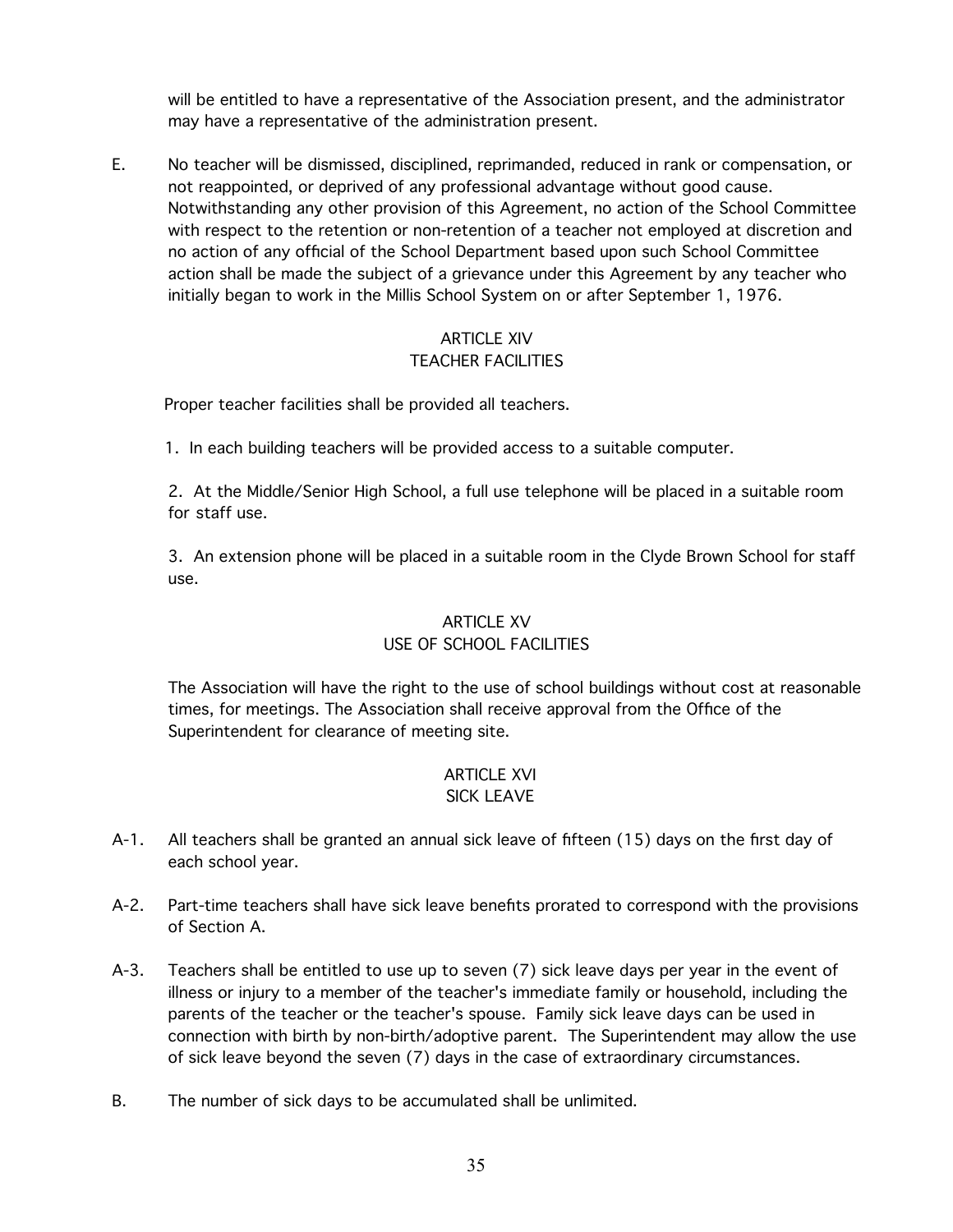#### C. SICK LEAVE BANK

- C-1. The Committee agrees to continue a voluntary sick leave bank for the use of professional personnel who have exhausted their accumulated and annual sick leave days and require additional leave to make full recovery from illness and would otherwise lose pay through such continued illness.
- C-2. The bank shall be maintained by contributions from members of the professional staff covered by this agreement. Those who wish to participate in the bank shall contribute one (1) of their annual fifteen (15) days of sick leave in order to fund the Sick Leave Bank.
- C-3. These days deposited in the Bank will be used to provide members of the Bank extended sick leave at full pay upon exhaustion of their own individual sick leave both annual and accumulated. Employees may draw from the Bank as many additional sick leave days with full pay as may be necessary to make full recovery from extended illness.
- C-4. Members may receive benefits of the Sick Leave Bank subject to the following rules:
	- a. Application for benefits shall be in writing to the Superintendent of Schools accompanied by a doctor's certificate as to the need for extended recovery time for the illness.
	- b. Application for benefits may be made prior to the employee's exhaustion of his/her own personal sick leave to expedite benefits, but drawings upon the bank will not actually commence until the employee's own sick leave benefits are exhausted and adequate medical certification has been provided.
	- c. Sick days drawn from the bank shall be actual workdays in which school was in session excluding weekends, holidays, school closings, and vacation periods.
- C-5. Days placed in the Bank and unused at the end of the school year shall remain in the bank and shall accumulate from year to year for use by employees in subsequent years.
- C-6. A four (4) member committee composed of two members of the Association and two School Committee members or their designees shall administer the Sick Leave Bank. The Sick Leave Bank committee shall determine the eligibility for the use of the bank and the number of days to be granted. Additional allotments may be requested, if needed, by following the procedure outlined in C4. The decision of the Sick Leave Bank committee with respect to eligibility and allotment shall be final and binding and not subject to grievance and arbitration.
- C-7. The total accumulated sick leave in the Sick Leave Bank shall not exceed two (2) days per member of the professional staff. When the accumulated sick leave in the Sick Leave Bank falls below one (1) day per member of the professional staff it shall be replenished by a contribution of one (1) day per member of the professional staff to be taken from their annual and accumulated sick leave. In the event of a new contract and/or an extension of the existing one, the balance of days in the Sick Leave Bank are to be carried over to succeeding contracts.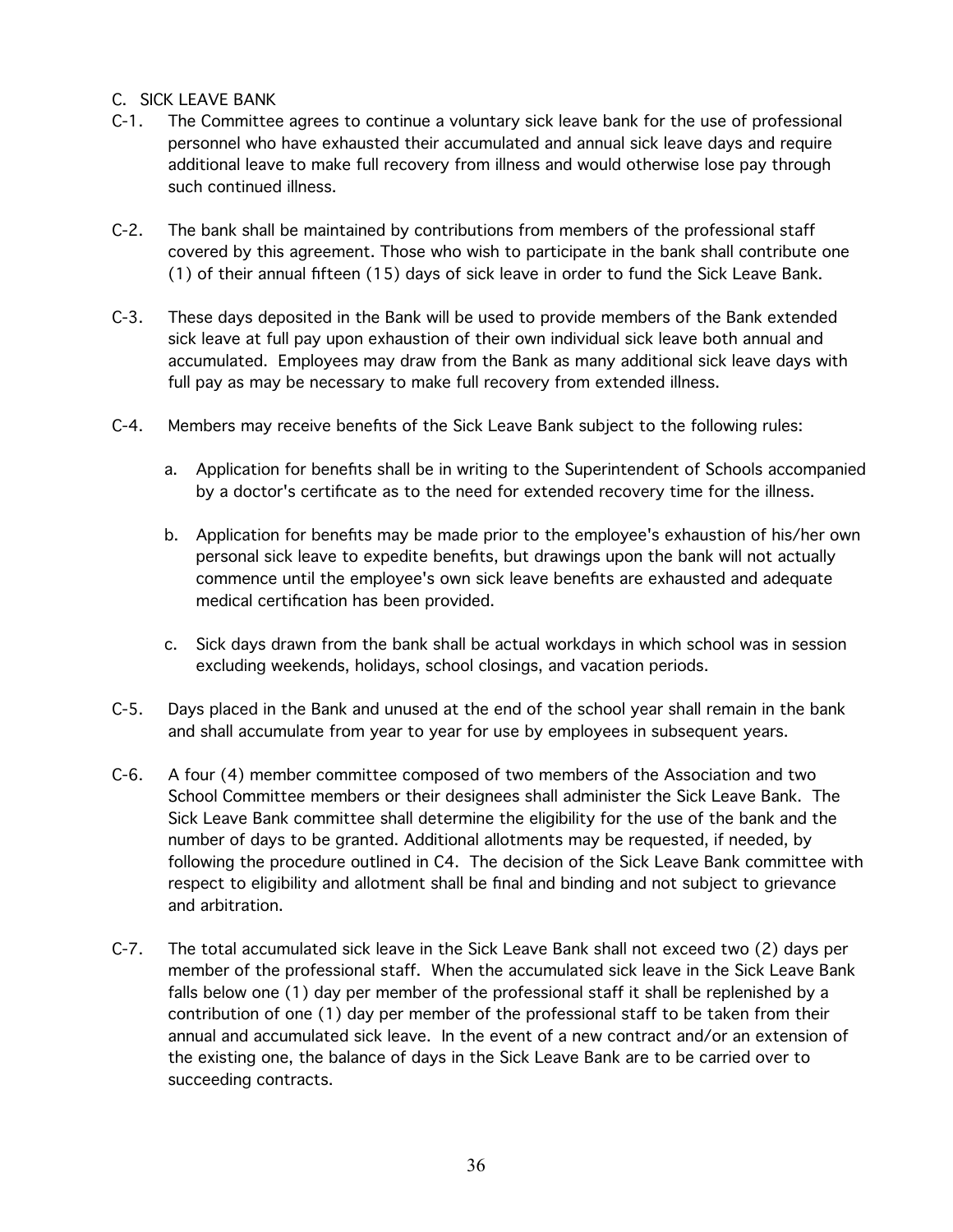C-8. The Superintendent's Office shall issue a report at the beginning of each school year to the Association indicating the number of sick days in the Sick Leave Bank and the number of days used during the preceding year. This accounting of Sick Leave Bank days shall be examined annually by the Association.

### ARTICLE XVII SEVERANCE PAY

After completion of six (6) consecutive years, a teacher, or in the case of the death of a teacher the teacher's estate, shall be entitled to terminal pay based on remaining unused accumulated sick leave. The number of unused sick leave days shall be multiplied by \$5.00 per day, but the total sum shall not exceed \$900.00.

### ARTICLE XVIII TEMPORARY LEAVES OF ABSENCE

- A. Teachers will be entitled to the following temporary leaves of absence with pay each school year.
- A-1. Two days leave of absence for personal matters which require absence during school hours. Application for personal leave will be made at least twenty-four (24) hours before taking such leave, and the applicant for such leave will not be required to state the reason for taking such leave other than he/she is taking it under this Section. Personal days are not allowed before or after vacations, holidays, or when it may impair the educational process, except in extraordinary circumstances, a personal day may be used provided the teacher obtains the express written consent of the Superintendent in advance. In the case of weddings or graduations that are immediately before or after vacations or holidays, the member shall be granted a personal day if sixty (60) calendar days' notice is provided. Teachers may accumulate personal days from one year to the next up to a total of no more than four (4) days. No more than two (2) consecutive personal days shall be taken at any one time except in extraordinary circumstances with the advance approval of the Superintendent of Schools. In the event of extraordinary circumstances, teachers must provide the Superintendent with the reason for seeking more than two (2) consecutive personal days.
- A-2. At least one (1) day for the purpose of visiting other schools or attending meetings or conferences of an educational nature subject to the approval of the Superintendent.
- A-3. Time necessary for Association representative to attend Massachusetts Teachers Association and/or National Education Association conferences and conventions, subject to the approval of the Superintendent.
- A-4. Time necessary for appearance in any legal proceeding connected with the teacher's employment except in case of suspension.
- A-5. A maximum of ten (10) days per school year for persons called into temporary active duty of any unit of the U.S. Reserves or the State National Guard, provided such obligations cannot be fulfilled on days when school is not in session. Teachers will be paid the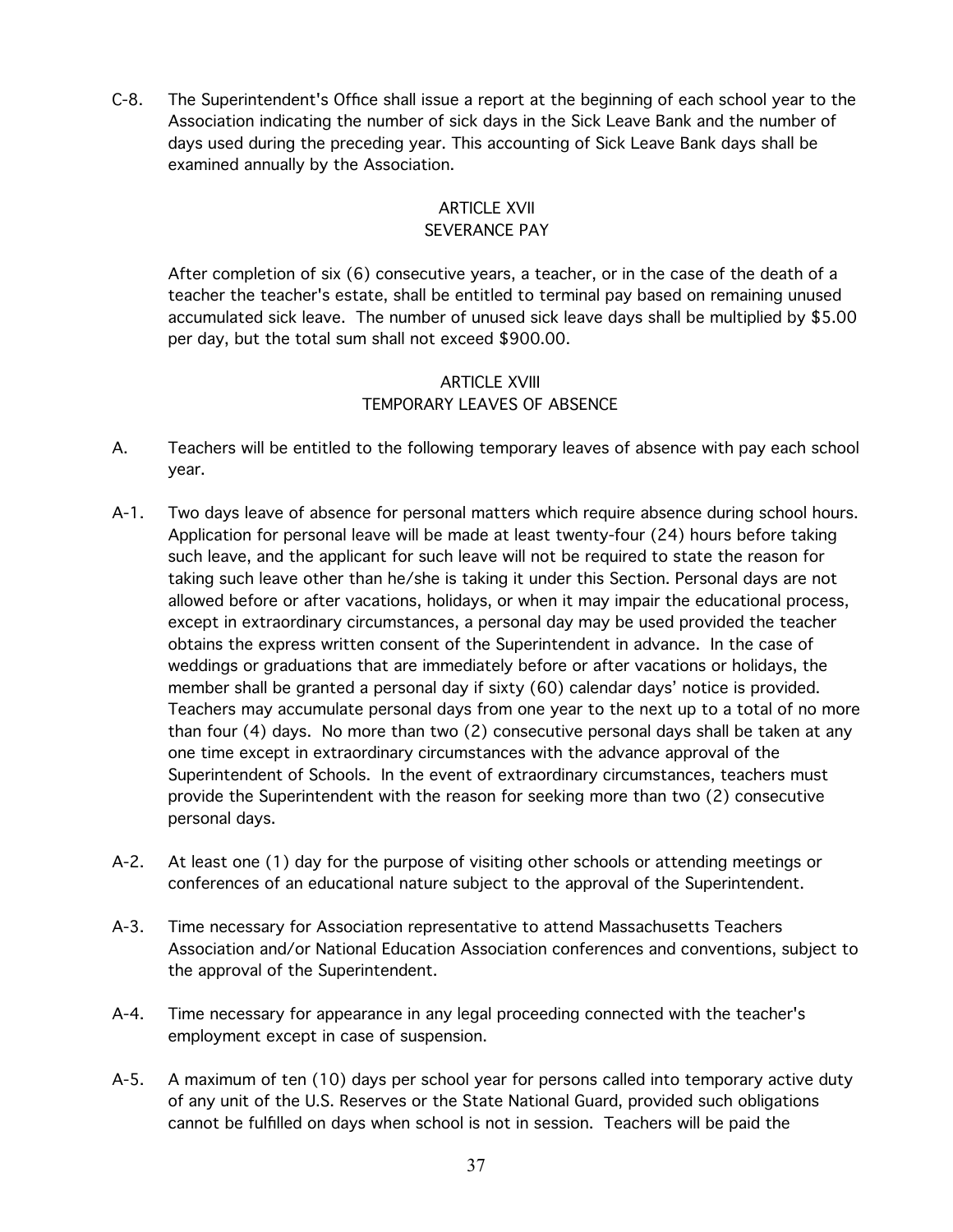difference between their regular pay and the pay which they receive from the State or Federal Government.

- B-1. Within the School Year, a teacher shall be entitled to a leave, without loss of pay of five (5) calendar days following the day of death of the teacher's spouse, child, parent, sibling or member of teacher's immediate household.
- B-2. A teacher shall be entitled to a leave without loss of pay of three (3) calendar days following the day of death of the teacher's grandparent, mother in-law, brother in-law, sister in-law, or father in-law.
- B-3. A teacher shall be entitled to a one day leave without loss of pay for the purpose of attending the funeral of the teacher's aunt, uncle, niece, or nephew.
- B-4. The Superintendent may grant additional days if the teacher's responsibilities require additional time.
- C. A teacher will be granted up to three (3) days for the observance of religious holy days, where such observance is required by the tenets of the teacher's religion.
- D. Leaves taken pursuant to Sections A and B will be in addition to any sick leave to which the teacher is entitled.

## ARTICLE XIX EXTENDED LEAVES OF ABSENCE

- A. Military leave will be granted to any teacher who is required to serve in any branch of the armed forces of the United States. Upon return from such leave, a teacher will be placed on the salary schedule at the next level above that level he/she was on when granted the leave.
- B. Any teacher whose personal illness extends beyond the period compensated may be granted a leave of absence without pay not to exceed six (6) months.
- C. A leave of absence without pay, not to exceed one year, will be granted to any teacher for the purpose of caring for a sick member of the teacher's immediate family.
- D. Other leaves of absence without pay may be granted by the Superintendent.
- E. All benefits to which a teacher was entitled at the time his/her leave of absence commenced, including unused accumulated sick leave, will be restored to him/her upon his/ her return, and he/she will be assigned to the same position which he/she held at the time said leave commenced, if an opening is available; or, if not, to a substantially equivalent position.
- F. All requests for extensions or renewals of leaves will be applied for in writing to the Superintendent and will be granted or refused in writing.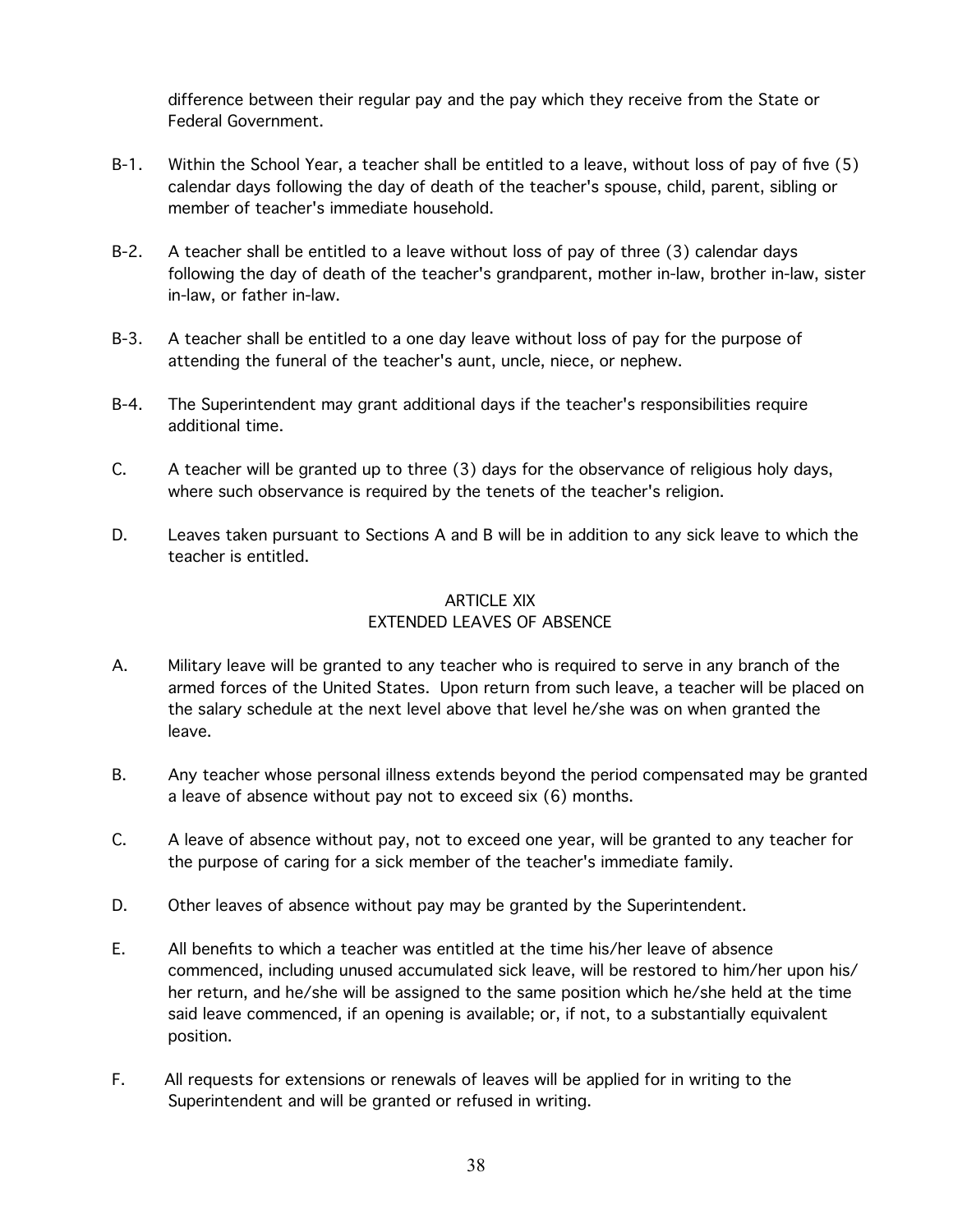G. The Committee and the Association agree to abide by the provisions of Chapter 149, Section 105D, of the General Laws of the Commonwealth of Massachusetts and the Federal Family Medical Leave Act.

#### ARTICLE XX SABBATICAL LEAVES

- A. At the discretion of the Superintendent of Schools, sabbatical leaves will be granted for study and travel to a member of the teaching staff subject to the following conditions:
- A-1. No more than two percent of the teaching staff will be absent on sabbatical leave at any one time.
- A-2. Requests for sabbatical leave must be received by the Superintendent of Schools in writing in such form as may be required by the Superintendent of Schools no later than November 1, and action must be taken on all such requests no later than May 15 of the school year preceding the school year for which the sabbatical leave is requested.
- A-3. The teacher has completed at least seven (7) consecutive school years of service in the Millis School System.
- A-4. Teachers on sabbatical leave will be paid at 50% of their regular salary rate, provided that such pay when added to any program grant will not exceed the regular salary rate.
- A-5. The teacher will agree to return to employment in the Millis School System for one (1) full year in event of a semester's leave, or two (2) full years in event of a full year's leave.
- A-6. In the event the above condition is not adhered to, the teacher shall repay to the town all monies paid him/her unless prevented by illness, discharge or death. Incapacitating illness to be determined by adequate medical authority.
- B. Upon his/her return from sabbatical leave, a teacher will be placed on the salary schedule at the next level above that level he/she was when granted the leave and all benefits to which he/she was entitled including but not limited to accumulated unused sick leave shall be restored to him/her and he/she will be assigned to the same position which he/she held at the time said leave commenced.
- C. One (1) member of the Association to be appointed by the President, shall serve with the Superintendent to assist in the following areas:
- C-1. Decisions concerning the awarding of sabbatical leaves.
- C-2. If necessary, revisions of the sabbatical leave criteria.
- C-3. As they arise, various other sabbatical leave problems.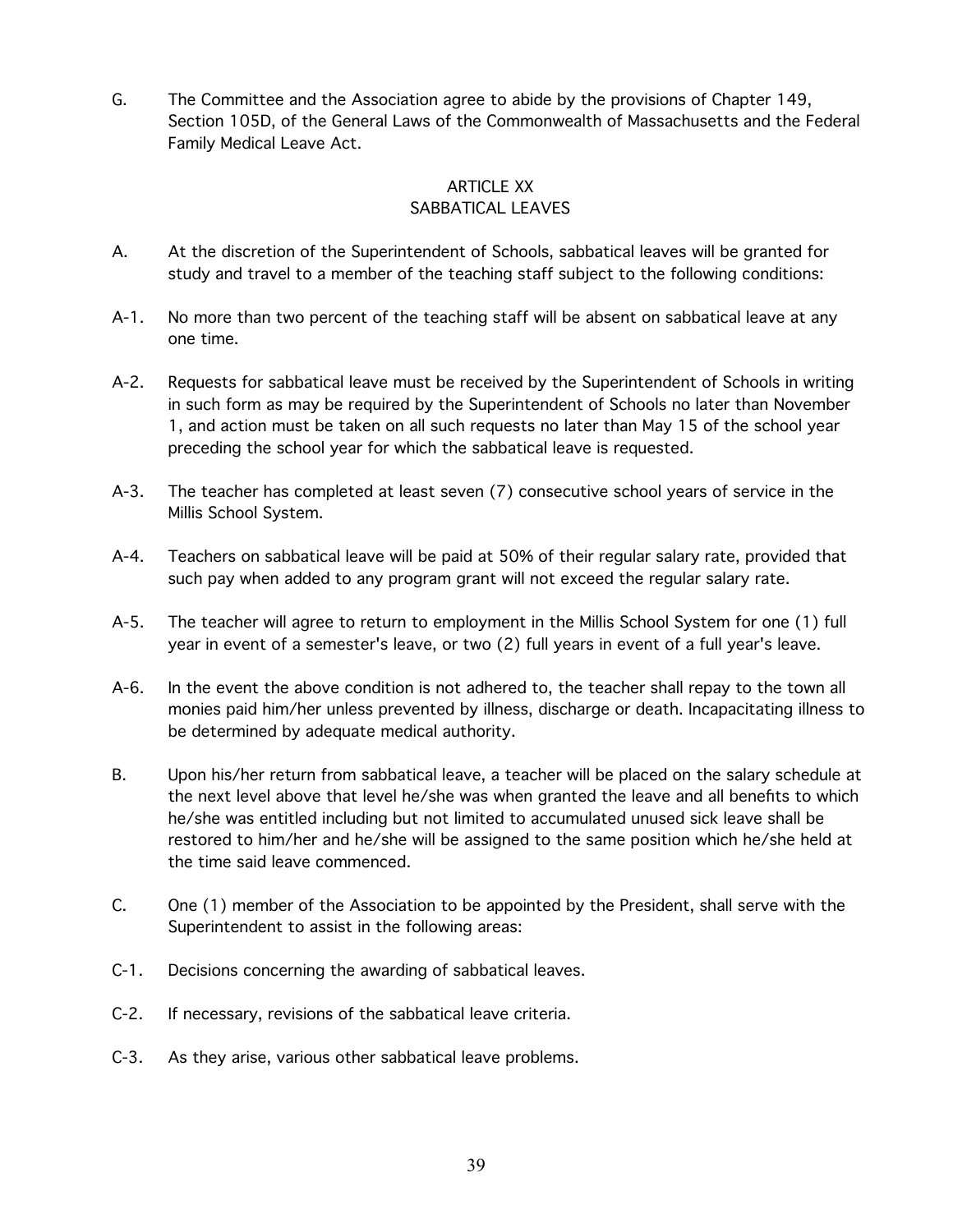#### ARTICLE XXI PARENTAL LEAVE

- A. Any teacher who becomes pregnant, is a non-birth parent or adopts a child shall be entitled to a parental leave of absence without pay. The teacher shall notify the Superintendent as soon as said pregnancy has been confirmed or adoption proceedings have begun, and make a request for parental leave indicating the anticipated date of departure and make an election to take either a short term (approximately six to twelve (6 -12) weeks) or longterm leave.
- B. The parental leave of absence shall begin when the pregnant teacher is no longer physically able to work as determined by a physician. A pregnant teacher may request a leave of absence to commence earlier if she so desires. In case of adoption, the Parental Leave of absence shall begin when the adoption is consummated. A non-birth parent may request a leave of absence to commence upon the birth of his/her child.
- C. A teacher shall be entitled to a longterm leave of absence as follows: A teacher must return from leave on either the start of the school year following the school year in which the leave commenced or the start of the following school year. In either case, notice of intent to return must be given by the preceding June 1. Failure to provide notice or failure to return pursuant to a notice shall result in forfeiture of the right to return.
- D. A returning teacher shall be offered a position substantially equivalent to her/his previous position unless a non-permanent teacher is holding his/her previous position. In which case, the teacher will be offered her previous position. The Superintendent may require that a teacher produce medical certification that she is physically able to resume work before returning to the job.
- E. Upon returning from a parental leave of more than twelve (12) weeks, a teacher will be placed on the salary schedule as follows:
- E-1. If the teacher taught more than half the work year in the year of departure, she/he will advance to the next level above the level on the date of departure.
- E-2. If the teacher taught less than half the work year in the year of departure, she/he will return to the same level. On return, a teacher will be granted all benefits to which she/he is entitled, including, but not limited to, accumulated unused sick leave.
- F. The Committee and the Association agree to abide by the provisions of Chapter 149, Section 105D, of the General Laws of the Commonwealth of Massachusetts and the Federal Family and Medical Leave Act.
- G. Any teacher will be granted a leave of absence without pay for up to two school years for the purpose of childrearing leave at the beginning of the school year. A teacher must return from leave on either the beginning of the school year following the school year in which the leave commenced or the beginning of the following school year. In either case notice of intent to return must be given by the preceding June 1. Failure to provide notice or failure to return pursuant to a notice shall result in forfeiture of the right to return. This provision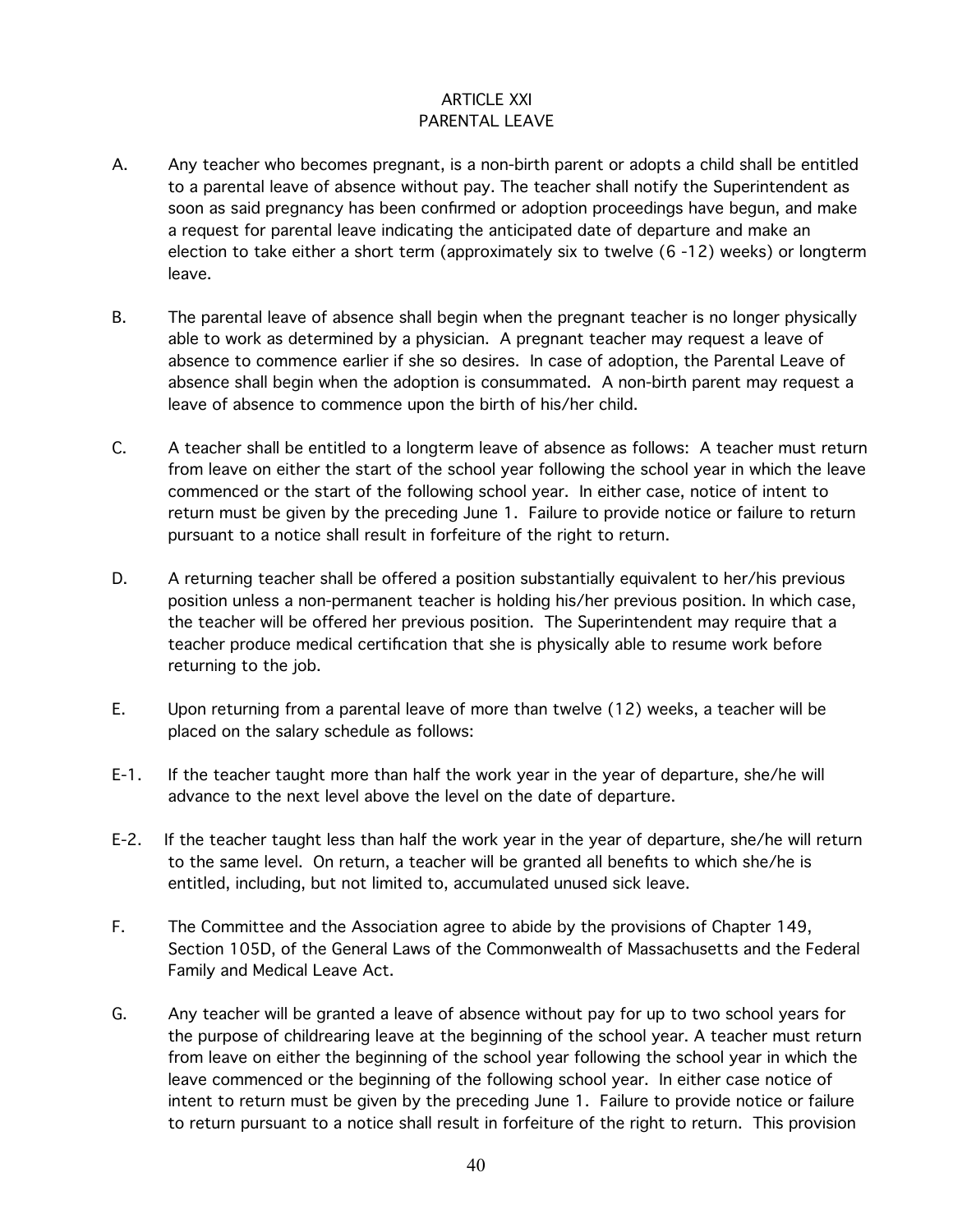shall apply to both natural and adoptive parents. Upon returning from childrearing leave, a teacher will be placed on the salary schedule at the next level above that level she was at when granted the leave and all benefits to which she is entitled, including, but not limited to, accumulated unused sick leave shall be restored to her. A teacher shall not be granted a childrearing leave within two (2) school years after terminating a maternity leave.

H. A teacher shall be entitled to take paid sick leave pursuant to the provisions of Article XVI of this Agreement to cover the period of her actual physical disability due to pregnancy or the termination thereof, as determined by a physician. Family sick leave days can be used in connection with birth by non-birth/adoptive parents. In addition, non-birth and adoptive parents will have access to up to fourteen (14) sick days following the birth or adoption of a child.

#### ARTICLE XXII SUBSTITUTE TEACHERS AND NURSES

- A. In those cases where regular substitutes are not available and a regular teacher voluntarily agrees to serve as a substitute during his/her non teaching time, said teacher will be paid an additional salary.
- A-1. The amount of compensation for teachers taking over grades 6-12 classrooms will be fifteen (\$15.00) dollars per period and an amount of seventy-five (\$75.00) dollars per day will be proportionally shared by those teachers receiving grades K-5 students.
- B. In cases when a school nurse will be absent from work due to illness or having been granted leave for professional/personal days or other leaves of absence, a substitute may be hired to assume the usual duties performed by the employee in order to assure safety and continued service for the school population.
- B-1. If the expected absence is less than three working days, the Director of Pupil Personnel Services will determine whether or not a substitute is necessary.
- B-2. In cases when an expected absence is longer than three consecutive working days efforts will be made to obtain a substitute to assume the usual duties of the absent employee.
- B-3. Substitutes for the school nurse must hold a current license to practice as a registered nurse in the Commonwealth of Massachusetts.
- C. During state mandated screening programs such as vision and hearing testing, temporary help may be hired as deemed necessary by the Director of Pupil Personnel Services.

## ARTICLE XXIII PROFESSIONAL DEVELOPMENT AND EDUCATIONAL IMPROVEMENTS

A. The Committee will pay reasonable expenses (including fees, meals, and/or transportation) incurred by teachers who attend workshops, seminars, conferences, or other professional improvement sessions at the request and with the advance approval of the Superintendent.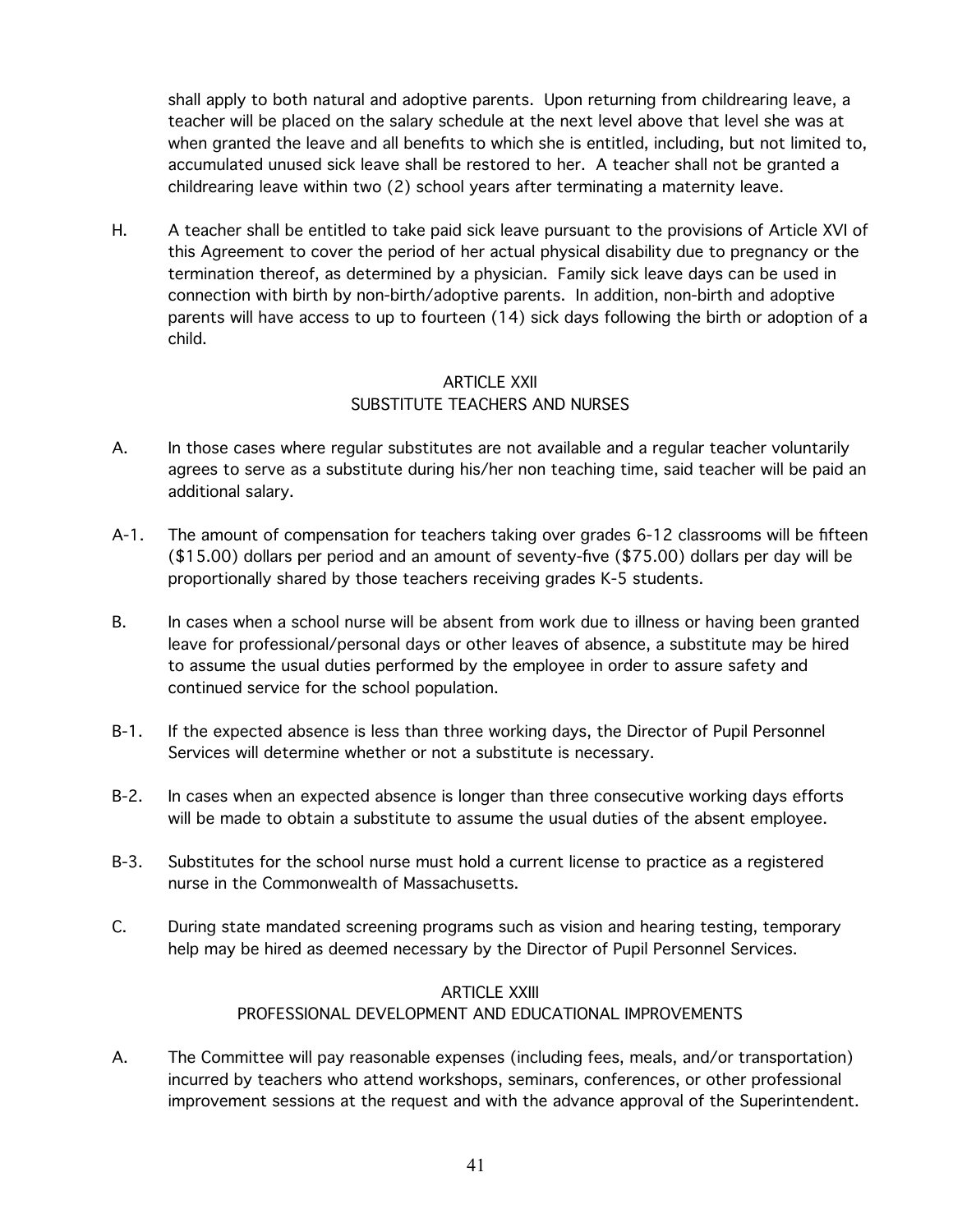- B. Effective September 1, 2007, the School Committee will reimburse the cost of tuition or CEUs for applicable employees up to seven hundred dollars (\$700) per teacher per school year contingent upon the prior approval of the Superintendent of Schools for courses taken and passed at accredited colleges and universities, or an approved equivalent. In order to be eligible for reimbursement and salary advancement, all online courses must have a specified start and end date and must contain a minimum of fifteen (15) hours of work for every graduate credit. Online courses must include a regular weekly interaction with the professor/instructor and required discussions in which the member must participate. Online courses must have assignments that are posted and graded by the professor. Self-paced modules shall not be eligible. Courses that do not meet the above criteria may be considered as graduate credit for reimbursement and/or advancement on the salary scale if approved in advance by the superintendent. Notwithstanding the foregoing language in this section, the maximum amount to be expended by the School Committee during the 2018-2019 school year for tuition reimbursement shall be capped at twenty-four thousand five hundred and twenty-six dollars (\$24,526.00). Ten percent (10%) of the tuition reimbursement budget will be set aside for CEUs required for re-licensure for certain service providers. If not committed by April 1, those funds will be returned to the tuition reimbursement budget. The remaining ninety percent (90%) of the tuition reimbursement budget will be available for all members. For each school year thereafter, the cap shall be recalculated based on the following formula: the total dollar amount that was reimbursed to bargaining unit members in the previous year shall be multiplied by 1.1 to arrive at the maximum tuition reimbursement amount for that year. The tuition reimbursement cap may increase or decrease from year to year, however, the cap shall not go lower than twelve thousand dollars (\$12,000). A transcript indicating a grade of B – or better, or an approved equivalent, and a receipt for the tuition shall be presented to the Superintendent, and reimbursement to the teacher will be made not later than one year after the course has been completed and sooner, if possible. Teachers on sabbatical or leave of absence will not be eligible.
- C. All possible use will be made of the talents and services of the professional staff in the school system to provide for a Professional Development program. Toward this end, a professional development committee will be established. The Professional Development (PD) Committee will be composed of at least one teacher designated by the Association from each school, the Curriculum Director Coordinator, a principal, a representative of each school council, and the Superintendent. The PD Committee will be co-chaired by the Curriculum Director Coordinator and an Association Representative. The PD Committee shall develop an annual professional development program. The professional development program shall be approved by the principals and reviewed by the School Committee. A draft professional development calendar for the academic year shall be made available to all members no later than October 1, when possible. Amendments to this calendar will be posted monthly, if needed.
- D. The Superintendent may set up Committees from the staff to work on curriculum and planning during the summer. The rate of pay for this work is set forth in Article IV Compensation – Miscellaneous Non-teaching Services.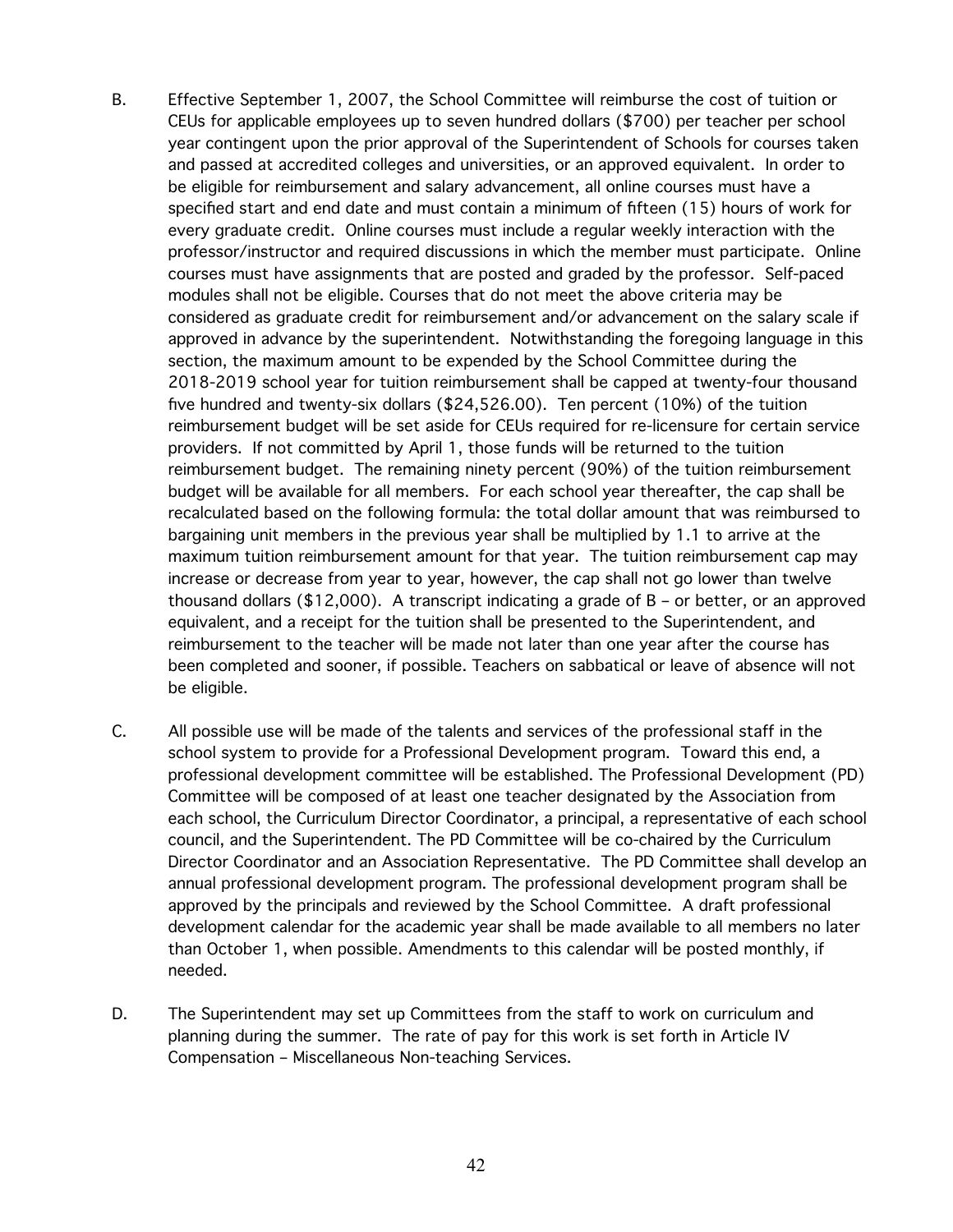### ARTICLE XXIV PROTECTION AND INDEMNIFICATION

- A. Teachers will immediately report all cases of assault suffered by them in connection with their employment to their Principal and the Superintendent of Schools in writing.
- B. Any teacher who is absent from work due to a workers' compensation injury received by him/her as the result of an assault or battery incurred during the course of his/her employment may receive one hundred percent (100%) of his/her regular pay through his/ her accrued sick leave or, if exhausted, through approved days from the sick leave bank, so long as the teacher assigns and turns over to the employer any and all workers compensation payments.
- C. The School Committee shall provide to teachers the protections of Massachusetts General Laws Chapter 258, with the understanding that this provision provides no more requirements, nor less requirements, than the statute and that the Committee retains such discretion as the statute grants to committees.

#### ARTICLE XXV **DEDUCTIONS**

- A. Association Dues the system which exists for deducting dues shall be continued.
- B. Agency Fee the parties have agreed to remove the language in Article XXV, Section B for the life of this contract. If, during the life of the contract, the United States Supreme Court's Janus decision is overturned, the parties agree that the language of Article XXV, Section B, as set forth in the 2016-2019 contract, shall be reinstated into the contract.

#### ARTICLE XXVI INSURANCE AND ANNUITY PLAN

- A. The Town of Millis receives its health insurance through the Group Insurance Commission (GIC). Health insurance shall be available to members of the bargaining unit based on offerings available to the Town through the GIC. For both PPO and HMO plans, the Town shall contribute seventy percent (70%), the employee shall contribute thirty percent (30%).
- B. The Committee will pay the percentage permitted by the Town of Millis of the cost of a term life insurance plan of the type presently available to teachers.
- C. Teachers will be eligible to participate in a "Tax Sheltered Annuity Plan" established pursuant to United States Public Law No. 87370.

# ARTICLE XXVII PROFESSIONAL CONSULTATIONS

In recognition of the professional standing of teachers and the fact that teachers' ideas and opinions systematically and periodically collated and expressed are of significant value in improving the quality of education in, as well as the efficient and economical operation of,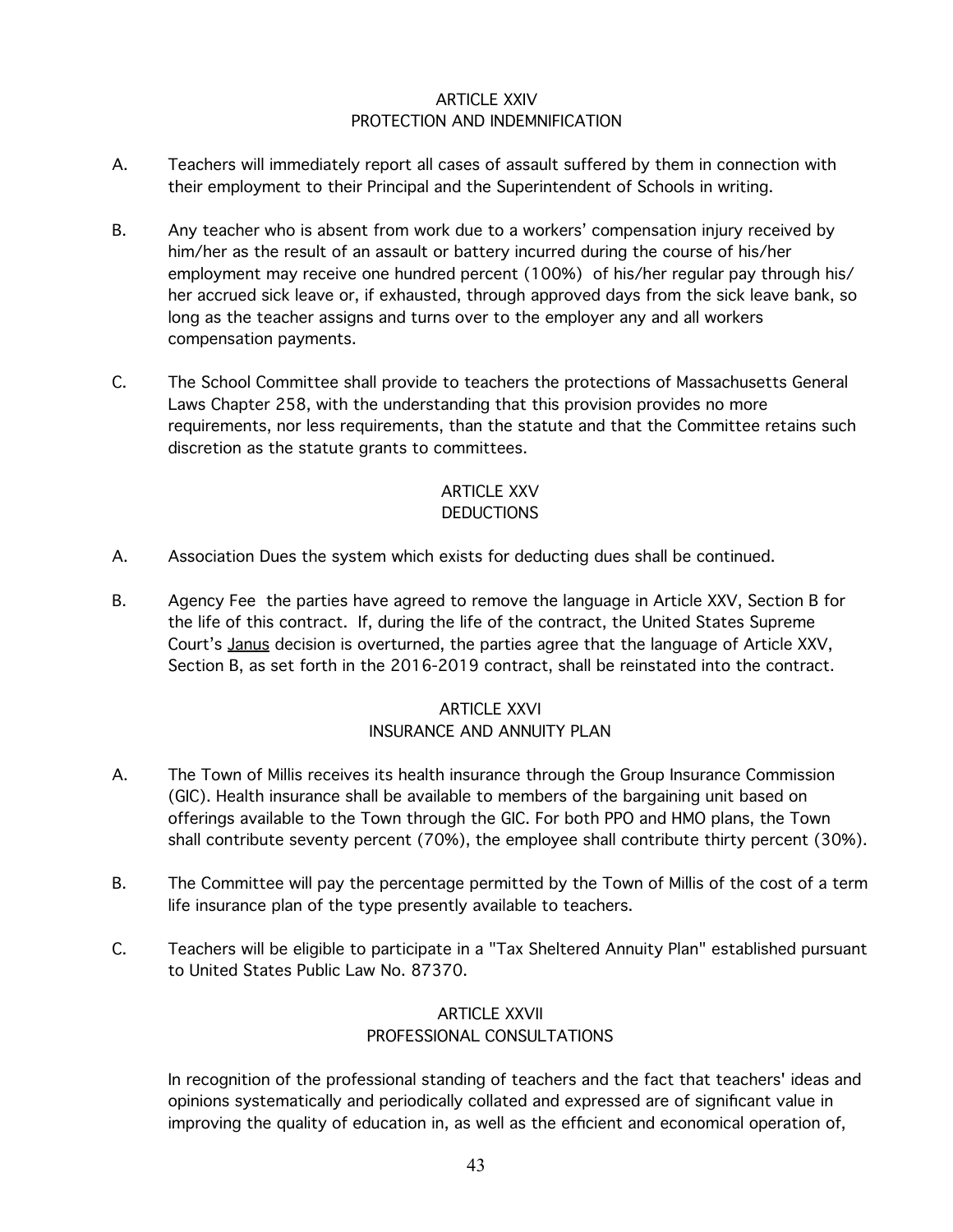the Millis School System, and in recognition of the Association's knowledge of the ideas and opinions of teachers, the Committee agrees that not more frequently than once every three months for a duration of no longer than two (2) hours, it will, upon request of the Association, or the School Committee meet at a reasonable time and place with the Association to consult about any matters of concern or interest to the Association. The Association agrees that prior to two (2) weeks before the date scheduled for said consultation, the Association will submit a written agenda of subjects about which it desires to consult at the meeting to the Superintendent of Schools and that the consultation will be confined to subjects on that agenda. Typical, although by no means exclusive of the items which are expected to be discussed in such period, are subjects of curriculum and textbooks, and pupil-teacher ratios. Unless otherwise agreed to in advance, the Association shall be represented by no more than six (6) representatives. It is further agreed that the provisions of this Section will in no way be construed as broadening the scope of other Sections of this Agreement or broadening the application of this Agreement as a whole, nor will these provisions make any matter a grievance that would not be a grievance in the absence of these provisions, nor make any matter a mandatory subject of discussion at any time other than at the consultations described in this section that would not be a mandatory subject of discussion in the absence of the provisions of this section.

Any Agreement reached with the Committee, will be reduced to writing, will be signed by the Committee and the Association.

### ARTICLE XXVIII DURATION

This Agreement will be effective for the school year beginning September 1, 2019. This Agreement shall remain in force until August 31, 2022 at midnight. It will be renewed automatically for a period of one year from the expiration date each year as to the School Committee and as to the Association unless the Committee or the Association shall have notified the other at least sixty (60) days before the expiration date that it will not accept renewal.

#### ARTICLE XXIX REDUCTION IN FORCE

- A. Attrition shall be used to achieve staff reductions that the Committee has determined are necessary provided that available teachers being laid-off are certified to teach and have prior teaching experience for a minimum of one (1) year within a given discipline.
- B. The Superintendent will not lay off any teacher with professional status pursuant to a reduction in force if there is a teacher without such status and the teacher with professional teacher status is certified in the area of layoff, or if there is a less qualified teacher with professional teacher status holding the same position or same certification as the PTS teacher.
- C. In the event a reduction-in-staff affects only teachers with professional teacher status, the order of lay off shall be determined in the following order: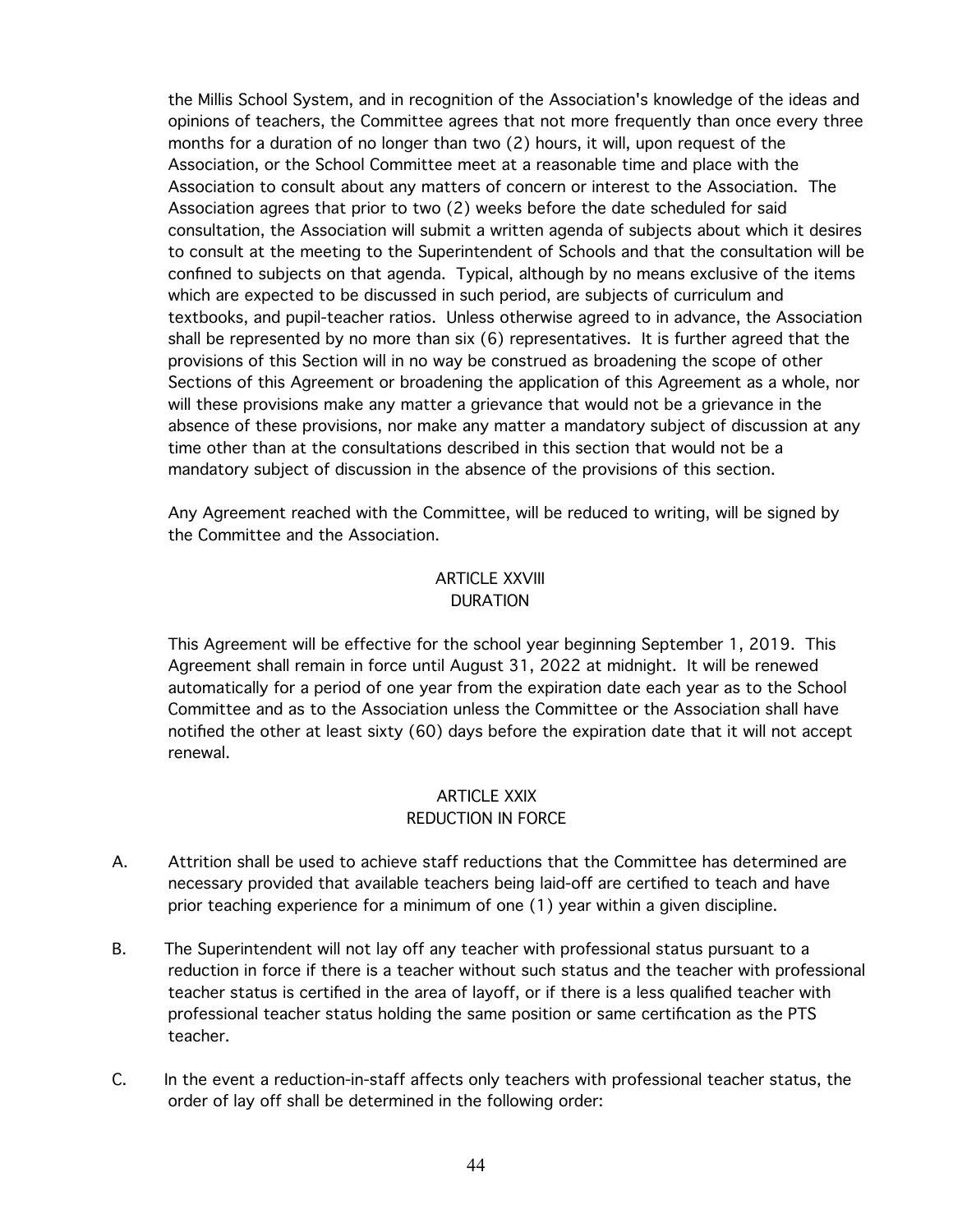- C-1. Certification (for purposes of this Article, certifications shall follow Massachusetts Department of Education categories).
- C-2. Teachers' qualifications, which shall mean job performance as demonstrated by the teachers past summative overall evaluation ratings as compared to other teachers' past summative overall evaluation ratings in the area of certification targeted to be reduced. The number of summative evaluations compared will include all those evaluations written for teachers during the time equal to the most recently hired professional status teacher in the area of certification. If the overall summative rating as described is the same for each teacher, then the best interest of the students shall be determined by the ratings in Standards III and IV. No teacher with greater seniority, as defined in C-2 shall be laid off without an opportunity for remediation of a Needs Improvement rating on either Standard III or IV. In the event a teacher receives a Needs Improvement rating on either Standard III or IV, a remediation plan shall be established which shall be eight (8) months in duration, shall begin in September and shall conclude no later than April  $30<sup>th</sup>$ . The remediation plan shall be established by the evaluator; with input from the educator. An educator shall be eligible for a remediation plan one time during his/her teaching career in Millis for either Standard III or Standard IV. For purposes of every provision of C-2, no distinction shall be made between the ratings of Exemplary and Proficient in any area.
- C-3. The total length of service in the Millis Public Schools. Any teacher who voluntarily resigns his/her teaching position and who is subsequently rehired shall not be credited on the seniority list with years of service in the Millis Public Schools prior to said resignation unless he/she returns within 2 years of the date of resignation.
- C-4. The number of years of teaching experience in a particular discipline in the Millis Public Schools.
- C-5. If two or more teachers' seniority is identical, the following process shall be followed (to be conducted among two (2) or more teachers if criteria 2, 3 and 4 above are equal among said teachers). Names will be drawn at random; such drawing will be conducted by a Committee consisting of one (1) representative of the Committee and one (1) representative of the Association.
- C-6. In the event MGL Chapter 71, Section 42, paragraph 7 is repealed so that the statute no longer requires that job performance and the best interests of the students be the primary factors in determining teacher qualifications, the parties agree to revert back to the language set forth in Article XXIX as provided in the 2013-2016 collective bargaining agreement between the parties. In the event that MGL Chapter 71, Section 42, paragraph 7 is amended, the parties agree to re-open this article of the collective bargaining agreement for the sole purpose of negotiating over the impact of the statutory changes to this provision.
- D-1. Teachers with professional teacher status who have been reduced shall for the first 26 months after the effective date of reduction retain the right to be recalled to vacancies or new positions which they are certified to teach and have prior teaching experience for a minimum of one year within the given discipline, or have a pending certificate by June  $30<sup>th</sup>$ . If the prior experience in the discipline has not occurred within the last five years prior to the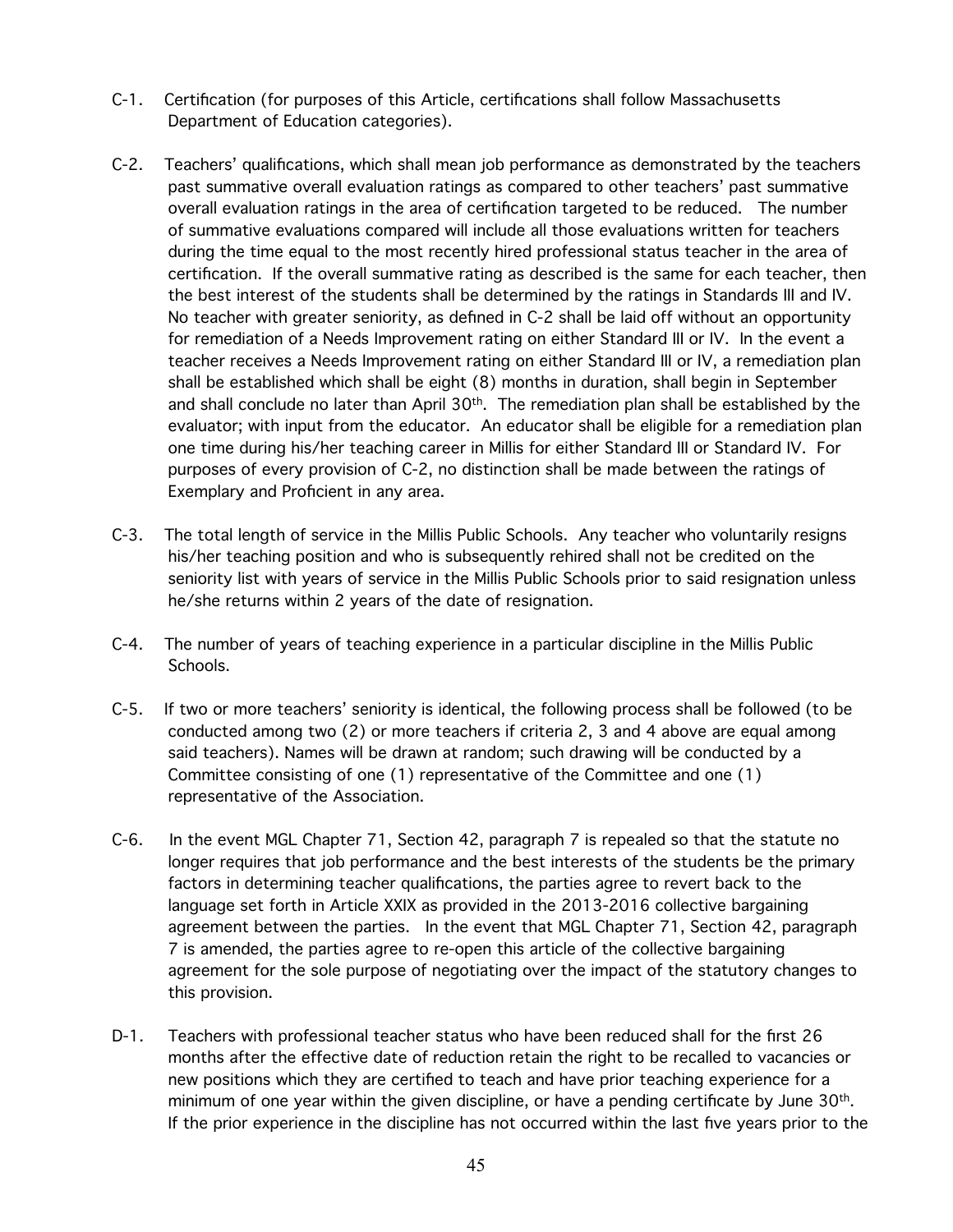beginning of the school year, the teacher shall take a three-credit course or a comparable professional development plan approved in advance by the Superintendent of Schools.

- D-2. Recall will be in the reverse order of reduction. The School Committee must vote on each RIF individually and the order of RIF shall be established by the sequence in which the votes were taken and consistent with Section C above. An up to date seniority list shall be maintained by the Superintendent, who shall forward six (6) copies of such list to the President of the Association.
- D-3. If subsequent to a RIF notice, a vacancy or new position becomes available, a recall notice shall be sent via certified mail to the teacher most recently reduced and qualified in accordance with one above. A copy of such notice shall also be sent to the President of the Association.
- D-4. If a teacher fails to notify the Superintendent within 14 calendar days of the certified mailing of a recall notice of his/her intention to accept recall, said teacher shall forfeit all rights and benefits to this specific recall notice. If the position is offered before July 31 of the ensuing school year, and the teacher refused, then all recall rights are forfeited.
- D-5. A teacher who declines recall to less than a position equivalent to the one he/she had will remain on the recall list. A teacher who declines recall to a full year position equivalent to the one he/she had shall forfeit all rights and benefits if the position was offered before July 31 of the ensuing school year.
- D-6. Teachers with recall benefits are required to keep the Central Office informed of their current mailing address.
- D-7. Teachers who have been RIF'ed shall be given preference on the substitute list should they so desire. If a teacher who has been RIF'ed is assigned to a long-term substitute position, he/she will go on the appropriate salary step. A long-term substitute position is one of which a teacher is employed in one assignment for a period of more than thirty-one (31) continuous teaching days.
- E. Transfers shall be utilized before a reduction-in-staff takes place providing there is an opening(s) for which the teacher(s) being laid-off is certified to teach and has prior teaching experience for a minimum of one (1) year within the given discipline.

#### ARTICLE XXX HEALTH AND SAFETY

A Health and Safety Committee shall be established composed of three representatives designated by the Association and three representatives designated by the District. The Association and the District shall each appoint one individual from their representatives to serve as a co-chair of the Health and Safety Committee. If either party wishes to bring a non-representative to a joint meeting, they shall provide the other party with at least 24 hours' prior notice. Any concerns of members of the bargaining unit regarding unsafe or hazardous conditions in the workplace shall be referred to the Health and Safety Committee, which upon receipt of the concern, shall meet to review it within ten (10) business days.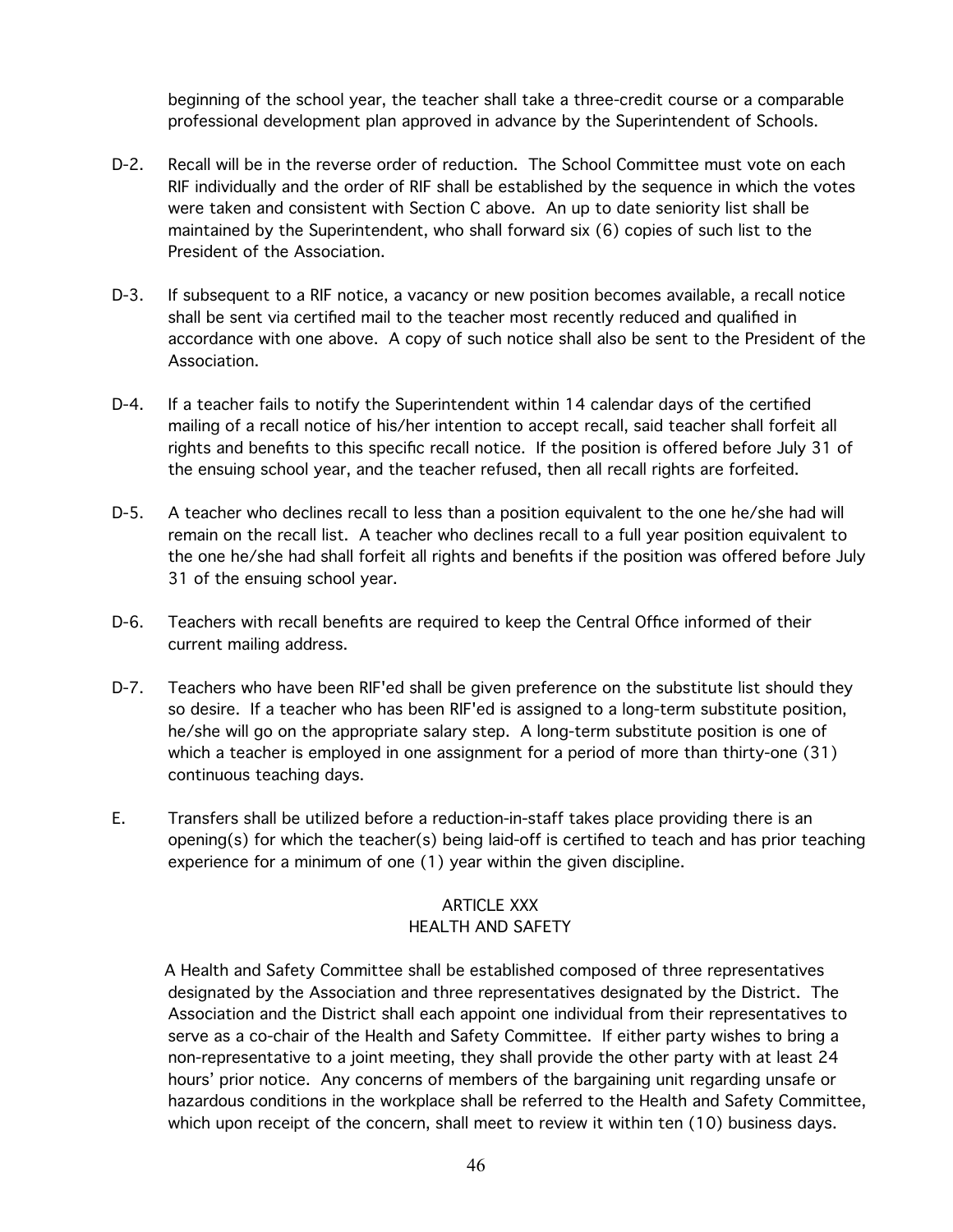The Health and Safety Committee shall determine the validity of the concerns and, where necessary, develop recommendations for resolution. The Health and Safety Committee's recommendations will be presented to the School Committee.

An emergency meeting of the Health and Safety committee can be called by either party and meet in-person or via phone or video conference as soon as reasonably possible if upcoming extreme temperature conditions pose a threat to working and learning conditions to develop an action plan.

#### ARTICLE XXXI SAVINGS CLAUSE

- A. If any provision of this Agreement is held to be contrary to law, then such provisions will be deemed valid only to the extent permitted by law, but all other provisions of this Agreement will continue in full force and effect. The parties will meet not later than ten (10) days after any such holding for the purpose of renegotiating the provision or provisions affected.
- B. The cost of printing this Agreement shall be shared equally by the Committee and the Association.

#### ARTICLE XXXII NON-DISCRIMINATION

The Committee agrees that with regard to its decisions on hiring, salary placement, job security, professional advancement and working conditions every teacher shall be free from discriminatory treatment or impact on the basis of gender, sexual preference, race, ethnicity, religion, age, salary, and political or Association affiliation or activity.

#### ARTICLE XXXIII **TECHNOLOGY**

- A. Bargaining unit members will respond to parental/guardian e-mail inquiries within twentyfour hours, or within one workday, whichever is longer, acknowledging receipt of the email.
- B. Teachers have the right to access student data electronically to the extent permitted by law and/or DESE DOE-regulations.
- C. The parties agree to establish a joint labor management committee to address technological developments as they impact or potentially impact teachers' performance of their professional duties. Such a committee shall also address the ongoing training needs required to maximize the district's technological capabilities.
- D. Should the Committee wish to offer any courses through long-distance learning, it shall present its plan to the Association prior to finalizing such plan.

#### ARTICLE XXXIV **SCOPE**

This Agreement constitutes the entire agreement between the parties and shall not be modified or added to except by a written instrument signed by the parties after the initial effective date of this Agreement.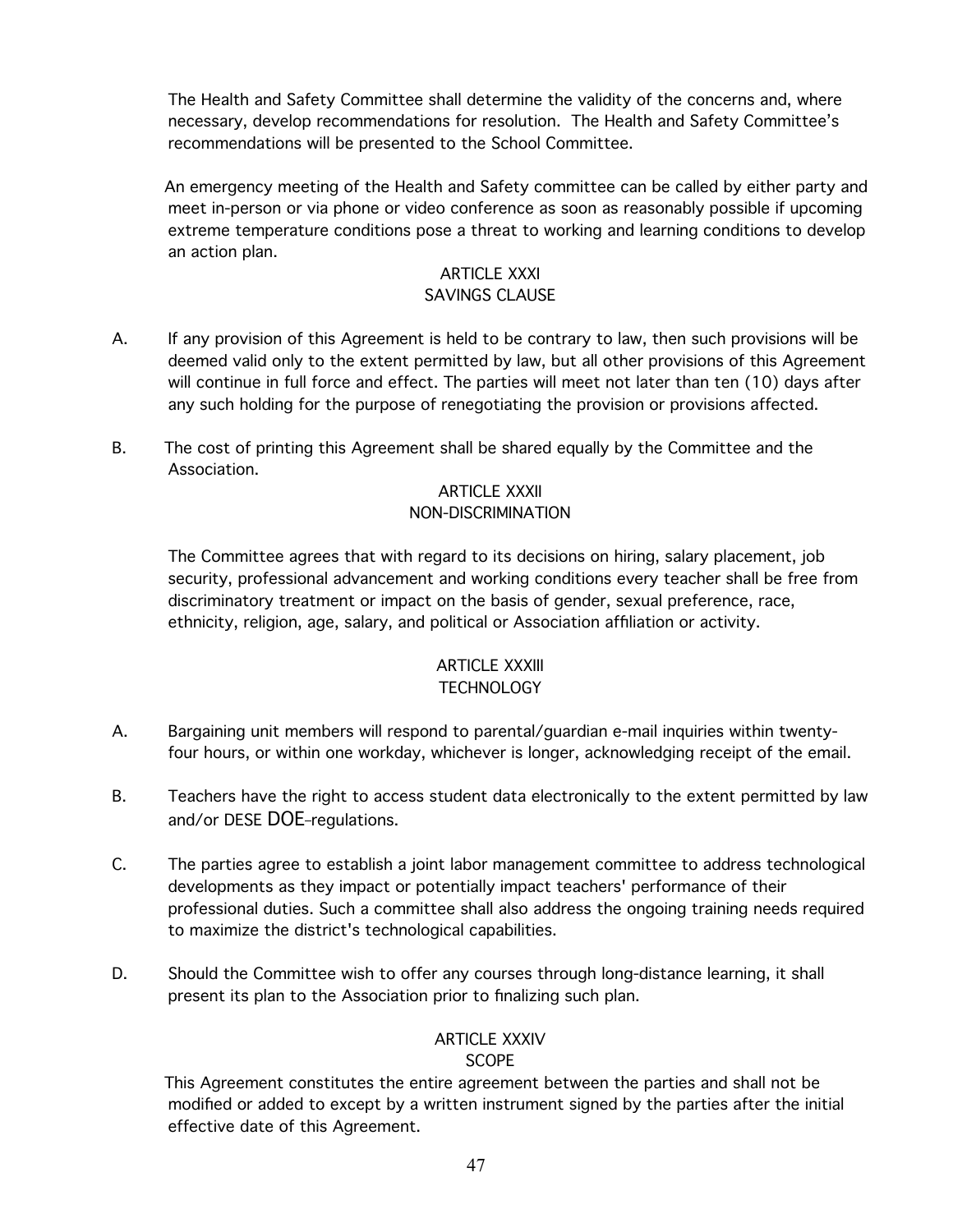# Appendix A Teacher and Caseload Educator Model Contract Language

Table of Contents

- (1) Purpose of Educator Evaluation
- (2) Definitions
- (3) Evidence Used in Evaluation
- (4) Rubric
- (5) Evaluation Cycle: Training
- (6) Evaluation Cycle: Annual Orientation
- (7) Evaluation Cycle: Self-Assessment
- (8) Evaluation Cycle: Goal Setting and Educator Plan Development
- (9) Evaluation Cycle : Observation of Practice and Examination of Artifacts Educators without PTS
- (10) Evaluation Cycle: Observation of Practice and Examination of Artifacts Educators with PTS
- (11) Observations
- (12) Evaluation Cycle: Formative Assessment
- (13) Evaluation Cycle : Formative Evaluation for Two-Year Self-Directed Plans Only
- (14) Evaluation Cycle: Summative Evaluation
- (15) Educator Plans : General
- (16) Educator Plans: Developing Educator Plan
- (17) Educator Plans: Self-Directed Growth Plan
- (18) Educator Plans: Directed Growth Plan
- (19) Educator Plans: Improvement Plan
- (20) Timelines
- (21) Career Advancement
- (22) Rating Impact on Student Learning Growth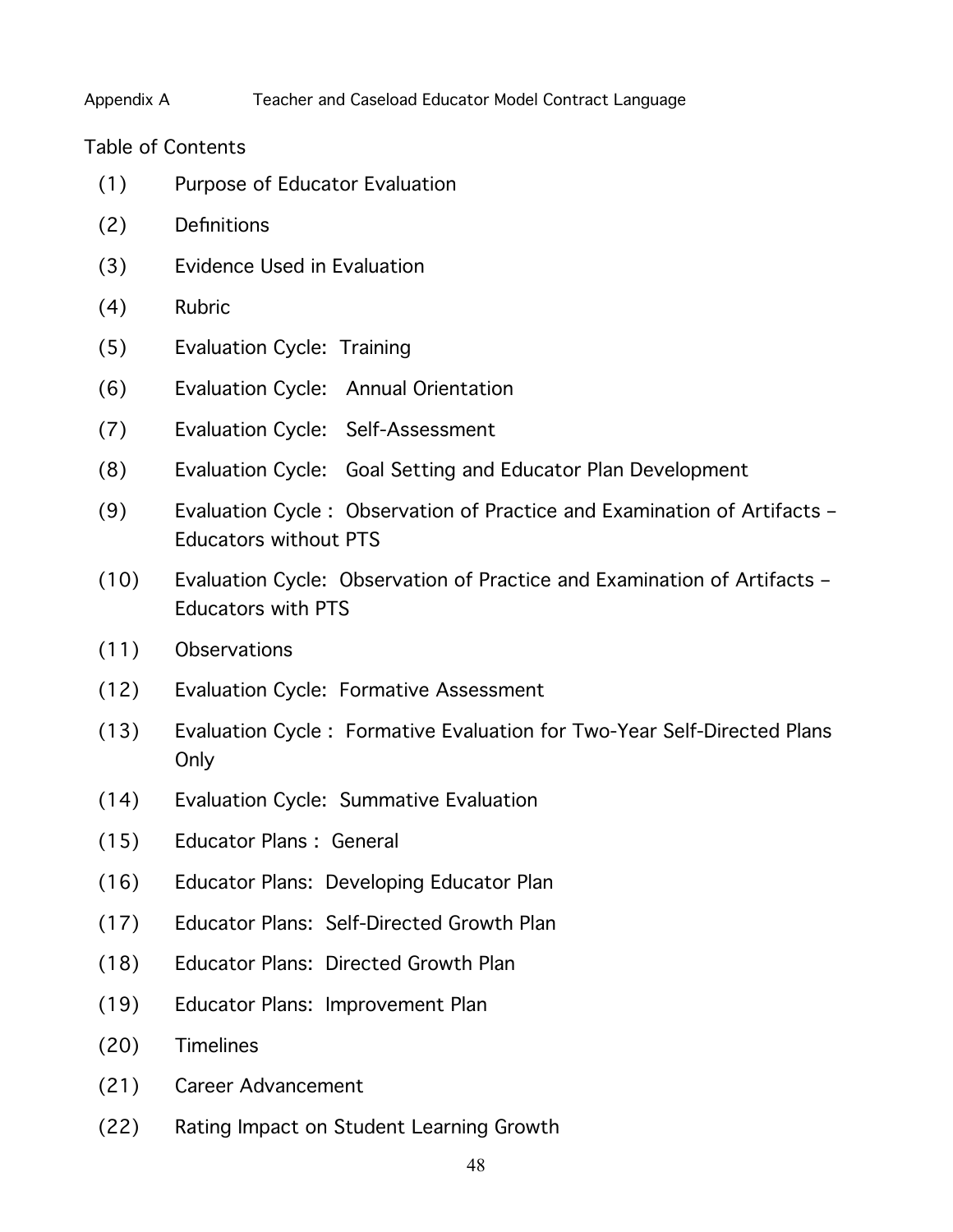- (23) Using Student feedback in Educator Evaluation
- (24) Using Staff feedback in Educator Evaluation
- (25) Transition from Existing Evaluation System
- (26) General Provisions

\*\* The Rubrics for Classroom Teachers and Specialized Instructional Support Personnel can be found in the Conference area of First Class in the New Evaluation System Folder.

\*\* All Forms needed for the Evaluation Process can be found in the Conference area of First Class in the New Evaluation System Folder.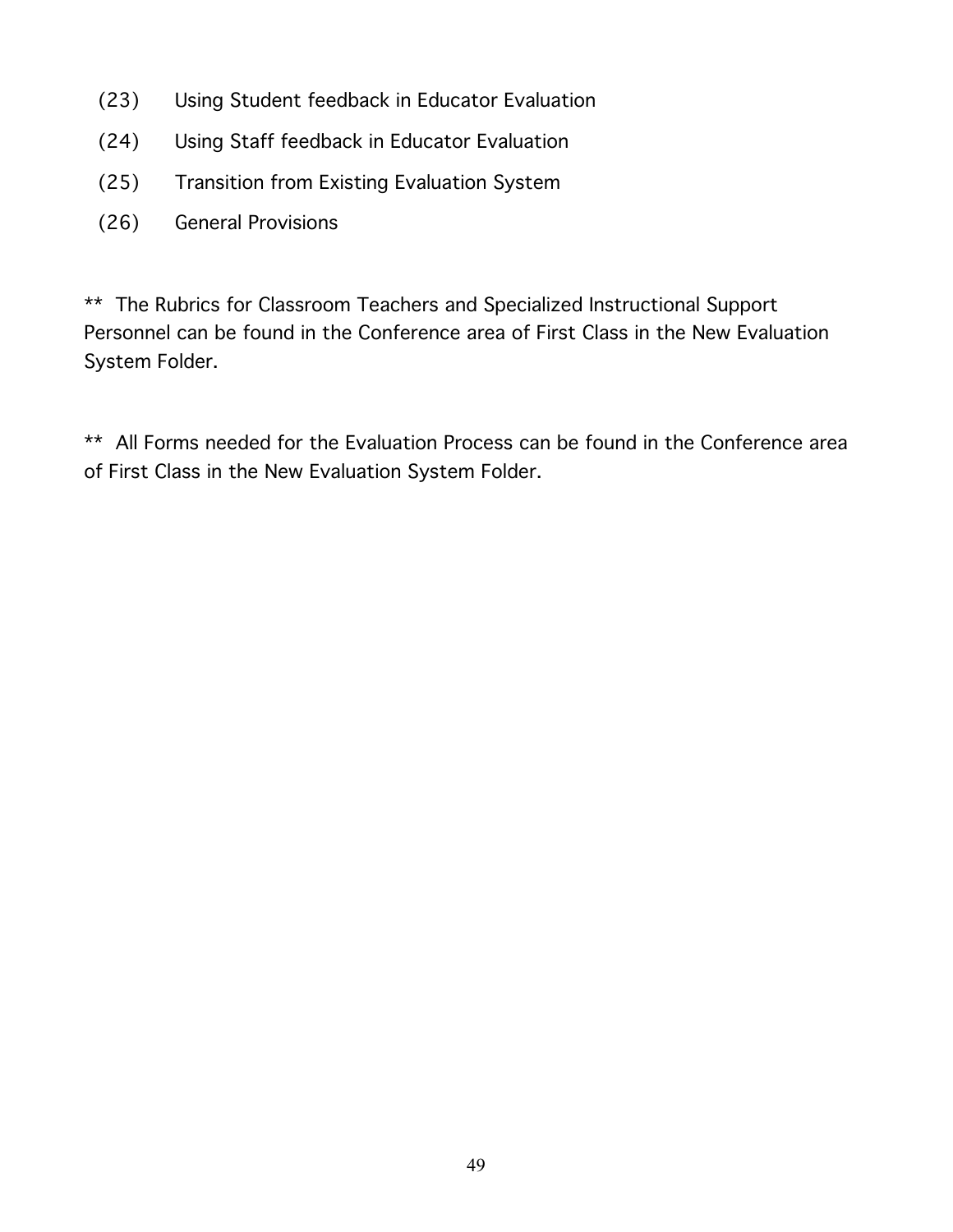- 1) Purpose of Educator Evaluation
	- A) This contract language is locally negotiated to replace Appendix A of the 2010-2013 Collective Bargaining Agreement and based on M.G.L., c.71, § 38; M.G.L. c.150E; the Educator Evaluation regulations, 603 CMR 35.00 et seq.; and the Model System for Educator Evaluation developed and which may be updated from time to time by the Department of Elementary and Secondary Education. See 603 CMR 35.02 (definition of model system). In the event of a conflict between this collective bargaining agreement and the governing laws and regulations, the laws and regulations will prevail.
	- B) The regulatory purposes of evaluation are:
		- i) To promote student learning, growth, and achievement by providing Educators with feedback for improvement, enhanced opportunities for professional growth, and clear structures for accountability, 603 CMR 35.01(2)(a);
		- ii) To provide a record of facts and assessments for personnel decisions, 35.01(2)(b);
		- iii) To ensure that every school committee has a system to enhance the professionalism and accountability of teachers and administrators that will enable them to assist all students to perform at high levels, 35.01(3); and
		- iv) To assure effective teaching and administrative leadership, 35.01(3).

# 2) Definitions

- A) \*Artifacts of Professional Practice: Products of an Educator's work and student work samples that demonstrate the Educator's knowledge and skills with respect to specific performance standards.
- B) Caseload Educator: Educators who teach or counsel individual or small groups of students through consultation with the regular classroom teacher, for example, including but not limited to, school nurses, guidance counselors, speech and language pathologists, some reading specialists, special education teachers, occupational therapists and physical therapists.
- C) Classroom teacher: Educators who teach preK-12 whole classes, and teachers of special subjects as such as art, music, library, and physical education. May also include special education teachers and reading specialists who teach whole classes.
- D) Categories of Evidence: Multiple measures of student learning, growth, and achievement, judgments based on observations and artifacts of professional practice, including unannounced observations of practice of any duration; and additional evidence relevant to one or more Standards of Effective Teaching Practice (603 CMR 35.03).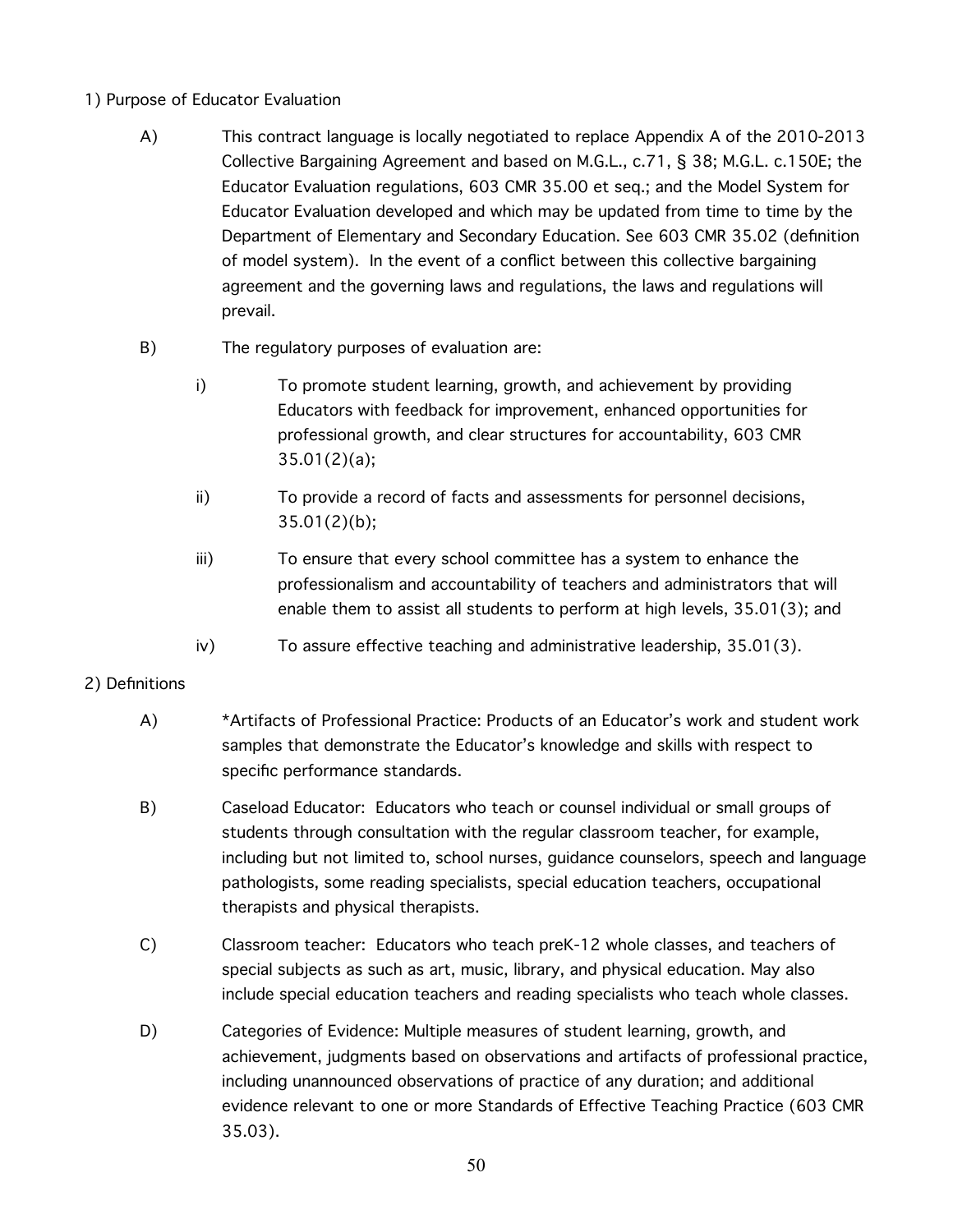- E) \*District-determined Measures: Measures of student learning, growth and achievement related to the Massachusetts Curriculum Frameworks, Massachusetts Vocational Technical Education Frameworks, or other relevant frameworks, that are comparable across grade or subject level district-wide. These measures may include, but shall not be limited to: portfolios approved commercial assessments and districtdeveloped pre and post unit and course assessments, and capstone projects.
- F) \*Educator(s): Inclusive term that applies to all classroom teachers and caseload educators, unless otherwise noted.
- G) \*Educator Plan: The growth or improvement actions identified as part of each Educator's evaluation. The type of plan is determined by the Educator's career stage, overall performance rating, and the rating of impact on student learning, growth and achievement. There shall be four types of Educator Plans:
	- i) Developing Educator Plan shall mean a plan developed by the Educator and the Evaluator for one school year or less for an Educator without Professional Teacher Status (PTS); or, at the discretion of an Evaluator, for an Educator with PTS in a new assignment.
	- ii) Self-Directed Growth Plan shall mean a plan developed by the Educator for one or two school years for Educators with PTS who are rated proficient or exemplary.
	- iii) Directed Growth Plan shall mean a plan developed by the Educator and the Evaluator of one school year or less for Educators with PTS who are rated needs improvement.
	- iv) Improvement Plan shall mean a plan developed by the Evaluator with input from the educator of at least 30 school days and no more than one school year for Educators with PTS who are rated unsatisfactory with goals specific to improving the Educator's unsatisfactory performance. In those cases where an Educator is rated unsatisfactory near the close of a school year, the plan may include activities during the summer preceding the next school year.
- H) \*ESE: The Massachusetts Department of Elementary and Secondary Education.
- I) \*Evaluation: The ongoing process of defining goals and identifying, gathering, and using information as part of a process to improve professional performance (the "formative evaluation" and "formative assessment") and to assess total job effectiveness and make personnel decisions (the "summative evaluation").
- J) \*Evaluator: Any person designated by a superintendent who has primary or supervisory responsibility for observation and evaluation. The superintendent is responsible for ensuring that all Evaluators have training in the principles of supervision and evaluation. Each Educator will have one primary Evaluator at any one time responsible for determining performance ratings.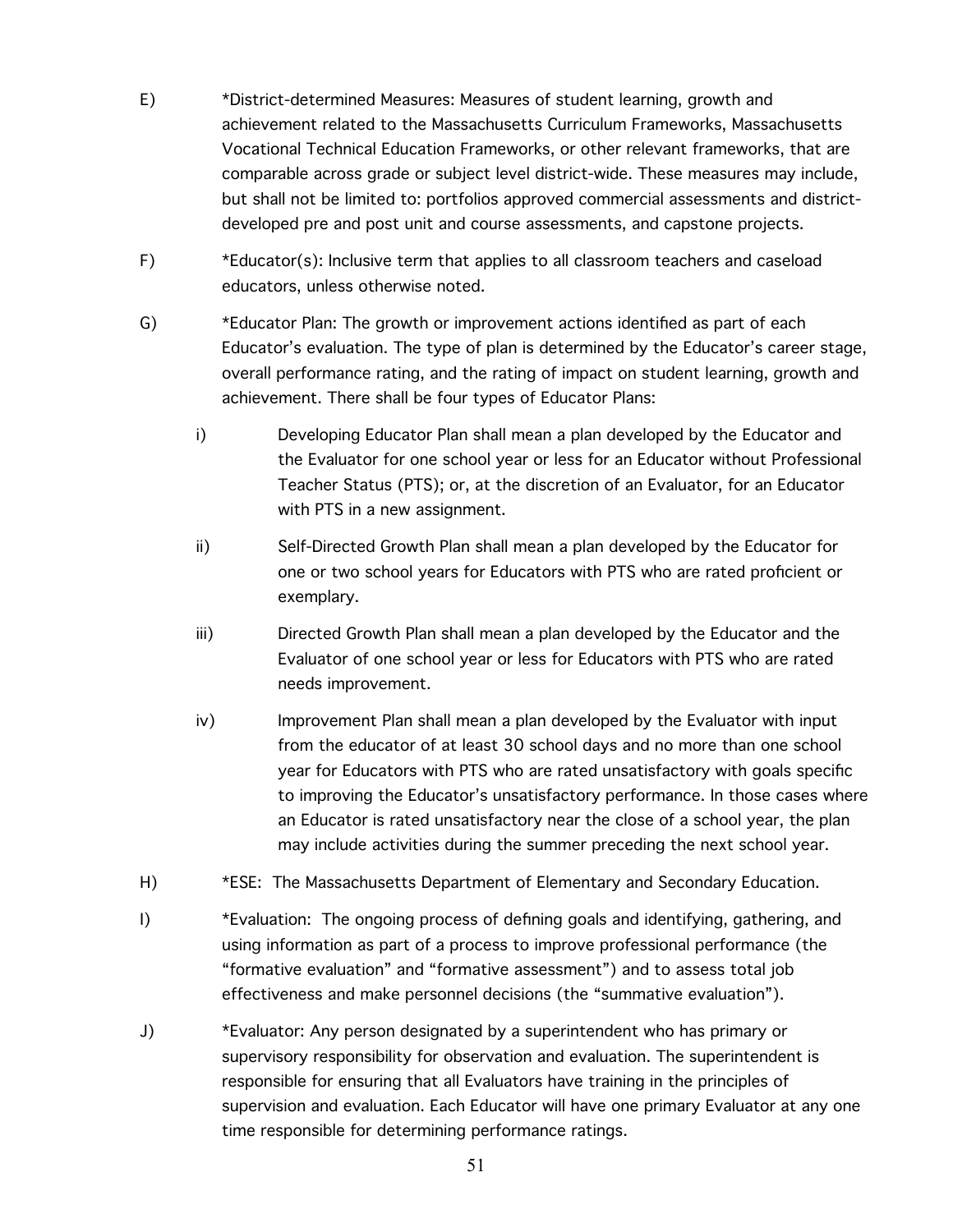- i) Primary Evaluator shall be the person who determines the Educator's performance ratings and evaluation.
- ii) Supervising Evaluator shall be the person responsible for developing the Educator Plan, supervising the Educator's progress through formative assessments, evaluating the Educator's progress toward attaining the Educator Plan goals. This may apply to PTS educators who are proficient or higher.
- iii) Contributing Evaluator shall contribute to the evaluation through observations and make recommendations to the Primary Evaluator.
- iv) Teaching Staff Assigned to More Than One Building: Each Educator who is assigned to more than one building will be evaluated by the appropriate administrator where the individual is assigned most of the time. The principal of each building in which the Educator serves must review and sign the evaluation, and may add written comments. In cases where there is no predominate assignment, the superintendent will determine who the primary evaluator will be.
- v) Notification: The Educator shall be notified in writing of his/her primary Evaluator and supervising Evaluator, if any, at the outset of each new evaluation cycle. The Evaluator(s) may be changed upon notification in writing to the Educator.
- K) Evaluation Cycle: A five-component process that all Educators follow consisting of 1) Self-Assessment; 2) Goal-setting and Educator Plan development; 3) Implementation of the Plan; 4) Formative Assessment/Evaluation; and 5) Summative Evaluation.
- L) \*Experienced Educator: An educator with Professional Teacher Status (PTS).
- M) \*Family: Includes students' parents, legal guardians, foster parents, or primary caregivers.
- N) \*Formative Assessment: The process used to assess progress towards attaining goals set forth in Educator plans, performance on standards, or both. This process may take place at any time(s) during the cycle of evaluation, but typically takes place at mid-cycle.
- O) \*Formative Evaluation: An evaluation conducted at the end of Year 1 for an Educator on a 2-year Self-Directed Growth plan which is used to arrive at a rating on progress towards attaining the goals set forth in the Educator Plan, performance on Standards and Indicators of Effective Teaching Practice, or both.
- P) \*Goal: A specific, actionable, and measurable area of improvement as set forth in an Educator's plan. A goal may pertain to any or all of the following: Educator practice in relation to Performance Standards, Educator practice in relation to indicators, or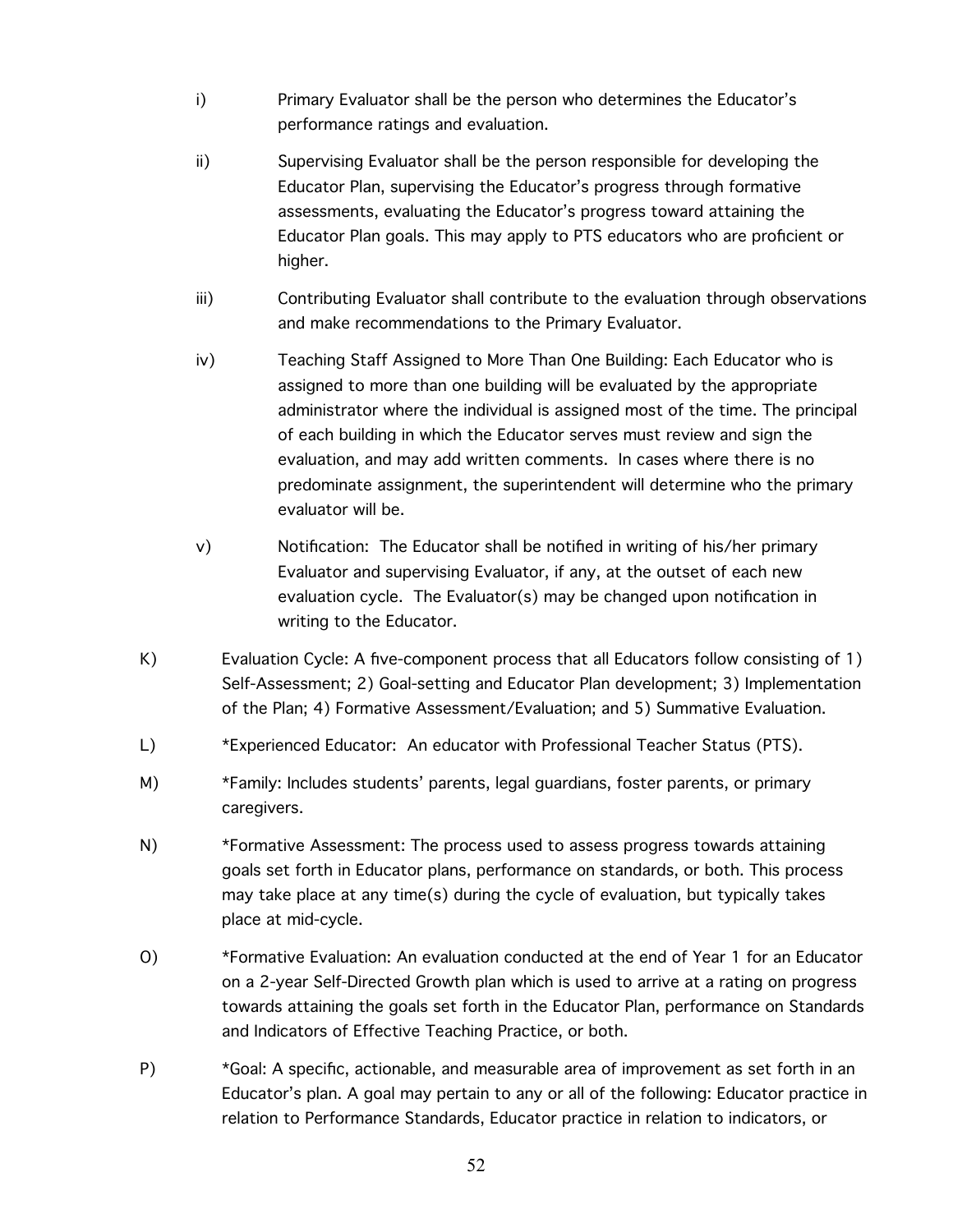specified improvement in student learning, growth and achievement. Goals may be developed by individual Educators, by the Evaluator, or by teams, departments, or groups of Educators who have the same role.

- Q) \*Measurable: That which can be classified or estimated in relation to a scale, rubric, or standards.
- R) Multiple Measures of Student Learning: Measures must include a combination of classroom; school and district assessments, student growth percentiles on state assessments, if state assessments are available, and student MEPA gain scores. This definition may be revised as required by regulations or agreement of the parties upon issuance of ESE guidance expected by July 2012.
- S) New Assignment: An Educator with PTS shall be considered in a new assignment when teaching under a different license, a new discipline (subject), a new school, or 3 or more grade levels above or below their assignment.\*Observation: A data gathering process that includes notes and judgments made during one or more classroom or worksite visits(s) of any duration by the Evaluator and may include examination of artifacts of practice including student work. An observation will occur in person. Classroom or worksite observations conducted pursuant to this article must result in feedback to the Educator. Normal supervisory responsibilities of department, building and district administrators will also cause administrators to drop in on classes and other activities in the worksite at various times as deemed necessary by the administrator. Carrying out these supervisory responsibilities, when they do not result in targeted and constructive feedback to the Educator, are not observations as defined in this Article.
- T) Parties: The parties to this agreement are the local school committee and the employee organization that represents the Educators covered by this agreement for purposes of collective bargaining ("Employee Organization/Association").
- U) \*Performance Rating: Describes the Educator's performance on each performance standard and overall. There shall be four performance ratings:
	- Exemplary: the Educator's performance consistently and significantly exceeds the requirements of a standard or overall. The rating of exemplary on a standard indicates that practice significantly exceeds proficient and could serve as a model of practice on that standard district-wide.
	- Proficient: the Educator's performance fully and consistently meets the requirements of a standard or overall. Proficient practice is understood to be fully satisfactory.
	- Needs Improvement: the Educator's performance on a standard or overall is below the requirements of a standard or overall, but is not considered to be unsatisfactory at this time. Improvement is necessary and expected.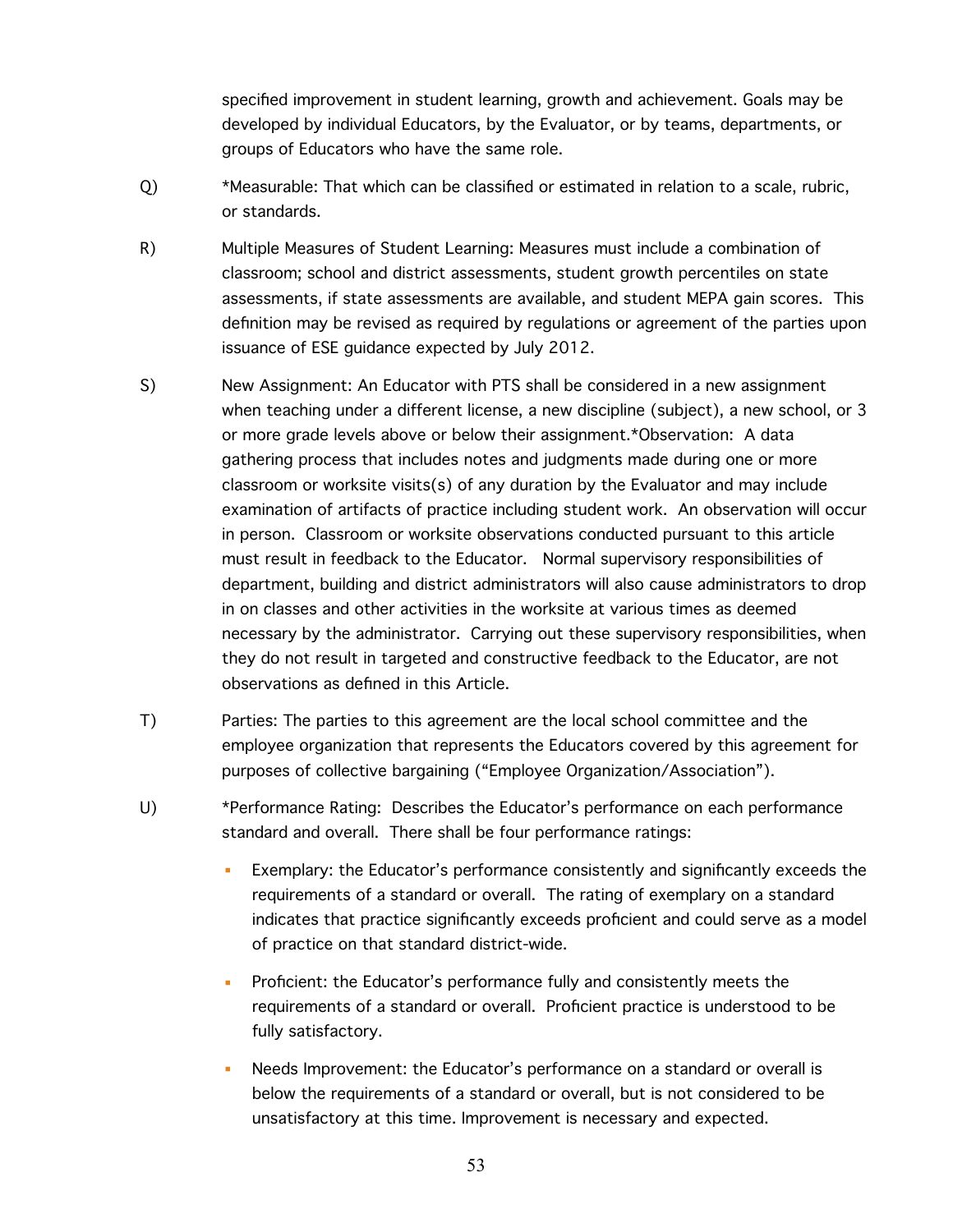- Unsatisfactory: the Educator's performance on a standard or overall has not significantly improved following a rating of needs improvement, or the Educator's performance is consistently below the requirements of a standard or overall and is considered inadequate, or both.
- V) \*Performance Standards: Locally developed standards and indicators pursuant to M.G.L. c. 71, § 38 and consistent with, and supplemental to 603 CMR 35.00. The parties may agree to limit standards and indicators to those set forth in 603 CMR 35.03.
- W) \*Professional Teacher Status: PTS is the status granted to an Educator pursuant to M.G.L. c. 71, § 41.
- X) Rating of Educator Impact on Student Learning: A rating of high, moderate or low based on trends and patterns on state assessments and district-determined measures. The parties will negotiate the process for using state and districtdetermined measures to arrive at an Educator's rating of impact on student learning, growth and achievement, using guidance and model contract language from ESE, expected by July 2012.
- Y) Rating of Overall Educator Performance: The Educator's overall performance rating is based on the Evaluator's professional judgment and examination of evidence of the Educator's performance against the four Performance Standards and the Educator's attainment of goals set forth in the Educator Plan, as follows:
	- i) Standard 1: Curriculum, Planning and Assessment
	- ii) Standard 2: Teaching All Students
	- iii) Standard 3: Family and Community Engagement
	- iv) Standard 4: Professional Culture
	- v) Attainment of Professional Practice Goal(s)
	- vi) Attainment of Student Learning Goal(s)
- Z) \*Rubric: A scoring tool that describes characteristics of practice or artifacts at different levels of performance. The rubrics for Standards and Indicators of Effective Teaching Practice are used to rate Educators on Performance Standards, these rubrics consists of:
	- i) Standards: Describes broad categories of professional practice, including those required in 603 CMR 35.03
	- ii) Indicators: Describes aspects of each standard, including those required in 603 CMR 35.03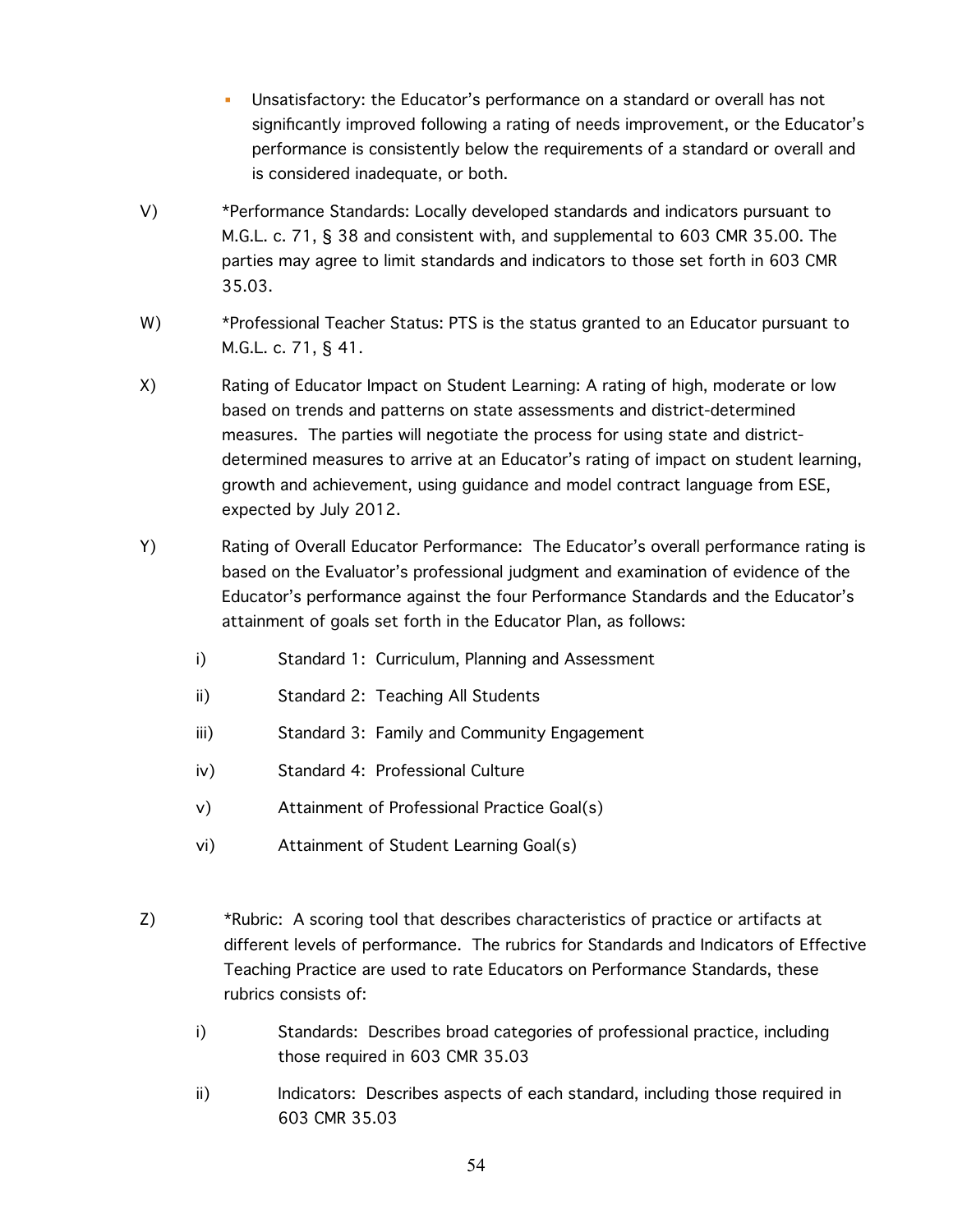- iii) Elements: Defines the individual components under each indicator
- iv) Descriptors: Describes practice at four levels of performance for each element
- AA) \*Summative Evaluation: An evaluation used to arrive at a rating on each standard, an overall rating, and as a basis to make personnel decisions. The summative evaluation includes the Evaluator's judgments of the Educator's performance against Performance Standards and the Educator's attainment of goals set forth in the Educator's Plan.
- BB) \*Superintendent: The person employed by the school committee pursuant to M.G.L. c. 71 §59 and §59A. The superintendent is responsible for the implementation of 603 CMR 35.00.
- CC) \*Teacher: An Educator employed in a position requiring a certificate or license as described in 603 CMR 7.04(3)(a, b, and d) and in the area of vocational education as provided in 603 CMR 4.00. Teachers may include, for example, classroom teachers, librarians, guidance counselors, or school nurses.
- DD) \*Trends in student learning: At least two years of data from the district-determined measures and state assessments used in determining the Educator's rating on impact on student learning as high, moderate or low.

### 3) Evidence Used In Evaluation

The following categories of evidence shall be used in evaluating each Educator:

- A) Multiple measures of student learning, growth, and achievement, which shall include:
	- i) Measures of student progress on classroom assessments that are aligned with the Massachusetts Curriculum Frameworks or other relevant frameworks and are comparable within grades or subjects in a school;
	- ii) At least two district-determined measures of student learning related to the Massachusetts Curriculum Frameworks or the Massachusetts Vocational Technical Education Frameworks or other relevant frameworks that are comparable across grades and/or subjects district-wide. These measures may include: portfolios approved commercial assessments and districtdeveloped pre and post unit and course assessments, and capstone projects. One such measure shall be the MCAS Student Growth Percentile (SGP) or Massachusetts English Proficiency Assessment gain scores, if applicable, in which case at least two years of data is required.
	- iii) Measures of student progress and/or achievement toward student learning goals set between the Educator and Evaluator for the school year or some other period of time established in the Educator Plan.
	- iv) For Educators whose primary role is not as a classroom teacher, the appropriate measures of the Educator's contribution to student learning,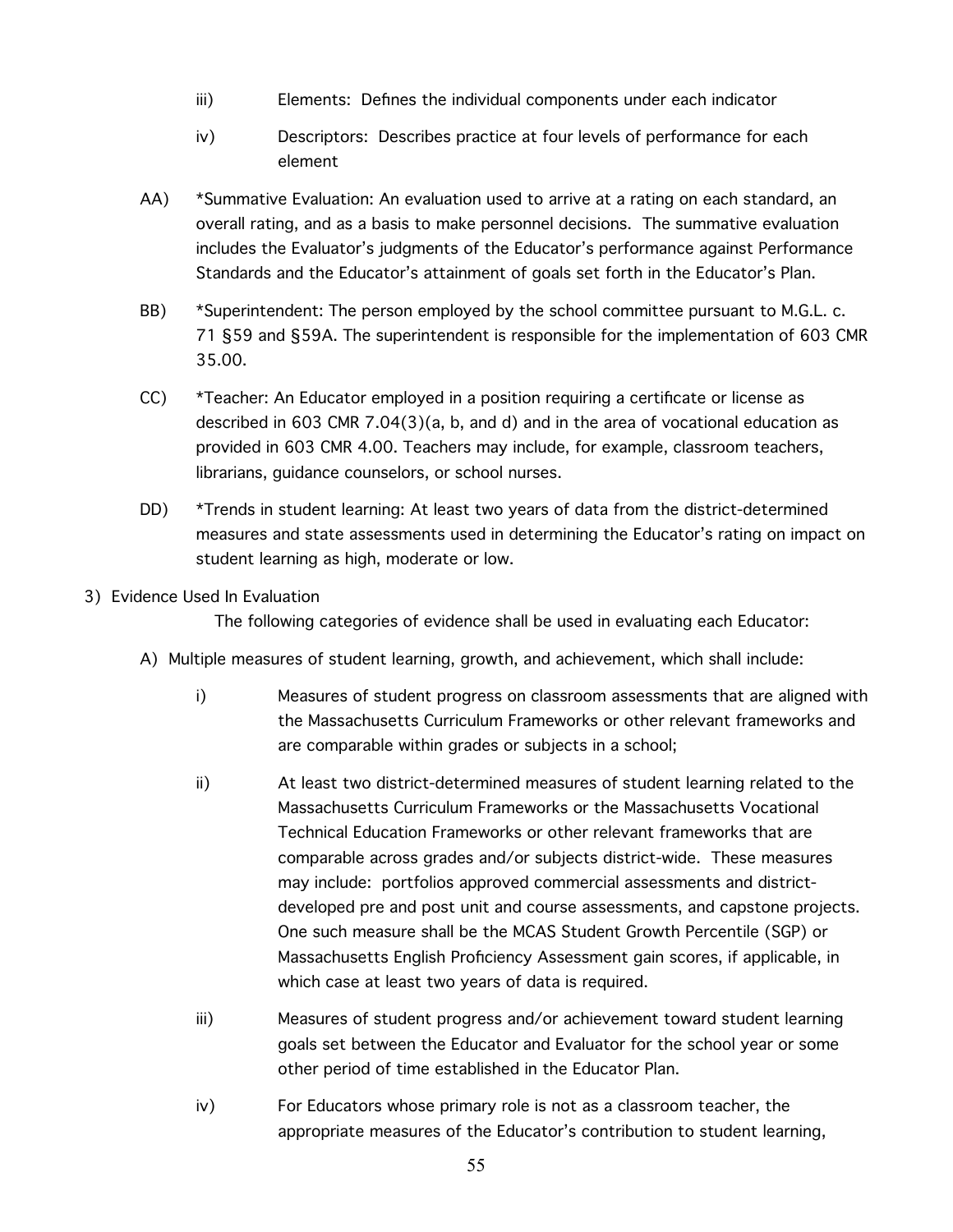growth, and achievement set by the district. The measures set by the district should be based on the Educator's role and responsibility.

- B) Judgments based on observations and artifacts of practice including:
	- i) Unannounced observations of practice of any duration.
	- ii) Announced observation(s) for non-PTS Educators in their first year of practice in a school, Educators on Improvement Plans, and as determined by the Evaluator.
	- iii) Examination of Educator work products such as, but not limited to, newsletters, curriculum units and products, assessments, lessons, reports, phone logs, presentations, professional development.
	- iv) Examination of student work samples.
- C) Evidence relevant to one or more Performance Standards, including but not limited to:
	- i) Evidence compiled and presented by the Educator, including:
		- (a) Evidence of fulfillment of professional responsibilities and growth such as self-assessments, peer collaboration, professional development linked to district, school or individual goals, contributions to the school community and professional culture;
		- (b) Evidence of active outreach to and engagement with families;
	- ii) Evidence of progress towards professional practice goal(s);
	- iii) Evidence of progress toward student learning outcomes goal(s).
	- iv) Student and Staff Feedback see # 23-24, below; and
	- v) Any other relevant evidence from any source that the Evaluator has shared with the Educator. Other relevant evidence could include information provided by other administrators such as the superintendent.
- 4) Rubric

The rubrics are a scoring tool used for the Educator's self-assessment, the formative assessment, the formative evaluation and the summative evaluation. The districts may use either the rubrics provided by ESE or comparably rigorous and comprehensive rubrics developed or adopted by the district and reviewed by ESE. The teacher and caseload educator rubrics used in Millis are those provided by the ESE in January 2012 as amended by the parties and attached here to.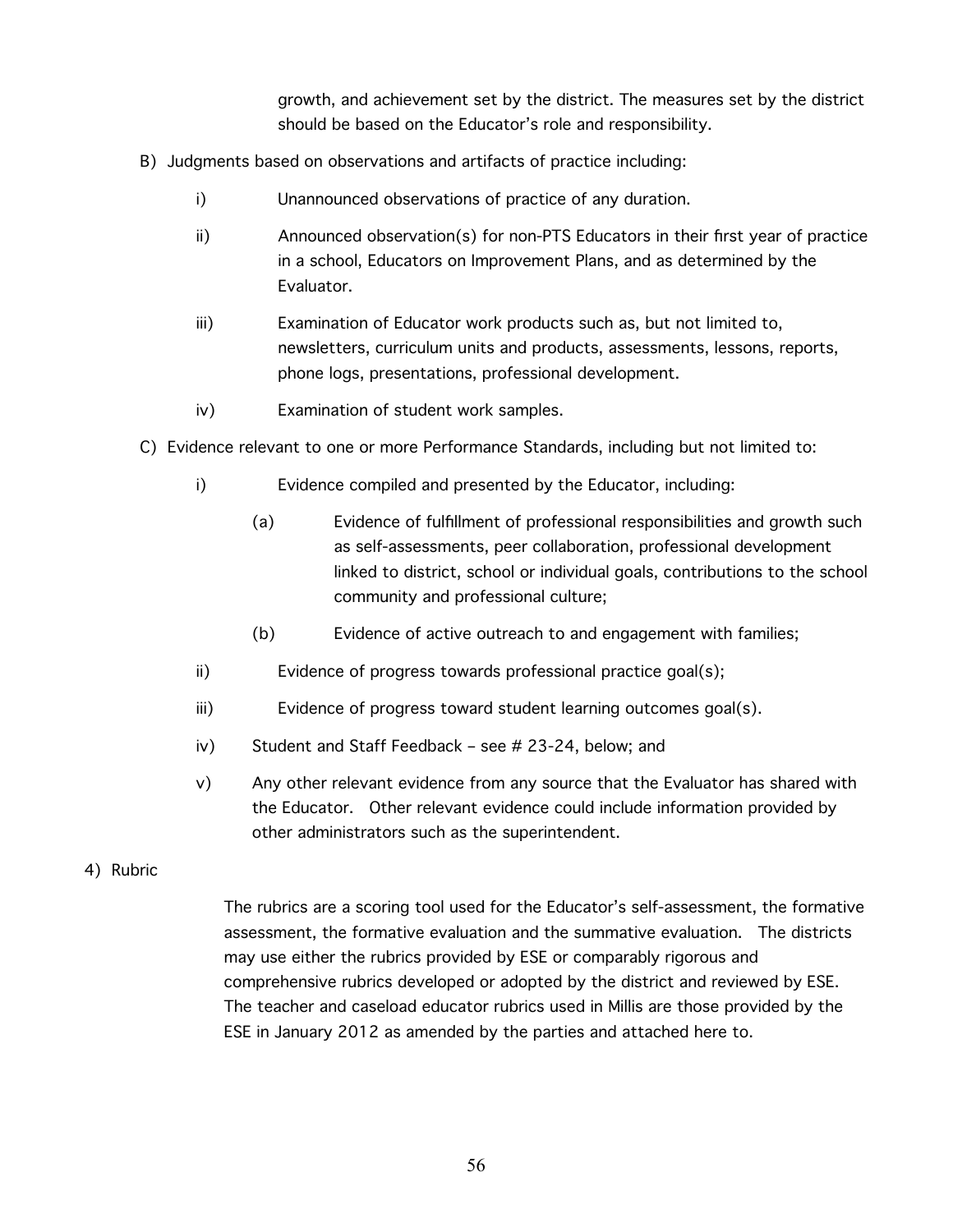- 5) Evaluation Cycle: Training
	- A) Prior to the implementation of the new evaluation process contained in this article, districts shall arrange training for all Educators, principals, and other evaluators that outlines the components of the new evaluation process and provides an explanation of the evaluation cycle. The district through the superintendent and the educator evaluation team shall determine the type and quality of training based on guidance provided by ESE.
	- B) By November 1<sup>st</sup> of the first year of this agreement, all Educators shall complete a professional learning activity about self-assessment and goal-setting satisfactory to the superintendent or principal. Any Educator hired after the November  $1<sup>st</sup>$  date, and who has not previously completed such an activity, shall complete such a professional learning activity about self-assessment and goal-setting within three months of the date of hire. The district through the superintendent and the educator evaluation team shall determine the type and quality of the learning activity based on guidance provided by ESE.
- 6) Evaluation Cycle: Annual Orientation
	- A) At the start of each school year, the superintendent, principal or designee shall conduct a meeting for Educators and Evaluators focused substantially on educator evaluation. The superintendent, principal or designee shall:
		- i) Provide an overview of the evaluation process, including goal setting and the educator plans.
		- ii) Provide all Educators with directions for obtaining a copy of the forms used by the district. These may be electronically provided.
		- iii) The faculty meeting may be digitally recorded to facilitate orientation of Educators hired after the beginning of the school year.
- 7) Evaluation Cycle: Self-Assessment
	- A) Completing the Self-Assessment
		- i) The evaluation cycle begins with the Educator completing and submitting to the Primary or Supervising Evaluator a self-assessment by October 1st or within four weeks of the start of their employment at the school.
		- ii) The self-assessment includes:
			- (a) An analysis of evidence of student learning, growth and achievement for students under the Educator's responsibility.
			- (b) An assessment of practice against each of the four Performance Standards of effective practice using the district's rubric.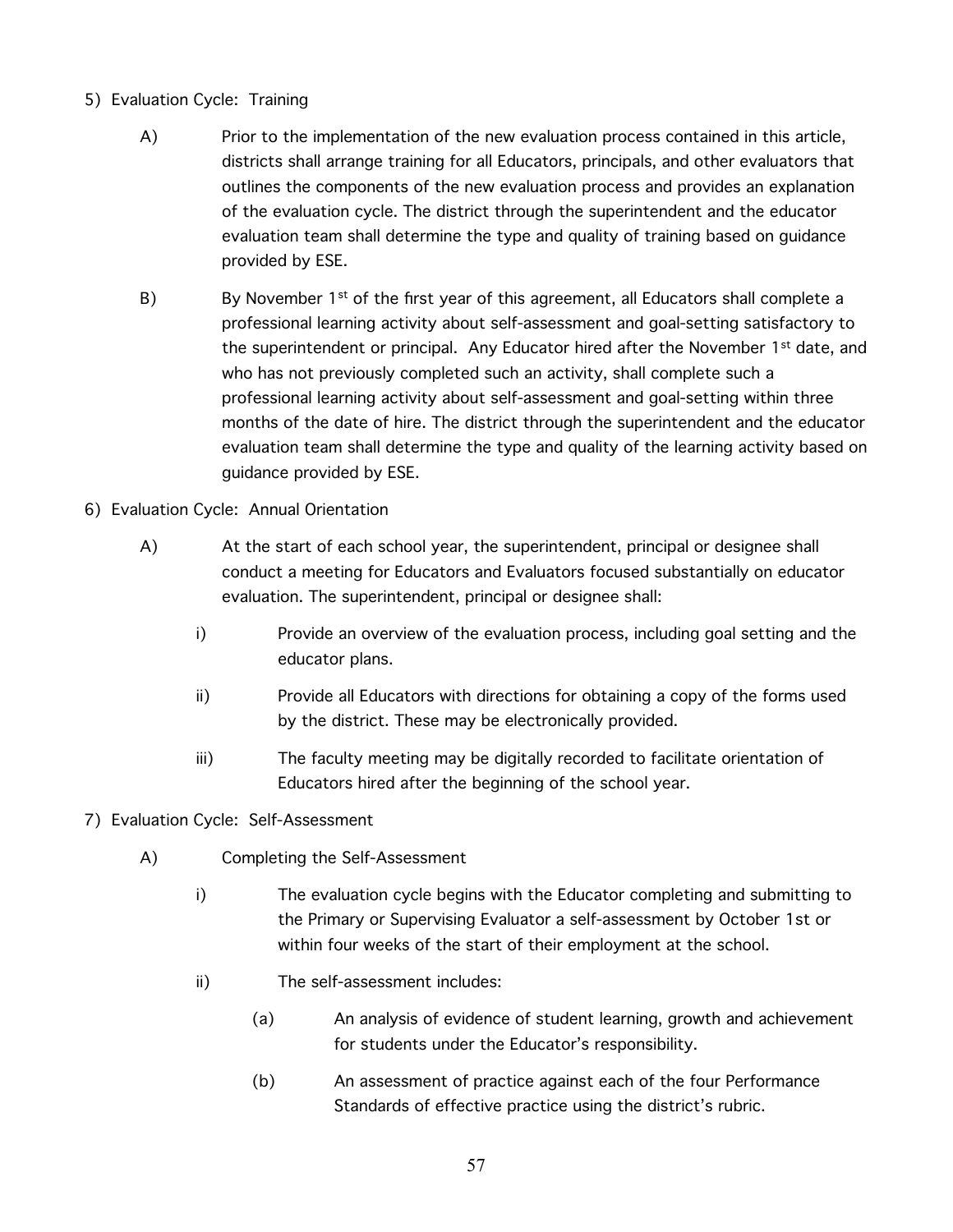- (c) Proposed goals to pursue:
	- (1) At least one goal directly related to improving the Educator's own professional practice.
	- (2) At least one goal directly related to improving student learning.
- B) Proposing the goals
	- i) Educators must consider goals for grade-level, subject-area, department teams, or other groups of Educators who share responsibility for student learning and results, except as provided in (ii) below. Educators may meet with teams to consider establishing team goals. Evaluators may participate in such meetings.
	- ii) For Educators in their first year of practice, the Evaluator or his/her designee will meet with each Educator by October 1<sup>st</sup> (or within four weeks of the Educator's first day of employment if the Educator begins employment after September 15th) to assist the Educator in completing the self-assessment and drafting the professional practice and student learning goals which must include induction and mentoring activities.
	- iii) Unless the Evaluator indicates that an Educator in his/her second or third years of practice should continue to address induction and mentoring goals pursuant to 603 CMR 7.12, the Educator may address shared grade level or subject area team goals.
	- iv) For Educators with PTS and ratings of proficient or exemplary, the goals may be team goals. In addition, these Educators may include individual professional practice goals that address enhancing skills that enable the Educator to share proficient practices with colleagues or develop leadership skills.
	- v) For Educators with PTS and ratings of needs improvement or unsatisfactory, the professional practice goal(s) must address specific standards and indicators identified for improvement. In addition, the goals may address shared grade level or subject area team goals.
- 8) Evaluation Cycle: Goal Setting and Development of the Educator Plan
	- A) Every Educator has an Educator Plan that includes, but is not limited to, one goal related to the improvement of practice; one goal for the improvement of student learning. The Plan also outlines actions the Educator must take to attain the goals established in the Plan and benchmarks to assess progress. Goals may be developed by individual Educators, by the Evaluator, or by teams, departments, or groups of Educators who have the similar roles and/or responsibilities. Goals may be revised with the approval of the Supervisor. See Sections 15-19 for more on Educator Plans.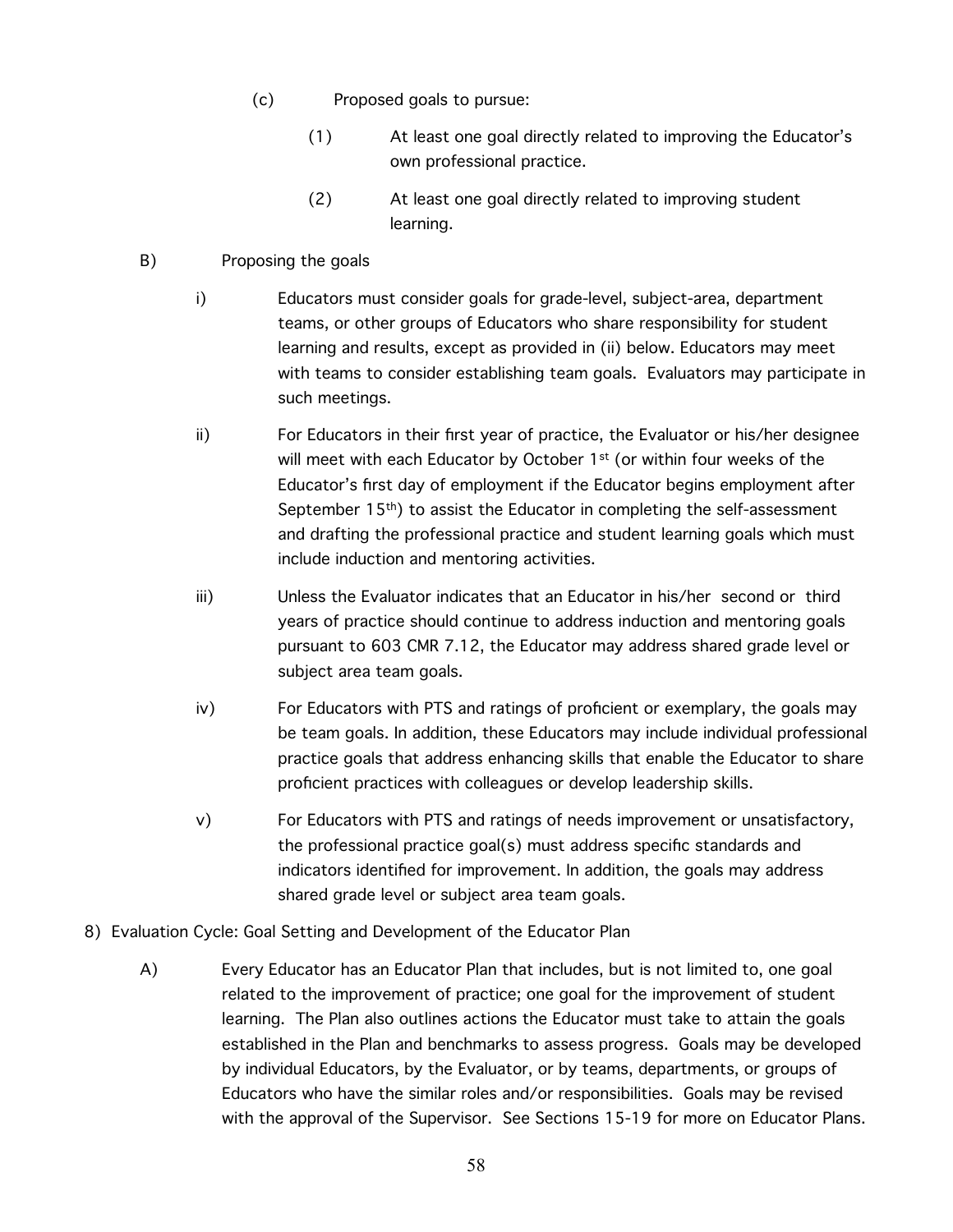- B) To determine the goals to be included in the Educator Plan, the Evaluator reviews the goals the Educator has proposed in the Self-Assessment, using evidence of Educator performance and impact on student learning, growth and achievement based on the Educator's self-assessment and other sources that Evaluator shares with the Educator. The process for determining the Educator's impact on student learning, growth and achievement will be determined after ESE issues guidance on this matter. See #22, below.
- C) Educator Plan Development Meetings shall be conducted as follows:
	- i) Educators in the same school may meet with the Evaluator in teams and/or individually at the end of the previous evaluation cycle or by October 15th of the next academic year to develop their Educator Plan. Educators shall not be expected to meet during the summer hiatus.
	- ii) For those Educators new to the school, the meeting with the Evaluator to establish the Educator Plan must occur by October  $15<sup>th</sup>$  or within six weeks of the start of their assignment in that school
	- iii) The Evaluator shall meet individually with Educators with PTS and ratings of needs improvement or unsatisfactory to develop professional practice goal(s) that must address specific standards and indicators identified for improvement. In addition, the goals may address shared grade level or subject matter goals.
- D) The Evaluator approves the Educator Plan by November 1st. The educator shall sign and date the educator plan upon receipt. Within 5 school days of its receipt the educator may submit a written response. The educator's signature indicates that the educator received the plan. The signature does not indicate agreement or disagreement with its contents. The Evaluator retains final authority over the content of the Educator's Plan.
- 9) Evaluation Cycle: Observation of Practice Educators without PTS
	- A) In the first year of practice or first year assigned to a school:
		- i) The Educator shall have at least one announced observation during the school year using the protocol described in section 11B, below.
		- ii) The Educator shall have at least four unannounced observations during the school year.
	- B) In their second and third years of practice or second and third years as a non-PTS Educator in the school:
		- i) The Educator shall have at least three unannounced observations during the school year.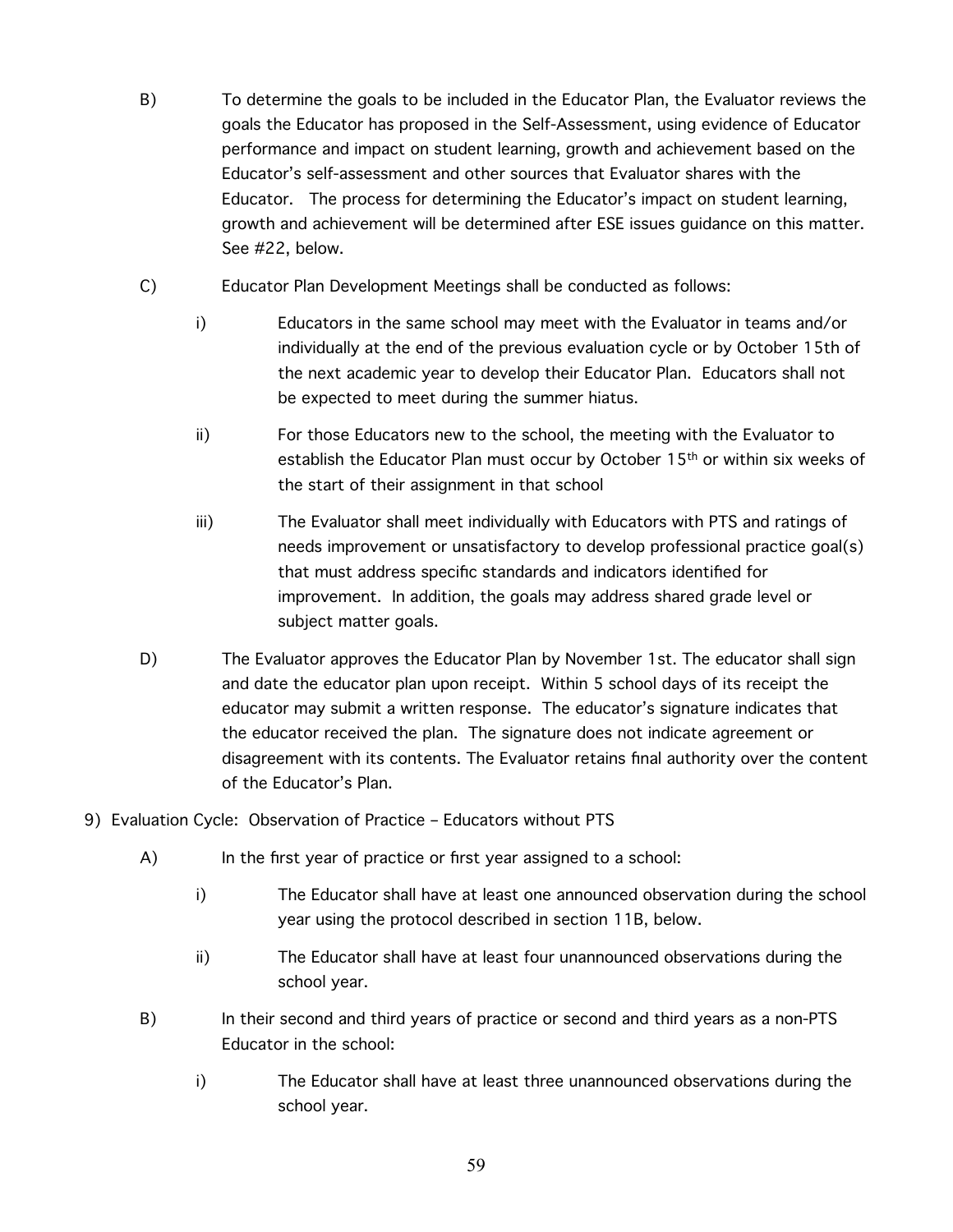- 10) Evaluation Cycle: Observation of Practice Educators with PTS
	- A) The Educator whose overall rating is proficient or exemplary must have at least one unannounced observation during the evaluation cycle.
	- B) The Educator whose overall rating is needs improvement must be observed according to the Directed Growth Plan during the period of Plan which must include at least two unannounced observations.
	- C) The Educator whose overall rating is unsatisfactory must be observed according to the Improvement Plan, which must include both unannounced and announced observation. The number and frequency of the observations shall be determined by the Evaluator, but in no case, for improvement plans of one year, shall there be fewer than one announced and four unannounced observations. For Improvement Plans of six months or fewer, there must be no fewer than one announced and two unannounced observations.
- 11) Observations

The Evaluator's first observation of the Educator will take place by November 15. Observations required by the Educator Plan will be completed by May 15th. The Evaluator is not required nor expected to review all the indicators in a rubric during an observation.

- A) Unannounced Observations
	- i) Unannounced observations may be in the form of partial or full-period classroom visitations, or walkthroughs, or any other means agreed upon by the Evaluator, principal, superintendent or other administrator and Association.
	- ii) The Educator will be provided with at least brief written feedback from the Evaluator within 5-school days of the observation. The written feedback shall be delivered to the Educator in person, by email, placed in the Educator's mailbox or mailed to the Educator's home.
	- iii) Any observation or series of observations resulting in one or more standards judged to be unsatisfactory or needs improvement for the first time must be followed by at least one observation of at least 30 minutes in duration within 30 school days.
- B) Announced Observations
	- i) All non-PTS Educators in their first year in the school, PTS Educators on Improvement Plans and other educators at the discretion of the evaluator shall have at least one Announced Observation.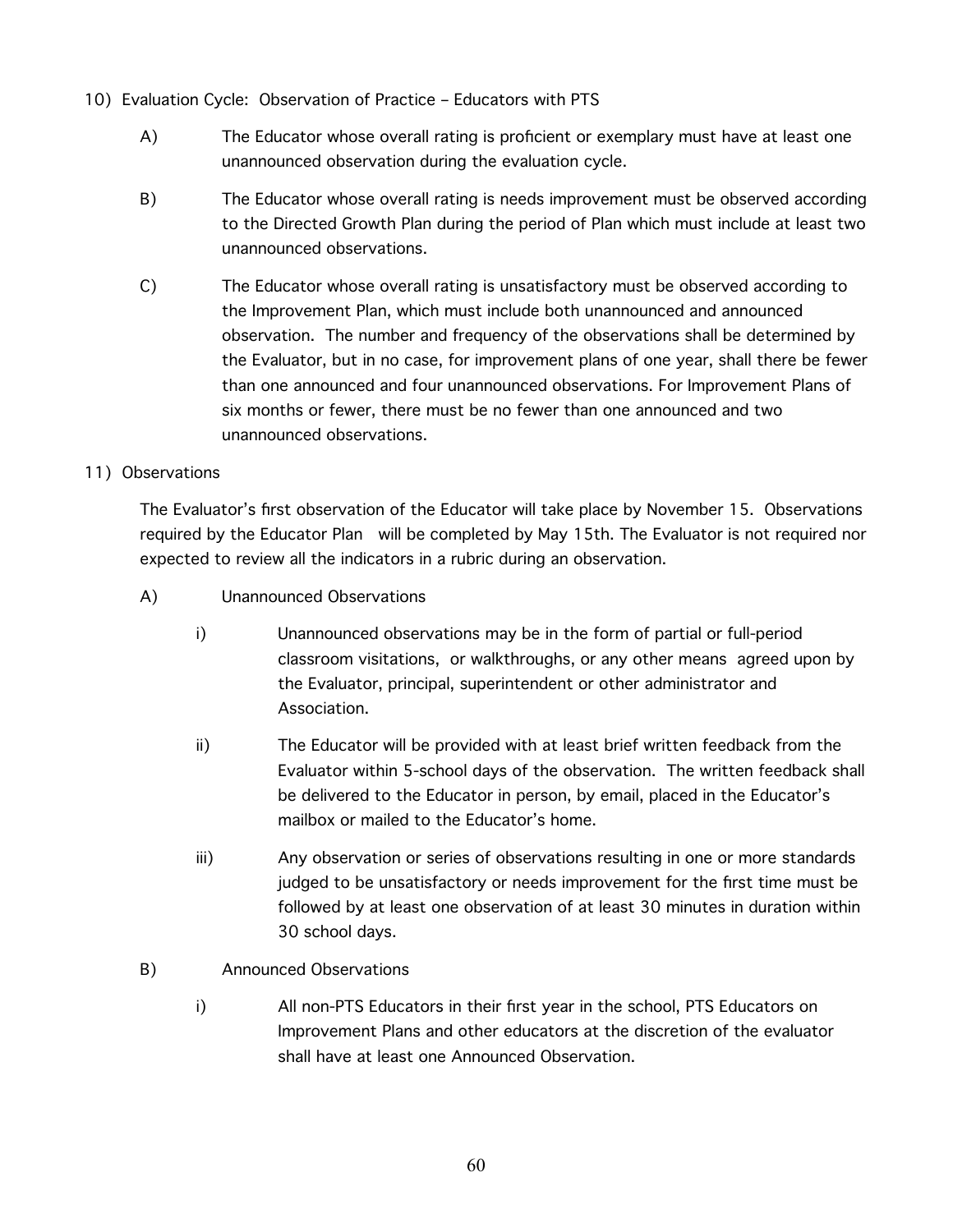- (a) The Evaluator with input from the educator shall select the date and time of the lesson or activity to be observed and discuss with the Educator any specific goal(s) for the observation.
- (b) Within 5 school days of the scheduled observation, upon request of either the Evaluator or Educator, the Evaluator and Educator shall meet for a pre-observation conference. In lieu of a meeting, the Educator may inform the Evaluator in writing of the nature of the lesson, the student population served, and any other information that will assist the Evaluator to assess performance
	- (1) The Educator shall provide the Evaluator a draft of the lesson, student conference, IEP plan or activity. If the actual plan is different, the Educator will provide the Evaluator with a copy prior to the observation.
	- (2) The Educator will be notified as soon as possible if the Evaluator will not be able to attend the scheduled observation. The observation will be rescheduled with the Educator as soon as reasonably practical.
- (c) Within 5 school days of the observation, the Evaluator and Educator shall meet for a post-observation conference. This timeframe may be extended due to unavailability on the part of either the Evaluator or the Educator, but shall be rescheduled within 24 hours if possible.
- (d) The Evaluator shall provide the Educator with written feedback within 5 school days of the post-observation conference. For any standard where the Educator's practice was found to be unsatisfactory or needs improvement, the feedback must:
	- (1) Describe the basis for the Evaluator's judgment.
	- (2) Describe actions the Educator should take to improve his/her performance.
	- (3) Identify support and/or resources the Educator may use in his/ her improvement.
	- (4) State that the Educator is responsible for addressing the need for improvement.
- 12) Evaluation Cycle: Formative Assessment
	- A) A specific purpose for evaluation is to promote student learning, growth and achievement by providing Educators with commendations and/or feedback for improvement. Evaluators are expected to make frequent unannounced visits to classrooms. Evaluators are expected to give targeted constructive feedback to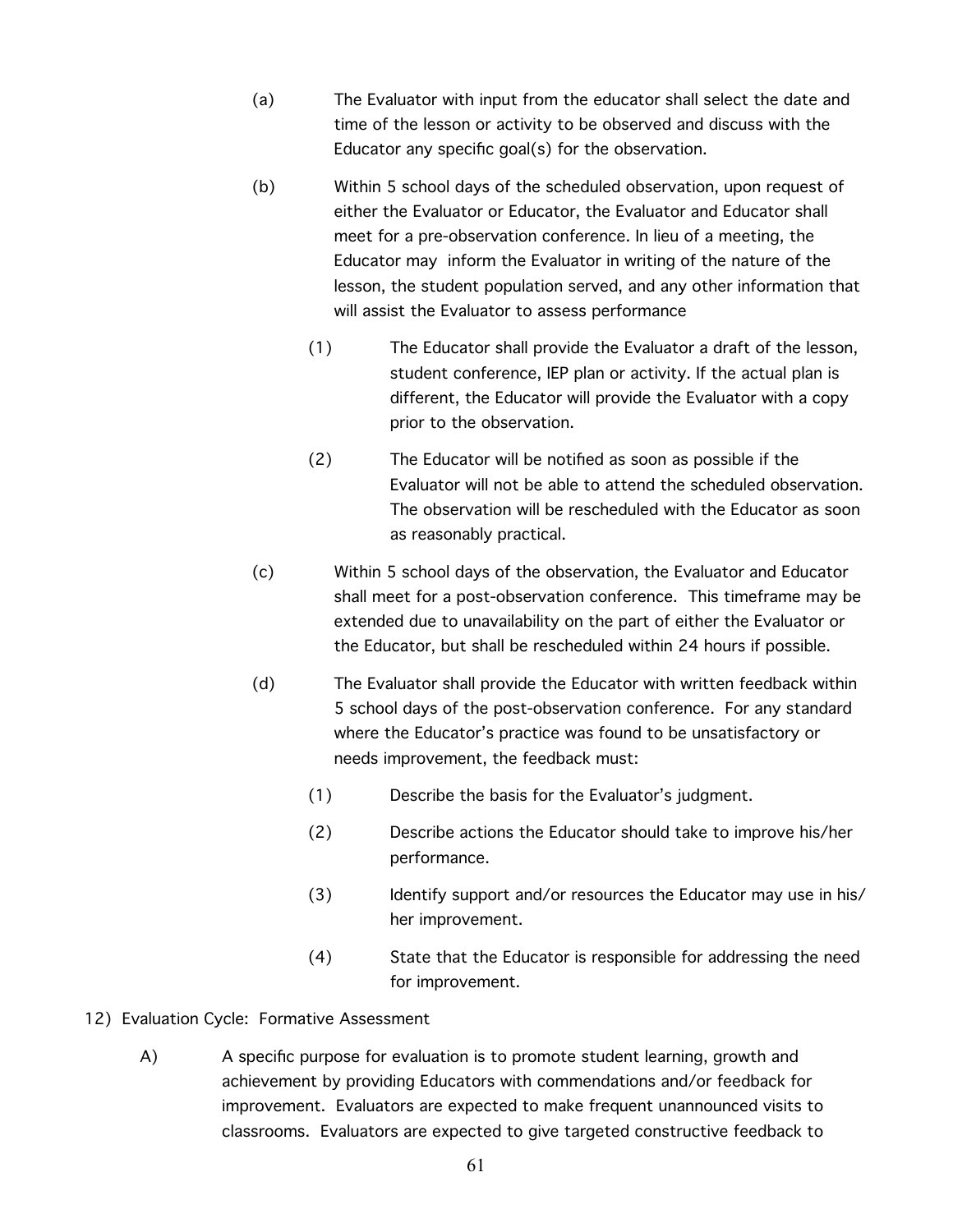Educators based on their observations of practice, examination of artifacts, and analysis of multiple measures of student learning, growth and achievement in relation to the Standards and Indicators of Effective Teaching Practice.

- B) Formative Assessment may be ongoing throughout the evaluation cycle but typically takes places mid-cycle when a Formative Assessment report is completed. For an Educator on a two-year Self-Directed Growth Plan, the mid-cycle Formative Assessment report is replaced by the Formative Evaluation report at the end of year one. See section 13, below.
- C) The Formative Assessment report provides written feedback and ratings to the Educator about his/her progress towards attaining the goals set forth in the Educator Plan, performance on Performance Standards and overall, or both
- D) No less than two weeks before the due date for the Formative Assessment report, which due date shall be established by the Evaluator with written notice to the Educator, the Educator shall provide to the Evaluator evidence of family outreach and engagement, fulfillment of professional responsibility and growth, and progress on attaining professional practice and student learning goals. The educator may provide to the evaluator additional evidence of the educator's performances against the four Performance Standards.
- E) The Evaluator and the Educator will meet either before or after completion of the Formative Assessment Report.
- F) The Evaluator shall complete the Formative Assessment report and provide a copy to the Educator. All Formative Assessment reports must be signed by the Evaluator and delivered face-to-face, by email or to the Educator's school mailbox or home.
- G) The Educator may reply in writing to the Formative Assessment report within 15 school days of receiving the report and will be attached to the formative assessment.
- H) The educator shall sign and date the Formative Assessment upon receipt. Within 15 school days of its receipt the educator may submit a written response. The educator's signature indicates that the educator received the plan. The signature does not indicate agreement or disagreement with its contents.
- I) As a result of the Formative Assessment Report, the Evaluator with input from the educator may change the activities in the Educator Plan.
- J) If the rating in the Formative Assessment report differs from the last summative rating the Educator received, the Evaluator may place the Educator on a different Educator Plan, appropriate to the new rating.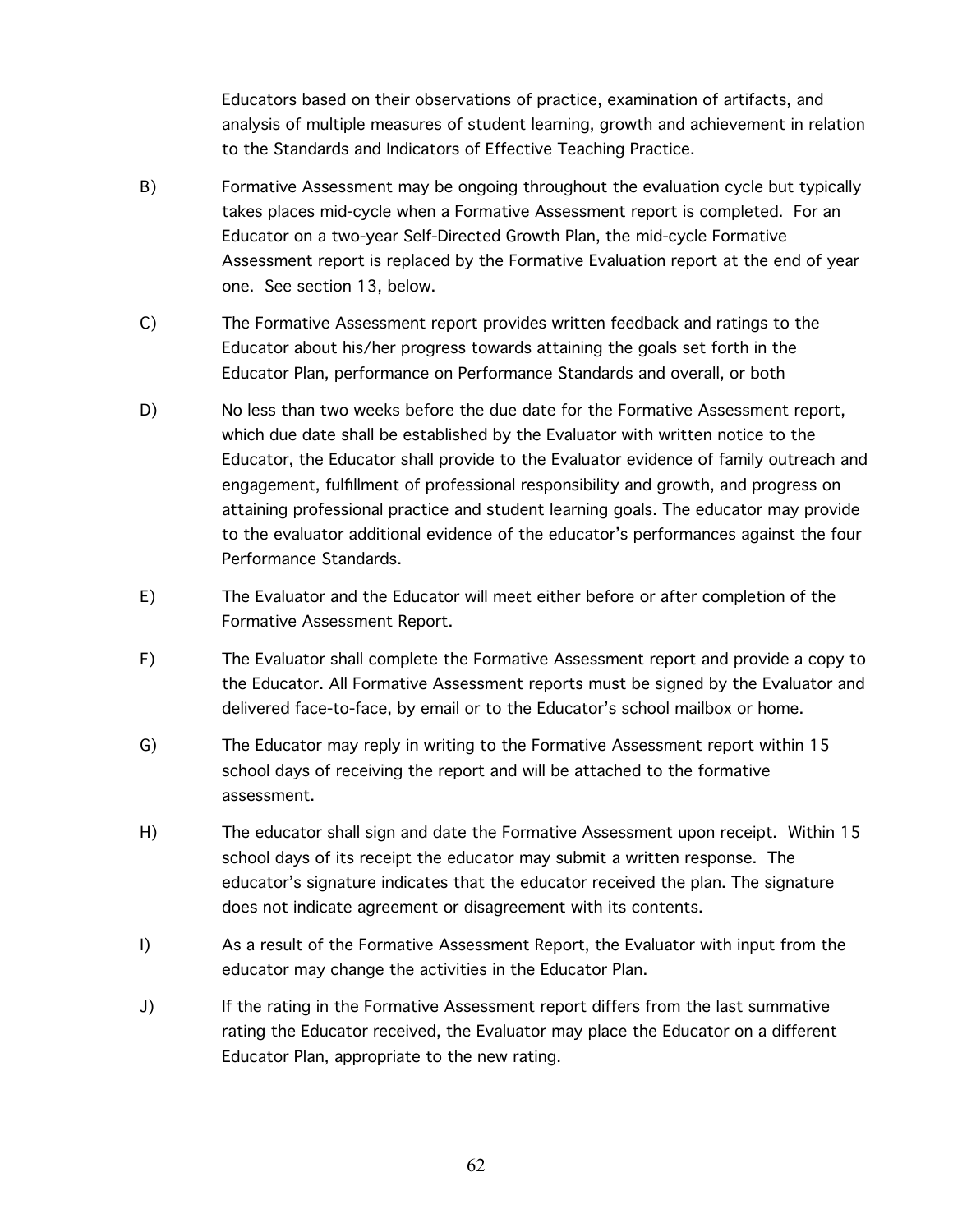- 13) Evaluation Cycle: Formative Evaluation for Two Year Self-Directed Plans Only
	- A) Educators on two year Self-Directed Growth Educator Plans receive a Formative Evaluation report near the end of the first year of the two-year cycle. The Educator's performance rating for that year shall be assumed to be the same as the previous summative rating unless evidence demonstrates a significant change in performance in which case the rating on the performance standards may change, and the Evaluator may place the Educator on a different Educator plan, appropriate to the new rating.
	- B) The Formative Evaluation report provides written feedback and ratings to the Educator about his/her progress towards attaining the goals set forth in the Educator Plan, performance on each performance standard and overall, or both.
	- C) No less than two weeks before the due date for the Formative Evaluation report, which due date shall be established by the Evaluator with written notice provided to the Educator, the Educator shall provide to the Evaluator evidence of family outreach and engagement, fulfillment of professional responsibility and growth, and progress on attaining professional practice and student learning goals. The educator may also provide to the evaluator additional evidence of the educator's performance against the four Performance Standards.
	- D) The Evaluator shall complete the Formative Evaluation report and provide a copy to the Educator. All Formative Evaluation reports must be signed by the Evaluator and delivered face-to-face, by email or to the Educator's school mailbox or home.
	- E) The Evaluator and the Educator will meet either before or after completion of the Formative Evaluation Report.
	- F) The Educator may reply in writing to the Formative Evaluation report within 15 school days of receiving the report.
	- G) The Educator shall sign and date the Formative Evaluation upon receipt. Within 15 school days of its receipt the educator may submit a written response. The educator's signature indicates that the educator received the plan.
	- H) As a result of the Formative Evaluation report, the Evaluator with input from the Educator Assessment may change the activities in the Educator Plan.
	- I) If the rating in the Formative Evaluation report differs from the last summative rating the Educator received, the Evaluator may place the Educator on a different Educator Plan, appropriate to the new rating.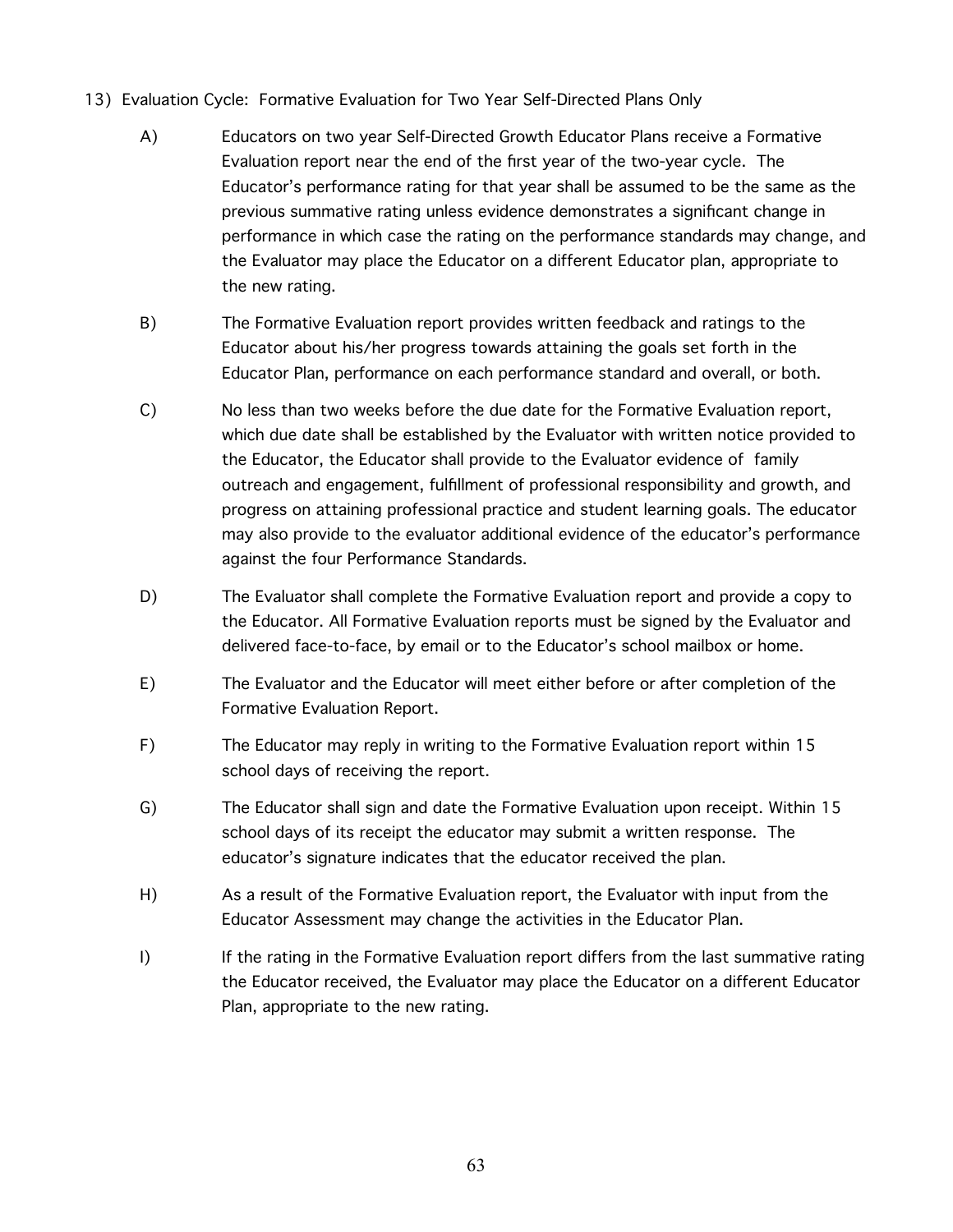- 14) Evaluation Cycle: Summative Evaluation
	- A) The evaluation cycle concludes with a summative evaluation report. For Educators on a one or two year Educator Plan, the summative report must be written and provided to the educator by May 15th.
	- B) The Evaluator determines a rating on each standard and an overall rating based on the Evaluator's professional judgment, an examination of evidence against the Performance Standards and evidence of the attainment of the Educator Plan goals.
	- C) The professional judgment of the primary evaluator shall determine the overall summative rating that the Educator receives.
	- D) For an educator whose overall performance rating is exemplary or proficient and whose impact on student learning is low, the evaluator's supervisor shall discuss and review the rating with the evaluator and the supervisor shall confirm or revise the educator's rating. In cases where the superintendent serves as the primary evaluator, the superintendent's decision on the rating shall not be subject to be review.
	- E) The summative evaluation rating must be based on evidence from multiple categories of evidence. MCAS Growth scores shall not be the sole basis for a summative evaluation rating.
	- F) To be rated proficient overall, the Educator shall, at a minimum, have been rated proficient on the Curriculum, Planning and Assessment and the Teaching All Students Standards of Effective Teaching Practice.
	- G) No less than four weeks before the due date for the Summative Evaluation report, which due date shall be established by the Evaluator with written notice provided to the Educator, the Educator will provide to the Evaluator evidence of family outreach and engagement, fulfillment of professional responsibility and growth, and progress on attaining professional practice and student learning goals. The educator may also provide to the evaluator additional evidence of the educator's performance against the four Performance Standards.
	- H) The Summative Evaluation report should recognize areas of strength as well as identify recommendations for professional growth.
	- I) The Evaluator shall deliver a signed copy of the Summative Evaluation report to the Educator face-to-face, by email or to the Educator's school mailbox or home no later than May 15th.
	- J) The Evaluator shall meet with the Educator rated needs improvement or unsatisfactory to discuss the summative evaluation. The meeting shall occur by June 1st.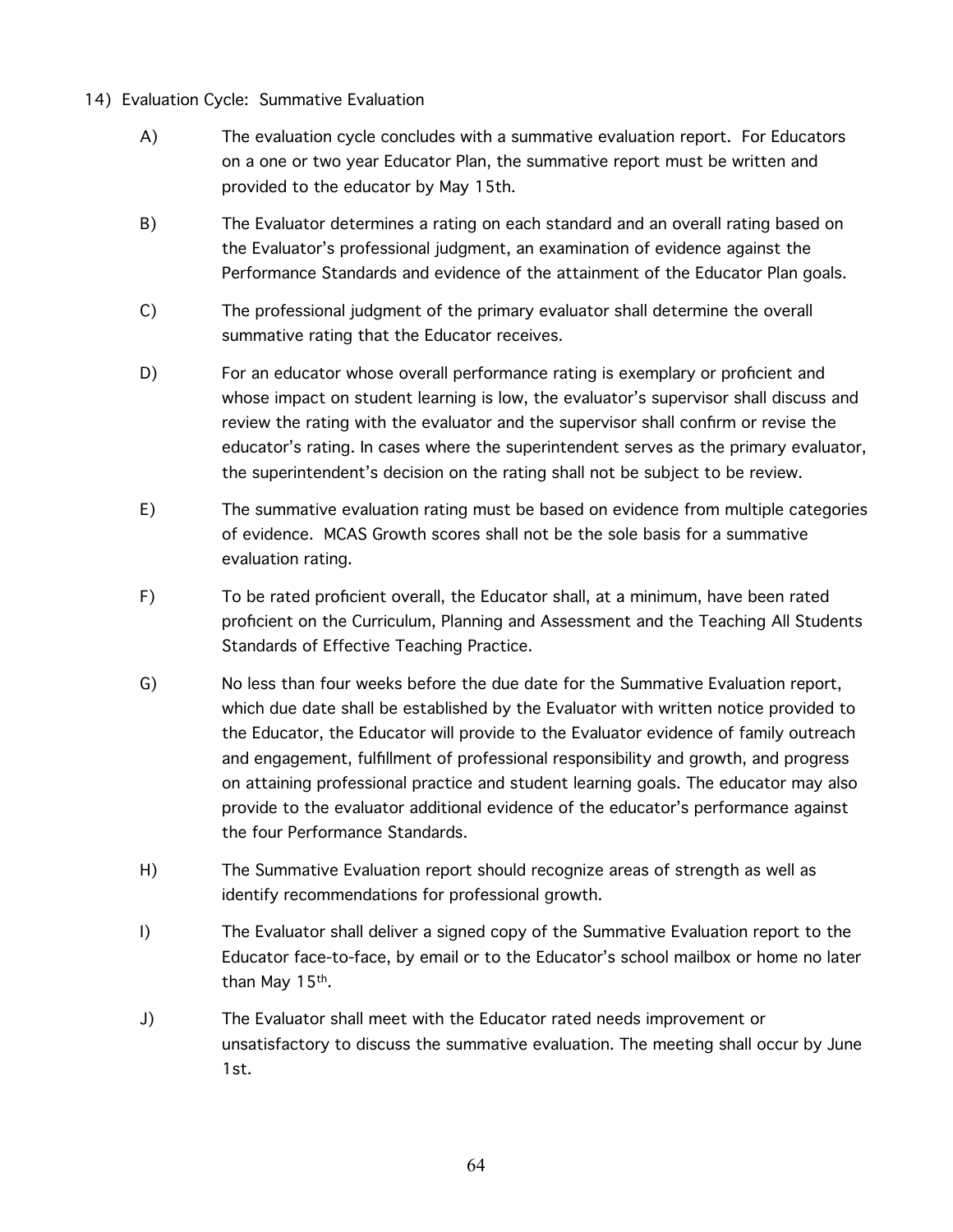- K) The Evaluator shall meet with the Educator rated proficient or exemplary to discuss the summative evaluation, if either the Educator or the Evaluator requests such a meeting. The meeting shall occur by June 10th.
- L) Upon mutual agreement, the Educator and the Evaluator may develop the Self-Directed Growth Plan for the following two years during the meeting on the Summative Evaluation report.
- M) The Educator shall sign the final Summative Evaluation report by June 15th. The signature indicates that the Educator received the Summative Evaluation report in a timely fashion. The signature does not indicate agreement or disagreement with its contents.
- N) The Educator shall have the right to respond in writing to the summative evaluation, which shall be attached to the final Summative Evaluation report.
- O) A copy of the signed final Summative Evaluation report shall be filed in the Educator's personnel file.
- 15) Educator Plans General
	- A) Educator Plans shall be designed to provide Educators with feedback for improvement, professional growth, and leadership; and to ensure Educator effectiveness and overall system accountability. The Plan must be aligned to the standards and indicators and be consistent with district and school goals.
	- B) The Educator Plan shall include, but is not limited to:
		- i) At least one goal related to improvement of practice tied to one or more Performance Standards;
		- ii) At least one goal for the improvement the learning, growth and achievement of the students under the Educator's responsibility;
		- iii) An outline of actions the Educator must take to attain the goals and benchmarks to assess progress. Actions must include specified professional development and learning activities that the Educator will participate in as a means of obtaining the goals, as well as other support that may be suggested by the Evaluator or provided by the school or district. Examples may include but are not limited to coursework, self-study, action research, curriculum development, study groups with peers, and implementing new programs.
	- C) It is the Educator's responsibility to attain the goals in the Plan and to participate in trainings and professional development provided through the state, district, or other providers in accordance with the Educator Plan.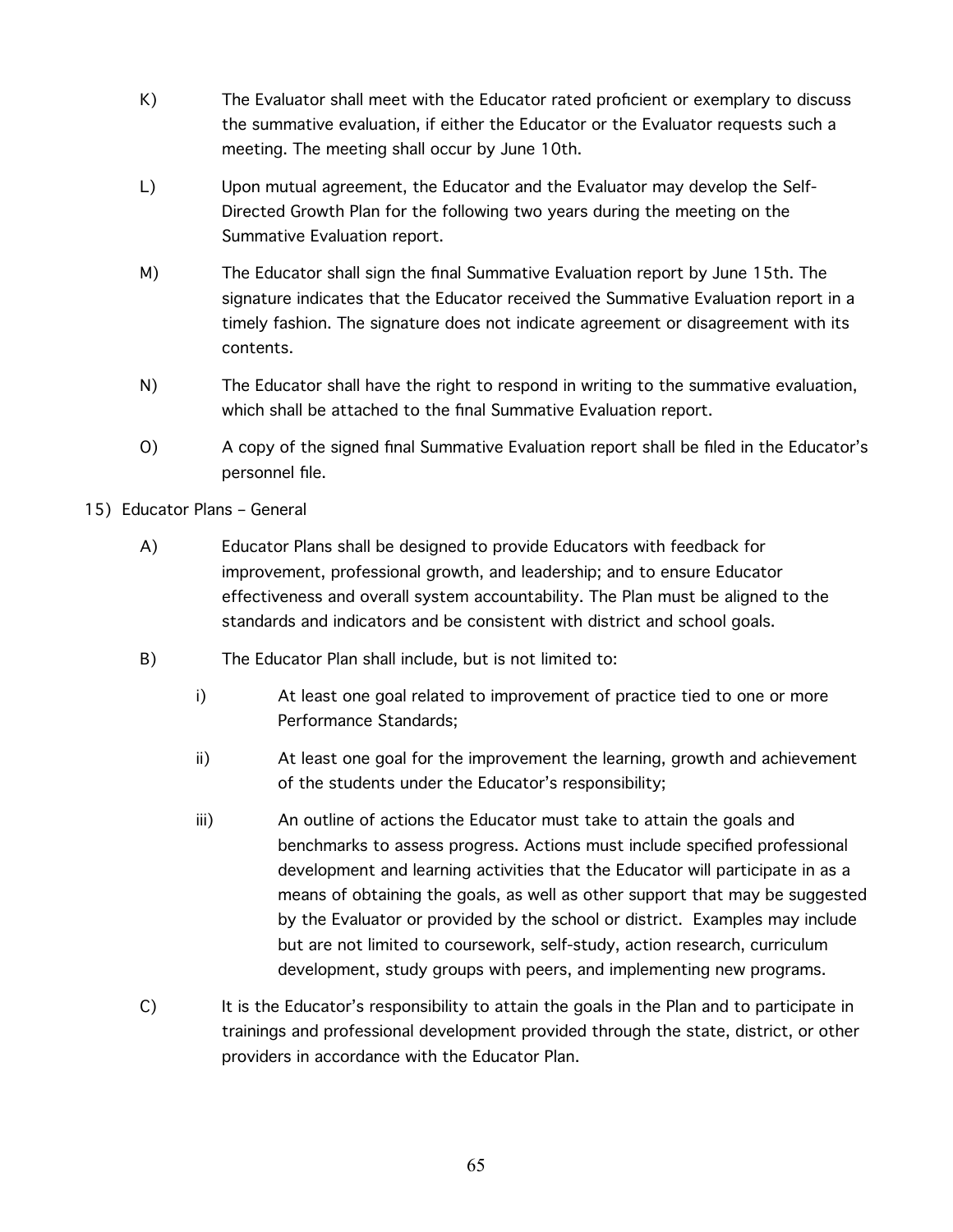- 16) Educator Plans: Developing Educator Plan
	- A) The Developing Educator Plan is for all Educators without PTS, and, at the discretion of the Evaluator, Educators with PTS in new assignments.
	- B) The Educator shall be evaluated at least annually.
- 17) Educator Plans: Self-Directed Growth Plan
	- A) A Two-year Self-Directed Growth Plan is for those Educators with PTS who have an overall rating of proficient or exemplary, and after 2013-2014 whose impact on student learning is moderate or high. A formative evaluation report is completed at the end of year 1 and a summative evaluation report at the end of year 2.
	- B) A One-year Self-Directed Growth Plan is for those Educators with PTS who have an overall rating of proficient or exemplary, and after 2013-2014 whose impact on student learning is low. In this case, the Evaluator and Educator shall analyze the discrepancy between the summative evaluation rating and the rating for impact on student learning to seek to determine the cause(s) of the discrepancy.
- 18) Educator Plans: Directed Growth Plan
	- A) A Directed Growth Plan is for those Educators with PTS whose overall rating is needs improvement.
	- B) The goals in the Plan must address areas identified as needing improvement as determined by the Evaluator. Educator input is welcome.
	- C) The Evaluator shall complete a summative evaluation for the Educator at the end of the period determined by the Plan, but at least annually, and in no case later than June 10<sup>th</sup>.
	- D) For an Educator on a Directed Growth Plan whose overall performance rating is at least proficient, the Evaluator will place the Educator on a Self-Directed Growth Plan for the next Evaluation Cycle.
	- E) For an Educator on a Directed Growth Plan whose overall performance rating is not at least proficient, the Evaluator will rate the Educator as unsatisfactory and will place the Educator on an Improvement Plan for the next Evaluation Cycle.
- 19) Educator Plans: Improvement Plan
	- A) An Improvement Plan is for those Educators with PTS whose overall rating is unsatisfactory.
	- B) The parties agree that in order to provide students with the best instruction, it may be necessary from time to time to place an Educator whose practice has been rated as unsatisfactory on an Improvement Plan of no fewer than 30 calendar days and no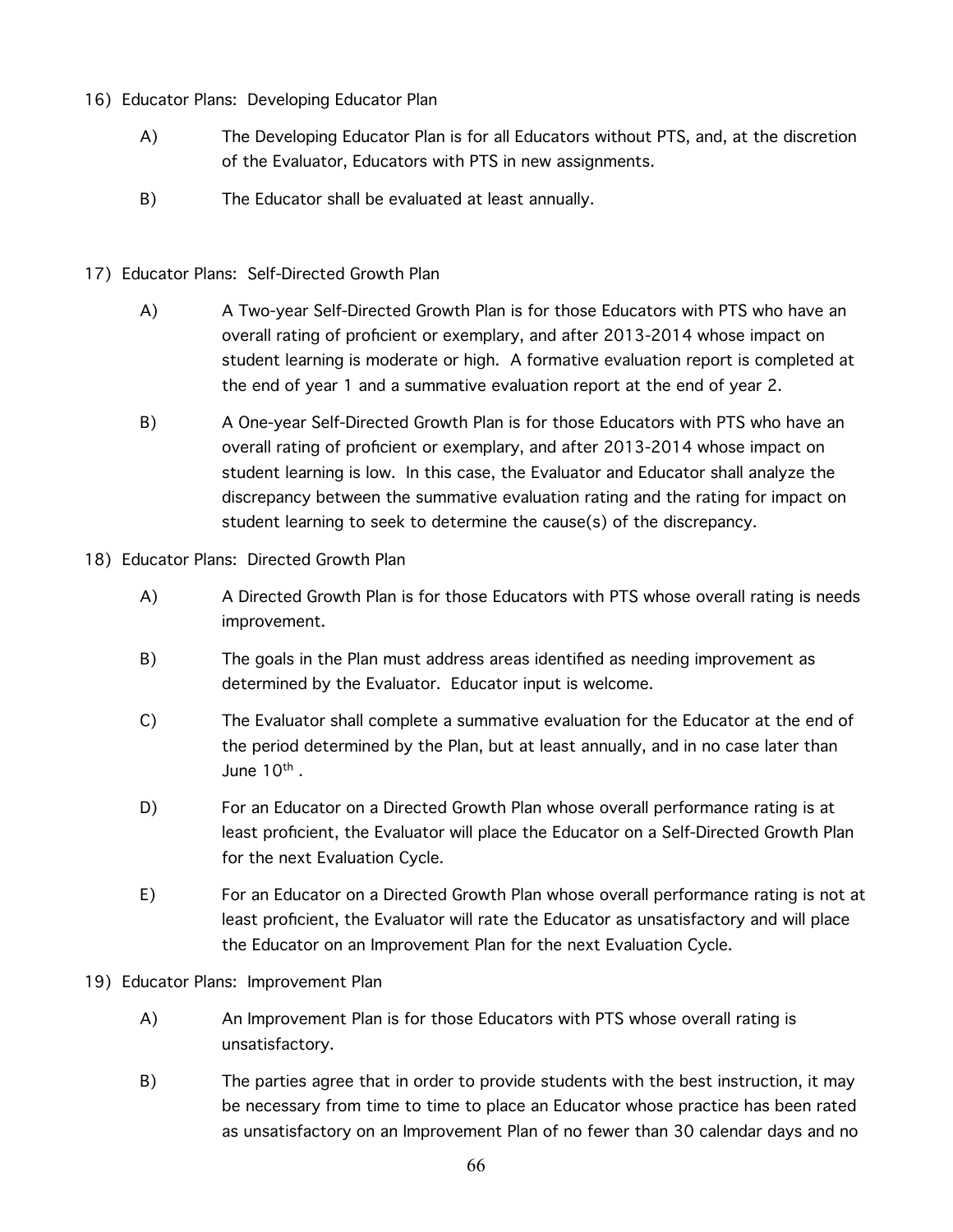more than one school year. In the case of an Educator receiving a rating of unsatisfactory near the close of one school year, the Improvement Plan may include activities of a reasonable nature that occur during the summer before the next school year begins.

- C) The Evaluator must complete a summative evaluation for the Educator at the end of the period determined by the Evaluator for the Plan.
- D) An Educator on an Improvement Plan shall be assigned a Supervising Evaluator (see definitions). The Supervising Evaluator is responsible for providing the Educator with guidance and assistance in accessing the resources and professional development outlined in the Improvement Plan. The primary evaluator may be the Supervising Evaluator.
- E) The Improvement Plan shall define the problem(s) of practice identified through the observations and evaluation and detail the improvement goals to be met, the activities the Educator must take to improve and the assistance to be provided to the Educator by the district.
- F) The Improvement Plan process shall include:
	- i) Within ten school days of notification to the Educator that the Educator is being placed on an Improvement Plan, the Evaluator shall schedule a meeting with the Educator to discuss the Improvement Plan. The Evaluator will develop the Improvement Plan, which will include the provision of specific assistance to the Educator. Educator input is welcome.
	- ii) The Educator may request that a representative of the Teachers Association attend the meeting(s).
	- iii) If the Educator consents, the Teachers Association will be informed that an Educator has been placed on an Improvement Plan.
- G) The Improvement Plan shall:
	- i) Define the improvement goals directly related to the performance standard(s) and/or student learning outcomes that must be improved;
	- ii) Describe the activities and work products the Educator must complete as a means of improving performance;
	- iii) Describe the assistance that the district will make available to the Educator;
	- iv) Articulate the measurable outcomes that will be accepted as evidence of improvement;
	- v) Detail the timeline for completion of each component of the Plan, including at a minimum a mid-cycle formative assessment report of the relevant standard(s) and indicator(s).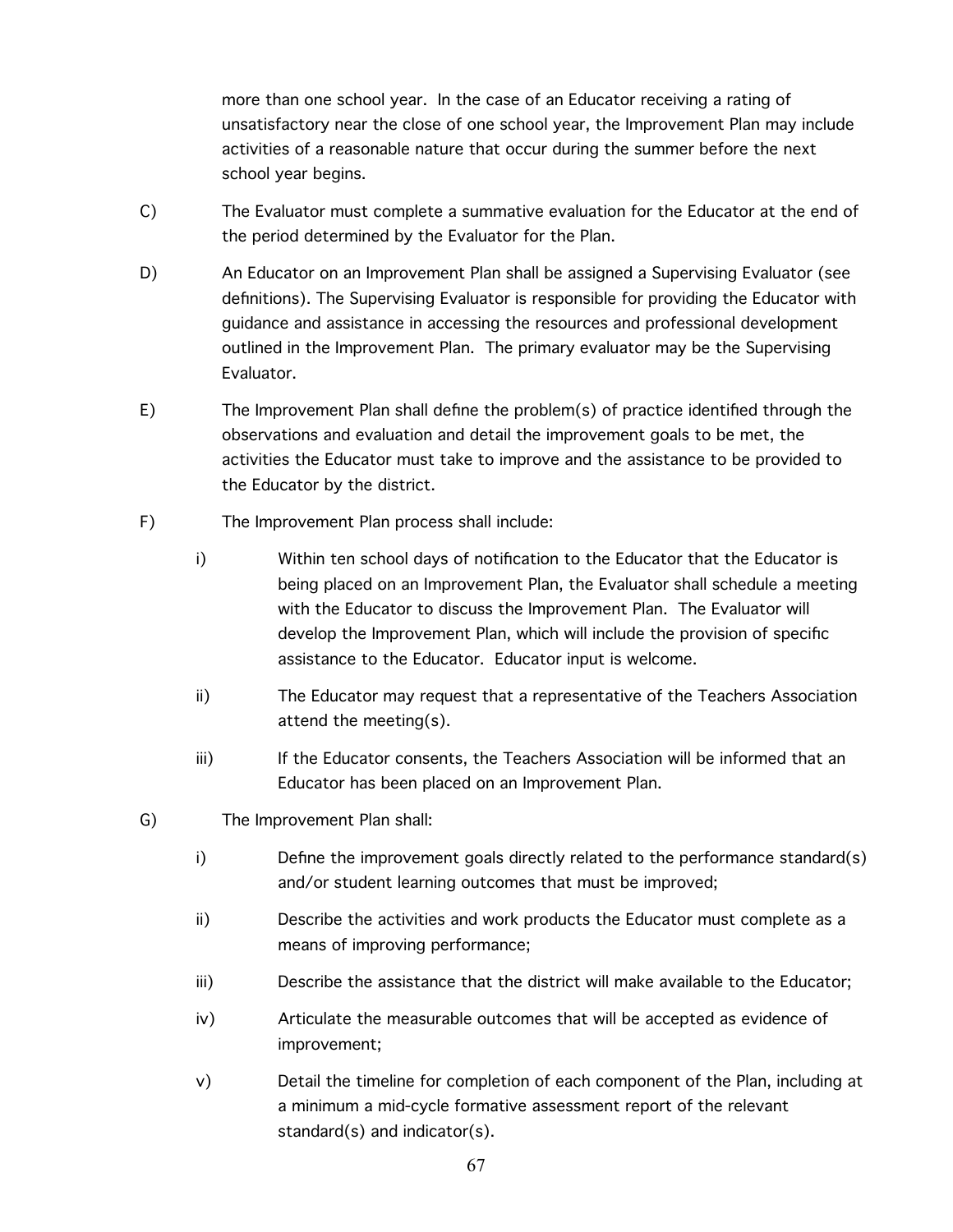- vi) Identify the individuals assigned to assist the Educator, which must include minimally the Supervising Evaluator; and, may include the Peer Assistance Team.
- vii) Include the signatures of the Educator and Supervising Evaluator.
- H) A copy of the signed Plan shall be provided to the Educator. The Educator's signature indicates that the Educator received the Improvement Plan in a timely fashion. The signature does not indicate agreement or disagreement with its contents.
- I) Decision on the Educator's status at the conclusion of the Improvement Plan.
	- i) All determinations below must be made no later than June 1. One of three decisions must be made at the conclusion of the Improvement Plan:
		- (a) If the Evaluator determines that the Educator has improved his/her practice to the level of proficiency, the Educator will be placed on a Self-Directed Growth Plan.
		- (b) In those cases where the Educator was placed on an Improvement Plan as a result of his/her summative rating at the end of his/her Directed Growth Plan, if the Evaluator determines that the Educator is making substantial progress toward proficiency, the Evaluator shall place the Educator on a Directed Growth Plan.
		- (c) In those cases where the Educator was placed on an Improvement Plan as a result of his/her Summative rating at the end of his/her Directed Growth Plan, if the Evaluator determines that the Educator is not making substantial progress toward proficiency, the Evaluator shall recommend to the superintendent that the Educator be dismissed.
		- (d) If the Evaluator determines that the Educator's practice remains at the level of unsatisfactory, the Evaluator shall recommend to the superintendent that the Educator be dismissed.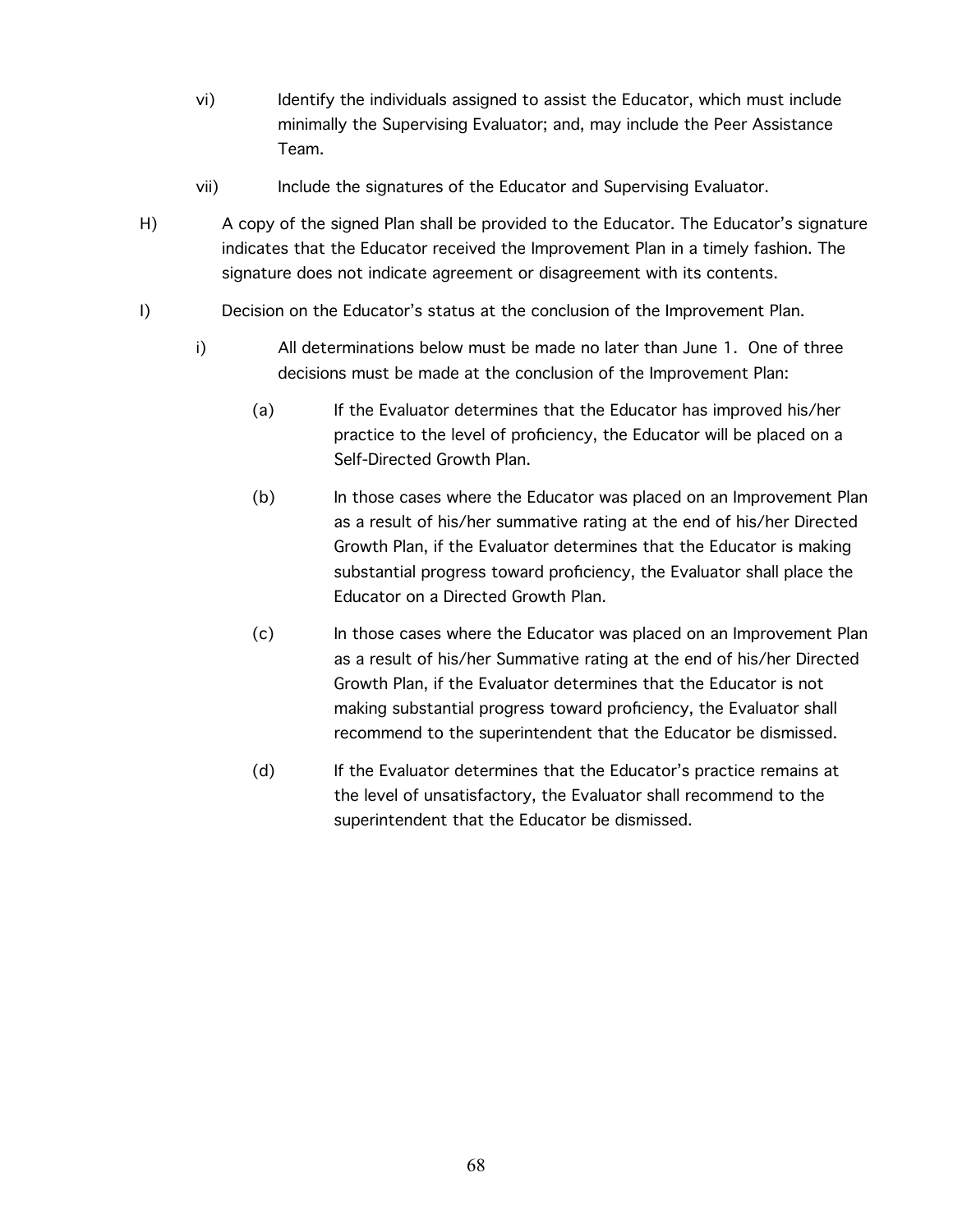# 20) Timelines (Dates in italics are provided as guidance)

| Activity:                                                                                                                                                                                | Completed By: |
|------------------------------------------------------------------------------------------------------------------------------------------------------------------------------------------|---------------|
| Superintendent, principal or designee meets with evaluators and<br>educators to explain evaluation process                                                                               | September 15  |
| Evaluator meets with first-year educators to assist in self-assessment<br>and goal setting process                                                                                       | October 1     |
| Educator submits self-assessment and proposed goals                                                                                                                                      |               |
| Evaluator meets with Educators in teams or individually to establish<br>Educator Plans (Educator Plan may be established at Summative<br>Evaluation Report meeting in prior school year) | October 15    |
| <b>Evaluator completes Educator Plans</b>                                                                                                                                                | November 1    |
| Evaluator should complete first observation of each Educator                                                                                                                             | November 15   |
| Educator submits evidence on parent outreach, professional growth,<br>progress on goals (and other standards, if desired)                                                                | January 5*    |
| * or four weeks before Formative Assessment Report date<br>established by Evaluator                                                                                                      |               |
| Evaluator should complete mid-cycle Formative Assessment Reports<br>for Educators on one-year Educator Plans                                                                             | February 1    |
| Evaluator holds Formative Assessment Meetings if requested by<br>either Evaluator or Educator                                                                                            | February 15   |
| Educator submits evidence on parent outreach, professional growth,<br>progress on goals (and other standards, if desired)                                                                | April 20*     |
| *or 4 weeks prior to Summative Evaluation Report date established<br>by evaluator                                                                                                        |               |
| Evaluator completes Summative Evaluation Report                                                                                                                                          | May 15        |
| Evaluator meets with Educators whose overall Summative Evaluation<br>ratings are Needs Improvement or Unsatisfactory                                                                     | June 1        |
| Evaluator meets with Educators whose ratings are proficient or<br>exemplary at request of Evaluator or Educator                                                                          | June 10       |
| Educator signs Summative Evaluation Report and adds response, if<br>any within 15 school days of receipt                                                                                 | June 15       |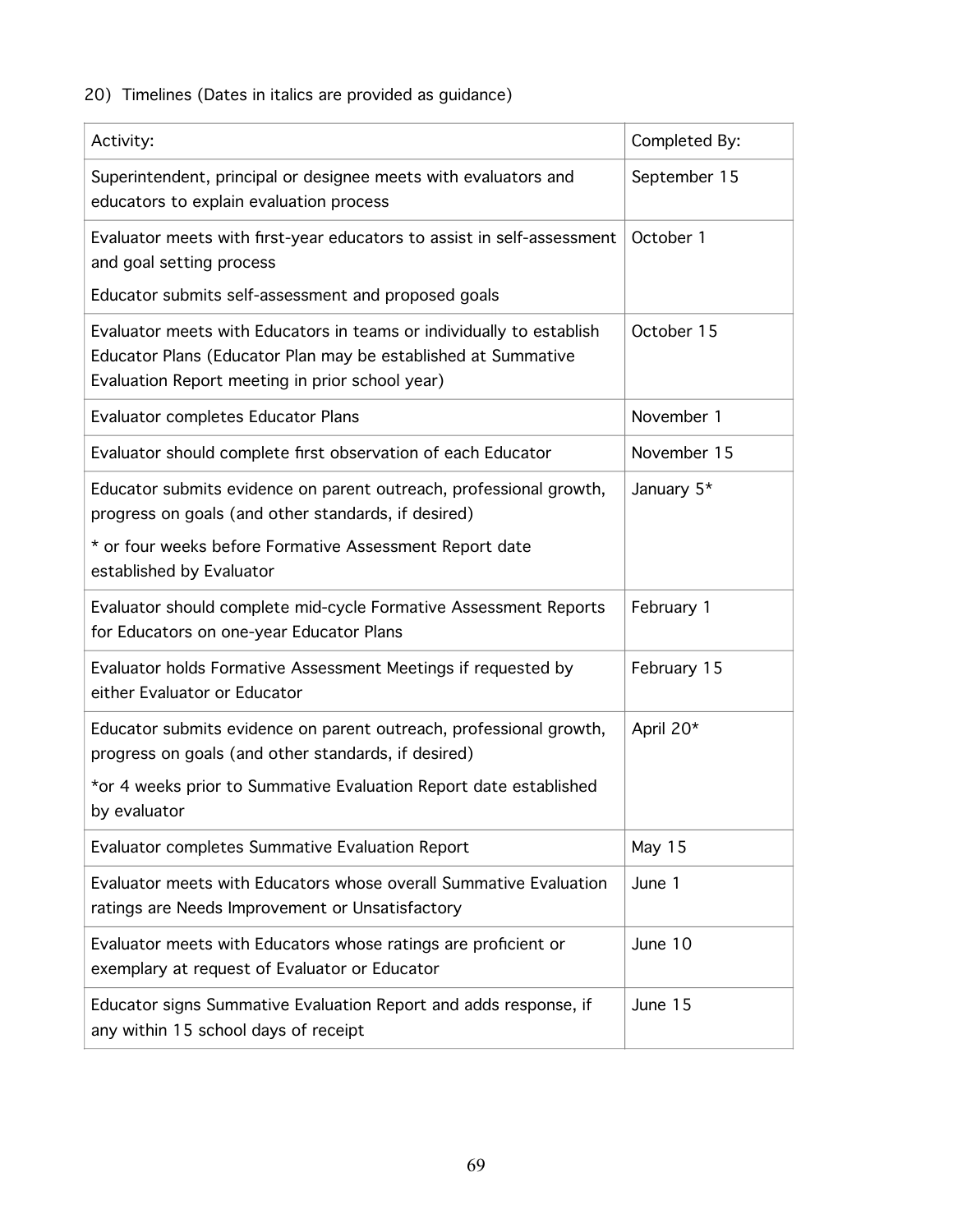## A) Educators with PTS on Two-Year Plans

| Activity:                                               | Completed By:                                   |
|---------------------------------------------------------|-------------------------------------------------|
| Evaluator completes unannounced observation(s)          | Any time during the 2-<br>year evaluation cycle |
| Evaluator completes Formative Evaluation Report         | June 1 of Year 1                                |
| Evaluator conducts Formative Evaluation Meeting, if any | June 1 of Year 1                                |
| Evaluator completes Summative Evaluation Report         | May 15 of Year 2                                |
| Evaluator conducts Summative Evaluation Meeting, if any | June 10 of Year 2                               |
| Evaluator and Educator sign Summative Evaluation Report | June 15 of Year 2                               |

B) Educators on Plans of Less than One Year

i) The timeline for educators on Plans of less than one year will be established in the Educator Plan.

- 21) Career Advancement
	- A) In order to attain Professional Teacher Status, the Educator should achieve ratings of proficient or exemplary on each Performance Standard and overall. A principal considering making an employment decision that would lead to PTS for any Educator who has not been rated proficient or exemplary on each performance standard and overall on the most recent evaluation shall confer with the superintendent by May 1. The principal's decision is subject to review and approval by the superintendent.
	- B) In order to qualify to apply for a teacher leader position, the Educator must have had a Summative Evaluation performance rating of proficient or exemplary for at least the previous two years.
	- C) Educators with PTS whose summative performance rating is exemplary and, after 2013-2014 whose impact on student learning is rated moderate or high, may be recognized and rewarded as determined by the district through collective bargaining where applicable.
- 22) Rating Impact on Student Learning Growth

ESE will provide model contract language and guidance on rating educator impact on student learning growth based on state and district-determined measures of student learning by July 15, 2012. Upon receiving this model contract language and guidance, the parties agree to bargain with respect to this matter.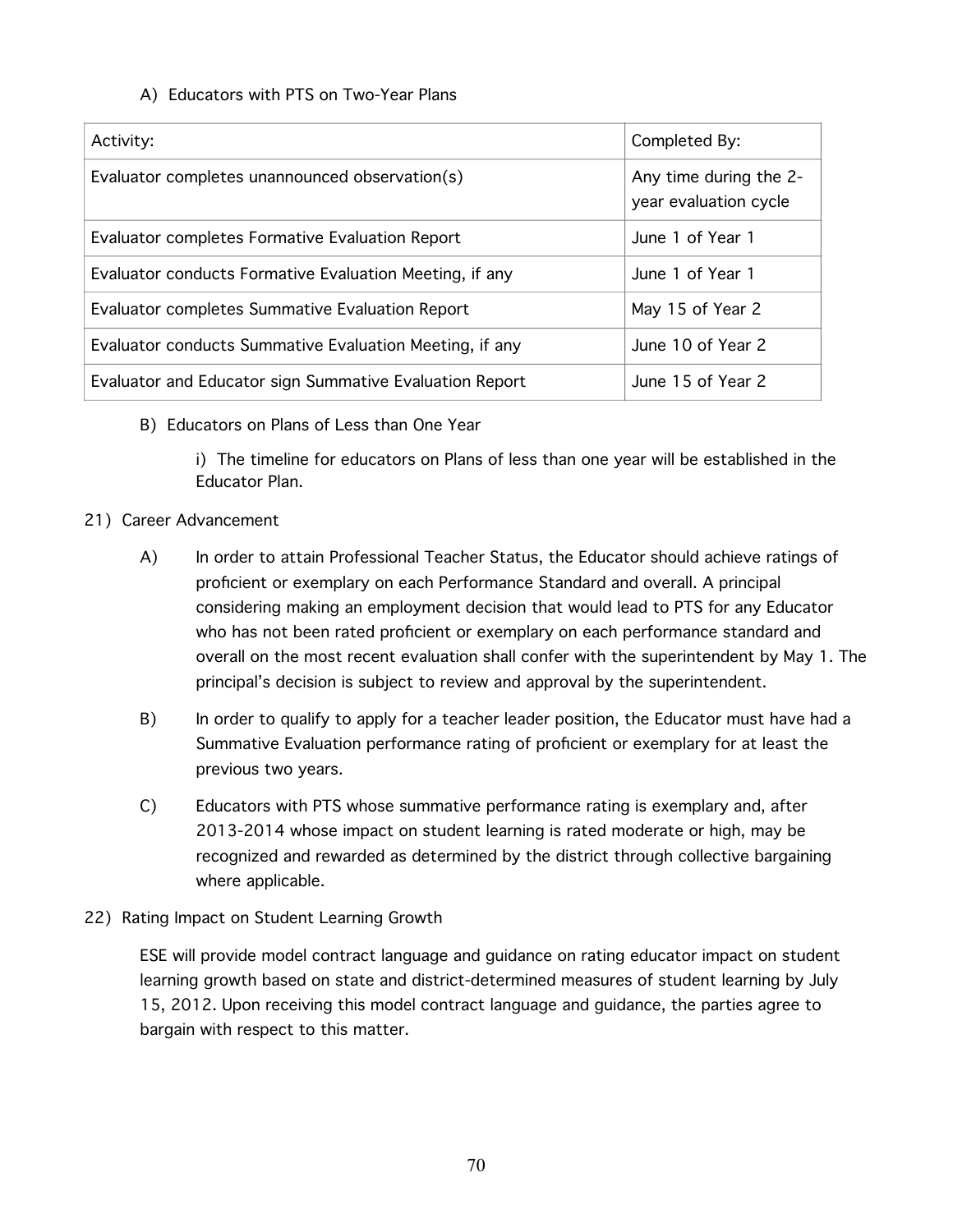23) Using Student feedback in Educator Evaluation

ESE will provide model contract language, direction and guidance on using student feedback in Educator Evaluation by June 30, 2013. Upon receiving this model contract language, direction and guidance, the parties agree to bargain with respect to this matter.

24) Using Staff feedback in Administrator Educator Evaluation

ESE will provide model contract language, direction and guidance on using staff feedback in Administrator Evaluation by June 30, 2013. Upon receiving this model contract language, direction and guidance, the parties agree to bargain with respect to this matter.

- 25) Transition from Existing Evaluation System
	- A) The parties may agree that 50% of more of Educators in the district will be evaluated under the new procedures at the outset of this Agreement, and 50% or fewer will be evaluated under the former evaluation procedures for the first year of implementation of the new procedures in this Agreement.
	- B) The parties shall agree on a process for identifying the Educator Plan that each Educator will be placed on during the Educator's first year being evaluated under the new procedures, providing that Educators who have received ratings of unsatisfactory or its equivalent in the prior year will be placed on Self-Directed Growth or Improvement Plans at the sole discretion of the Superintendent.
	- C) The existing evaluation system will remain in effect until the provisions set forth in this Article are implemented. The relevant timeframe for adopting and implementing new systems is set forth in 603 CMR 35.11(1).
- 26) General Provisions

A) Only Administrators who are licensed may serve as primary evaluators of Educators.

- B) Evaluators shall not make negative comments about the Educator's performance, or comments of a negative evaluative nature, in the presence of students, parents or other staff, except in the unusual circumstance where the Evaluator concludes that s/he must immediately and directly intervene. Nothing in this paragraph is intended to limit an administrator's ability to investigate a complaint, or secure assistance to support an Educator.
- C) The superintendent shall insure that Evaluators have training in supervision and evaluation, including the regulations and standards and indicators of effective teaching practice promulgated by ESE (35.03), and the evaluation Standards and Procedures established in this Agreement.
- D) Should there be a serious disagreement between the Educator and the Evaluator regarding an overall summative performance rating of unsatisfactory, the Educator may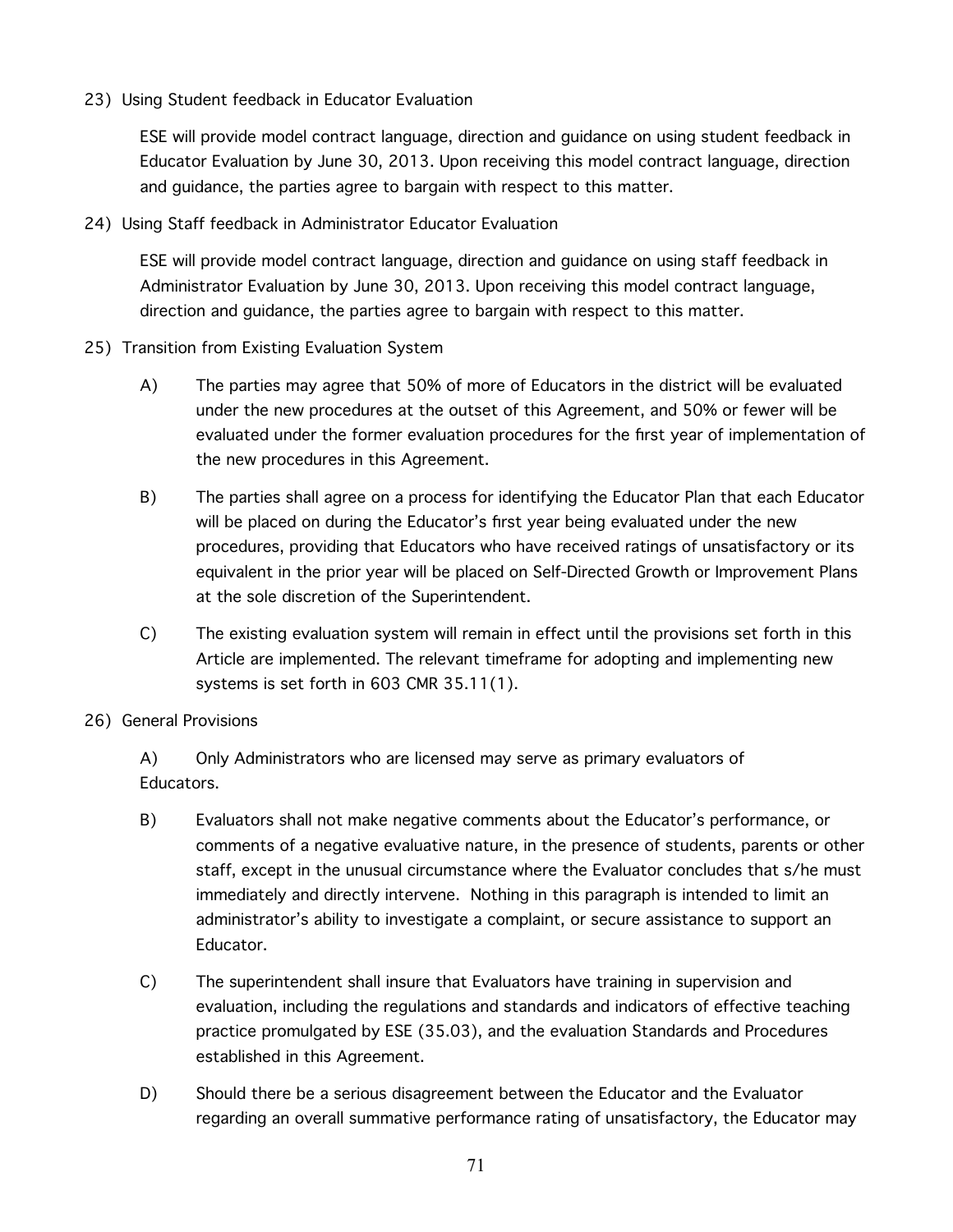meet with the Evaluator's supervisor to discuss the disagreement. Should the Educator request such a meeting, the Evaluator's supervisor must meet with the Educator. The Evaluator may attend any such meeting at the discretion of the superintendent.

- E) The parties agree to establish a joint labor-management evaluation team, which shall review the evaluation processes and procedures annually through the first three years of implementation and recommend adjustments to the parties.
- F) Violations of this article are subject to the grievance and arbitration procedures.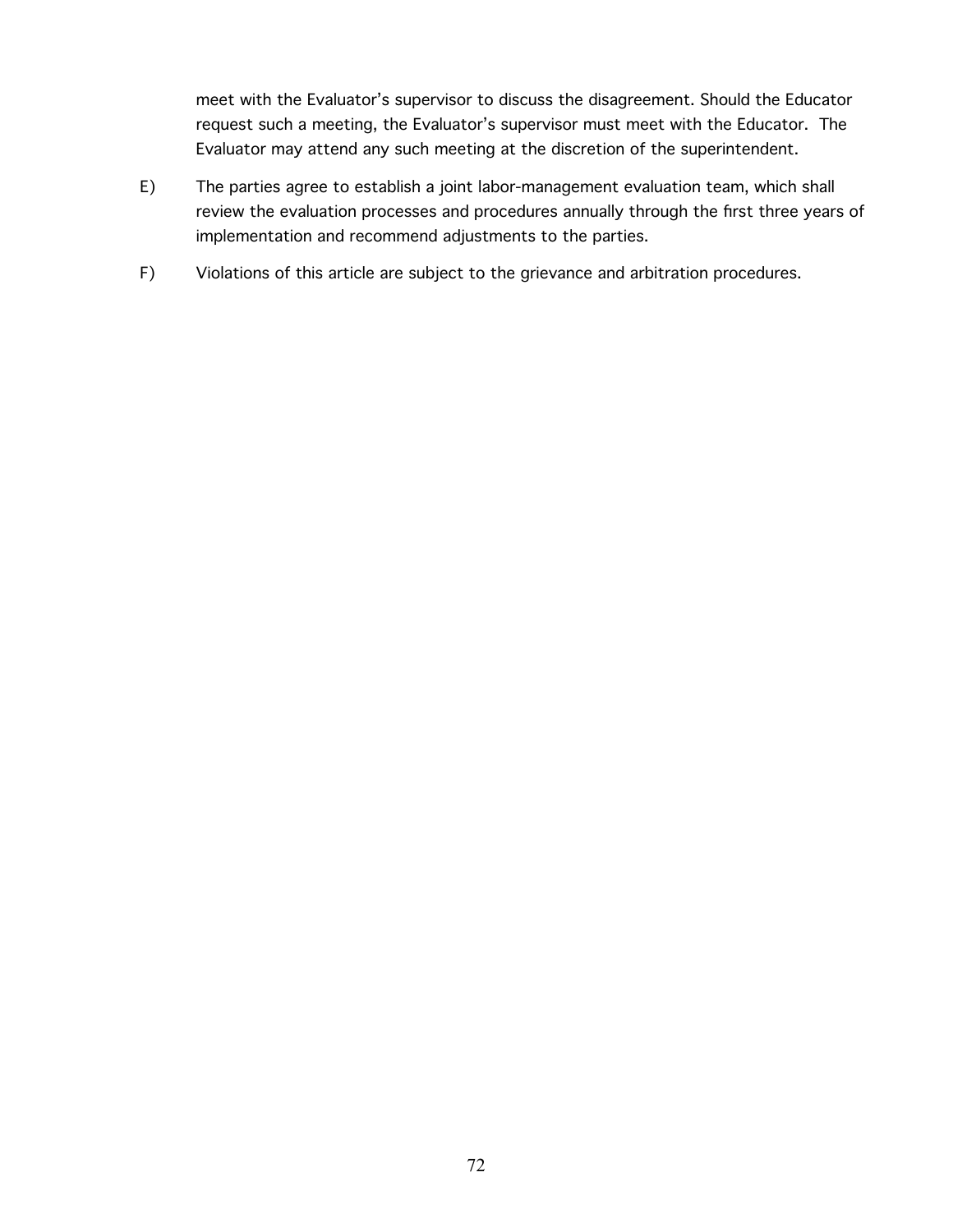Role and Expectations for Mentors (for newly hired teachers without a DESE professional license):

Year One:

- □ Meet for 10 hours with new hire during summer to provide a solid beginning for the first days of school
- □ Help new teachers to develop effective routines and procedures
- □ Help new teachers develop an effective classroom management routine
- □ Meet at least  $\frac{1}{2}$  hour weekly with new hire during school year for curriculum and instructional coaching
- □ Attend 4 mentor/advisor training and program development sessions outside of the regular school day per year
- □ Serve as a liaison, resource and non-evaluative coach for the new teacher
- □ Willingness to observe and be observed by new teachers
- □ Provide confidential support and encourage reflection

Year Two:

□ Provide opportunities for deeper reflection and encourage continuous improvement

Role and Expectations for Advisors (for newly hired teachers with a DESE professional license):

- □ Meet for 10 hours with new hire during summer to provide a solid beginning for the first days of school
- □ Help new teachers to develop effective routines and procedures
- □ Meet as needed with new hire during school year for curriculum and instructional coaching
- □ Attend 4 mentor/advisor training and program development sessions outside of the regular school day per year
- □ Serve as a liaison, resource and non-evaluative coach for the new teacher
- □ Willingness to observe and be observed by new teachers
- □ Provide confidential support and encourage reflection

Role and Expectations for Mentoring Site Coordinators:

- □ Assist Director of Curriculum in planning and providing training for new hires and mentors / advisors
- □ Plan with Principal to provide informal monthly or bi-monthly support sessions on topics of need for new staff
- □ Provide on-going consultation to new hires and mentors / advisors as needed to monitor success of mentoring program

Qualifications for Mentors / Advisors / Mentor Site Coordinators:

- □ Professional Status and at least 5 years teaching experience, at least 3 within Millis
- □ Exemplary professionalism and role model
- □ Highly skilled and knowledgeable educator
- □ Good communication and interpersonal skills
- □ Non-judgmental and nurturing personality
- □ Desire and willingness to help new staff and share expertise
- □ Able to respect confidentiality of new hire
- □ Able to guide and encourage new teacher to be a reflective practitioner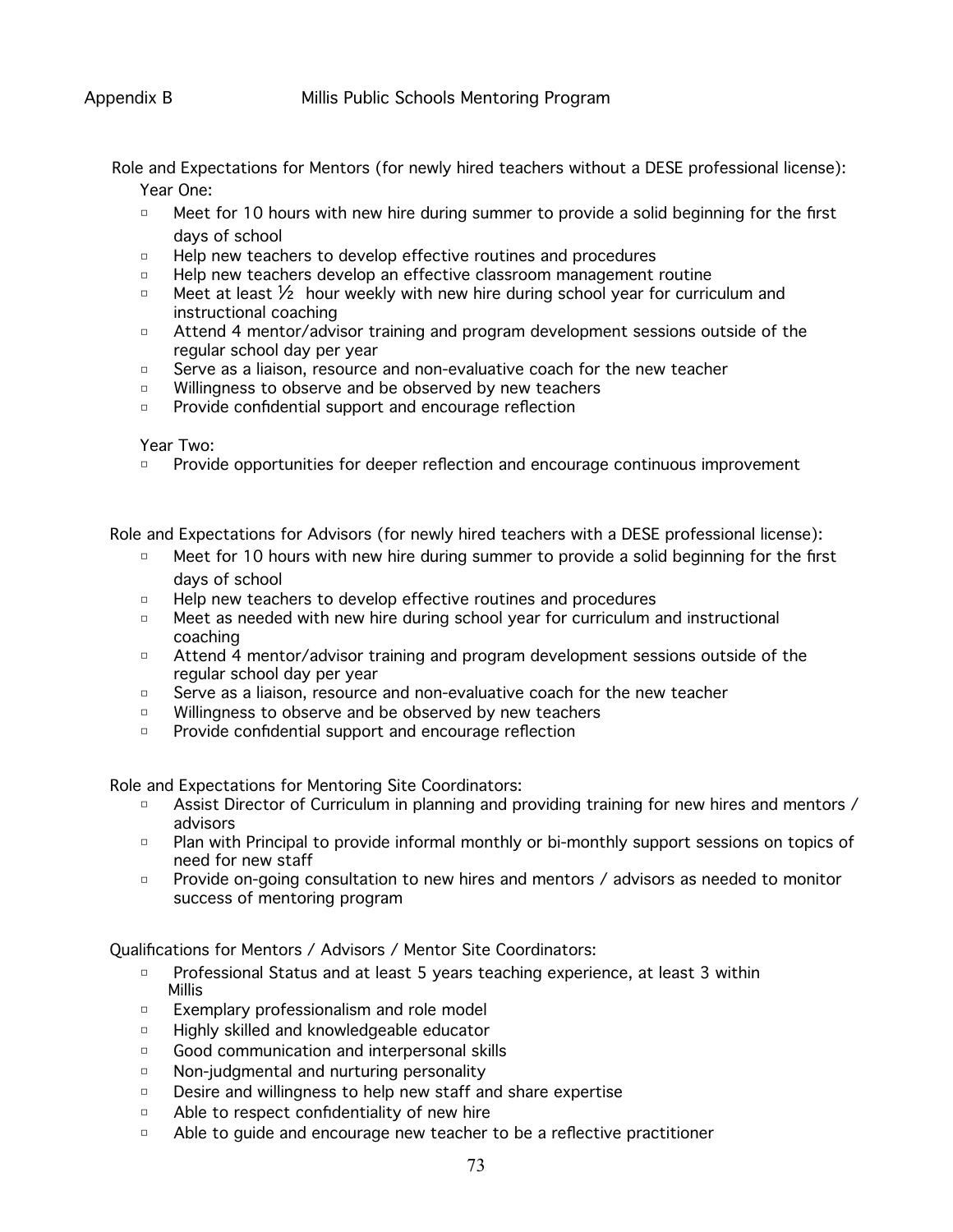□ Mentor Site Coordinators shall have previous experience as either a mentor or advisor in the Millis Public Schools

Qualifications: The above requirements can be waived because of need or at the discretion of the principal.

Compensation: Mentors and Mentor Site Coordinators will receive a \$1,000 stipend. Advisors will receive a \$500 stipend.

FOR THE ASSOCIATION (Signed)

Maryann Ziemba, Chairperson MTA Contract Committee (MTACC)

\_\_\_\_\_\_\_\_\_\_\_\_\_\_\_\_\_\_\_\_\_\_\_\_\_\_\_

\_\_\_\_\_\_\_\_\_\_\_\_\_\_\_\_\_\_\_\_\_\_\_\_\_\_\_

Maryann Ziemba, President Millis Teachers Association

MTACC Members Teri Bedard Kristine Botelho Jennifer Carlson Mary-Ellen D'Espinosa Yvonne FitzGerald Jane Liotta Mike McKay Cheri Mullally

FOR THE COMMITTEE (Signed)

Steven Catalano, Chairperson School Committee

\_\_\_\_\_\_\_\_\_\_\_\_\_\_\_\_\_\_\_\_\_\_\_\_\_\_\_

\_\_\_\_\_\_\_\_\_\_\_\_\_\_\_\_\_\_\_\_\_\_\_\_\_\_\_

Kerri Roche, Secretary School Committee

School Committee Members Robyn Briggs Marc Conroy Denise Gibbons Kerri Roche